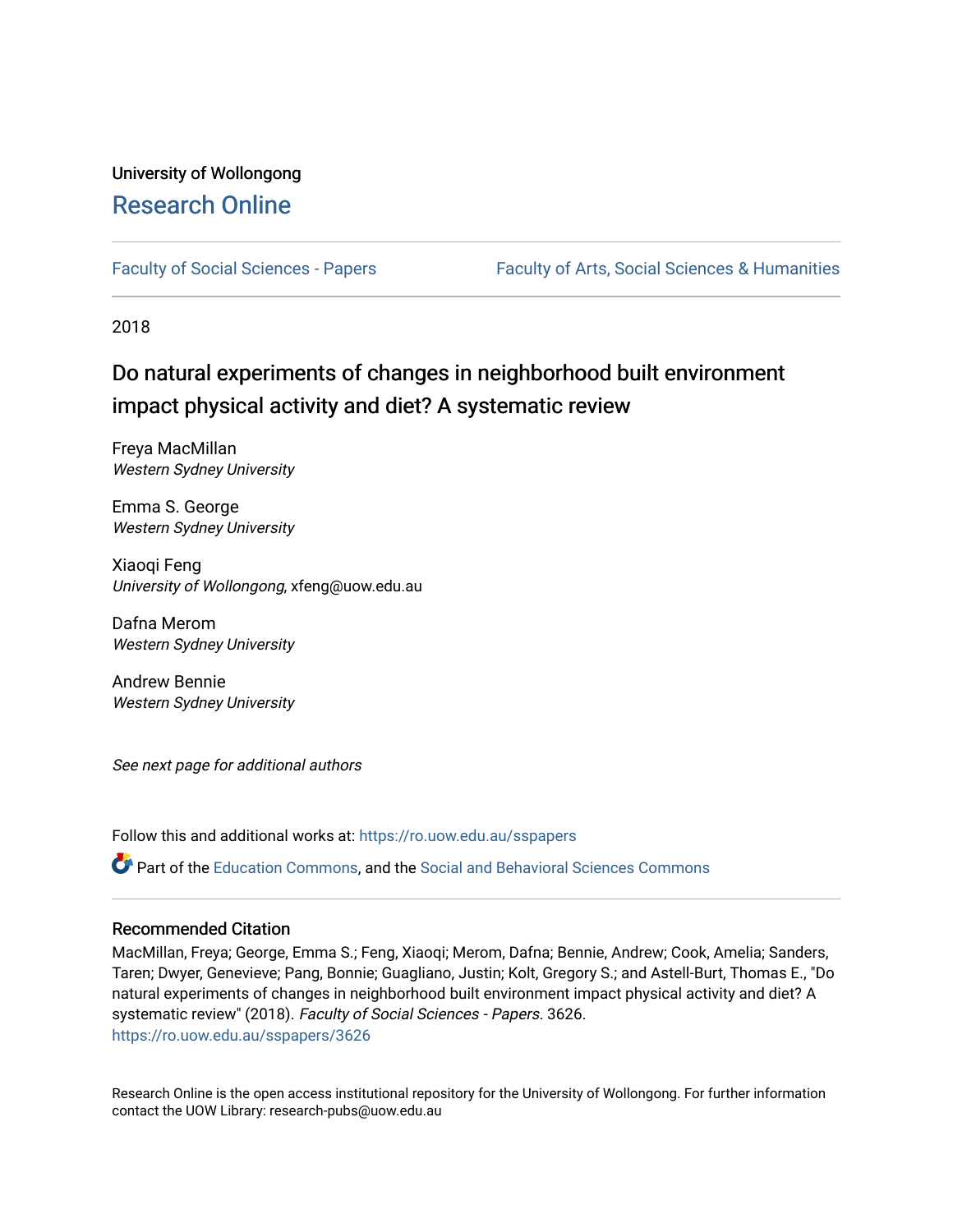# Do natural experiments of changes in neighborhood built environment impact physical activity and diet? A systematic review

# **Abstract**

Physical activity and diet are major modifiable risk factors for chronic disease and have been shown to be associated with neighborhood built environment. Systematic review evidence from longitudinal studies on the impact of changing the built environment on physical activity and diet is currently lacking. A systematic review of natural experiments of neighborhood built environment was conducted. The aims of this systematic review were to summarize study characteristics, study quality, and impact of changes in neighborhood built environment on physical activity and diet outcomes among residents. Natural experiments of neighborhood built environment change, exploring longitudinal impacts on physical activity and/or diet in residents, were included. From five electronic databases, 2084 references were identified. A narrative synthesis was conducted, considering results in relation to study quality. Nineteen papers, reporting on 15 different exposures met inclusion criteria. Four studies included a comparison group and 11 were pre-post/longitudinal studies without a comparison group. Studies reported on the impact of redeveloping or introducing cycle and/or walking trails ( $n = 5$ ), rail stops/lines ( $n = 4$ ), supermarkets and farmers' markets ( $n = 4$ ) and park and green space ( $n = 2$ ). Eight/15 studies reported at least one beneficial change in physical activity, diet or another associated health outcome. Due to limitations in study design and reporting, as well as the wide array of outcome measures reported, drawing conclusions to inform policy was challenging. Future research should consider a consistent approach to measure the same outcomes (e.g., using measurement methods that collect comparable physical activity and diet outcome data), to allow for pooled analyses. Additionally, including comparison groups wherever possible and ensuring high quality reporting is essential.

# **Disciplines**

Education | Social and Behavioral Sciences

# Publication Details

MacMillan, F., George, E. S., Feng, X., Merom, D., Bennie, A., Cook, A., Sanders, T., Dwyer, G., Pang, B., Guagliano, J. M., Kolt, G. S. & Astell-Burt, T. (2018). Do natural experiments of changes in neighborhood built environment impact physical activity and diet? A systematic review. International Journal of Environmental Research and Public Health, 15 (2), 217-1-217-29.

# Authors

Freya MacMillan, Emma S. George, Xiaoqi Feng, Dafna Merom, Andrew Bennie, Amelia Cook, Taren Sanders, Genevieve Dwyer, Bonnie Pang, Justin Guagliano, Gregory S. Kolt, and Thomas E. Astell-Burt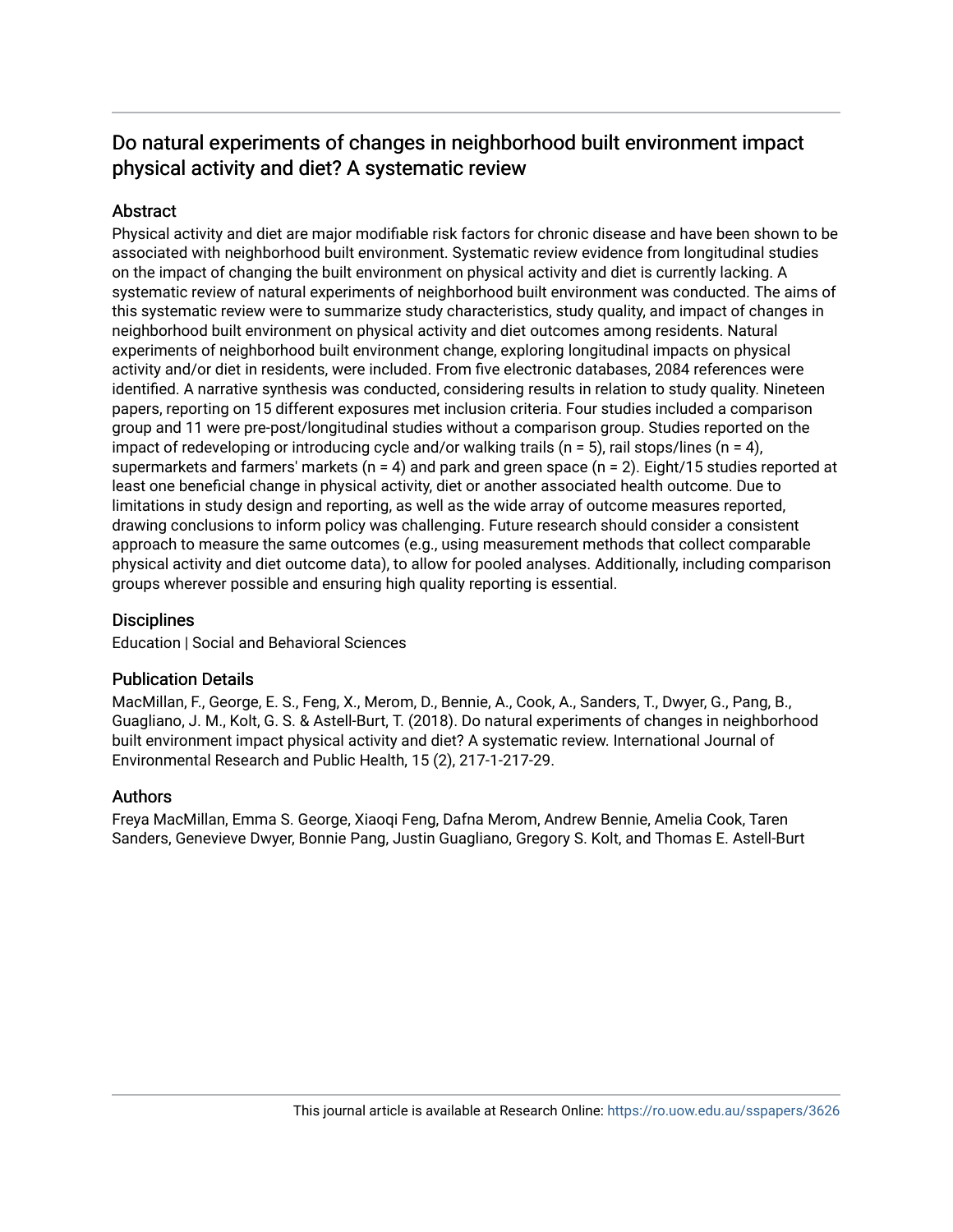

International Journal of *[Environmental Research](http://www.mdpi.com/journal/ijerph) and Public Health*



# *Review* **Do Natural Experiments of Changes in Neighborhood Built Environment Impact Physical Activity and Diet? A Systematic Review**

**Freya MacMillan 1,2,\* [ID](https://orcid.org/0000-0003-3176-2465) , Emma S. George <sup>1</sup> , Xiaoqi Feng 3,4, Dafna Merom <sup>1</sup> , Andrew Bennie <sup>1</sup> , Amelia Cook <sup>1</sup> , Taren Sanders <sup>5</sup> [ID](https://orcid.org/0000-0002-4504-6008) , Genevieve Dwyer <sup>1</sup> , Bonnie Pang <sup>1</sup> , Justin M. Guagliano <sup>1</sup> [ID](https://orcid.org/0000-0002-4450-5700) , Gregory S. Kolt <sup>1</sup> [ID](https://orcid.org/0000-0002-9223-3324) and Thomas Astell-Burt 3,4**

- <sup>1</sup> School of Science and Health, Western Sydney University, Sydney, NSW 2751, Australia; e.george@westernsydney.edu.au (E.S.G.); d.merom@westernsydney.edu.au (D.M.); a.bennie@westernsydney.edu.au (A.B.); amelia.cook@westernsydney.edu.au (A.C.); g.dwyer@westernsydney.edu.au (G.D.); b.pang@westernsydney.edu.au (B.P.); jmg221@medschl.cam.ac.uk (J.M.G.); g.kolt@westernsydney.edu.au (G.S.K.)
- <sup>2</sup> Translational Health Research Institute, Western Sydney University, Sydney, NSW 2751, Australia
- <sup>3</sup> Population Wellbeing and Environment Research Lab (PowerLab), Faculty of Social Sciences, University of Wollongong, Wollongong, NSW 2522, Australia; xfeng@uow.edu.au (X.F.); thomasab@uow.edu.au (T.A.-B.)
- <sup>4</sup> Menzies Centre for Health Policy, University of Sydney, Sydney, NSW 2006, Australia
- 5 Institute for Positive Psychology and Education, Australian Catholic University, North Sydney, NSW 2060, Australia; taren.sanders@acu.edu.au
- **\*** Correspondence: f.macmillan@westernsydney.edu.au; Tel.: +61-02-4620-3464

Received: 3 December 2017; Accepted: 22 January 2018; Published: 26 January 2018

**Abstract:** Physical activity and diet are major modifiable risk factors for chronic disease and have been shown to be associated with neighborhood built environment. Systematic review evidence from longitudinal studies on the impact of changing the built environment on physical activity and diet is currently lacking. A systematic review of natural experiments of neighborhood built environment was conducted. The aims of this systematic review were to summarize study characteristics, study quality, and impact of changes in neighborhood built environment on physical activity and diet outcomes among residents. Natural experiments of neighborhood built environment change, exploring longitudinal impacts on physical activity and/or diet in residents, were included. From five electronic databases, 2084 references were identified. A narrative synthesis was conducted, considering results in relation to study quality. Nineteen papers, reporting on 15 different exposures met inclusion criteria. Four studies included a comparison group and 11 were pre-post/longitudinal studies without a comparison group. Studies reported on the impact of redeveloping or introducing cycle and/or walking trails (*n* = 5), rail stops/lines (*n* = 4), supermarkets and farmers' markets (*n* = 4) and park and green space (*n* = 2). Eight/15 studies reported at least one beneficial change in physical activity, diet or another associated health outcome. Due to limitations in study design and reporting, as well as the wide array of outcome measures reported, drawing conclusions to inform policy was challenging. Future research should consider a consistent approach to measure the same outcomes (e.g., using measurement methods that collect comparable physical activity and diet outcome data), to allow for pooled analyses. Additionally, including comparison groups wherever possible and ensuring high quality reporting is essential.

**Keywords:** natural experiment; built environment; neighborhood; physical activity; diet; longitudinal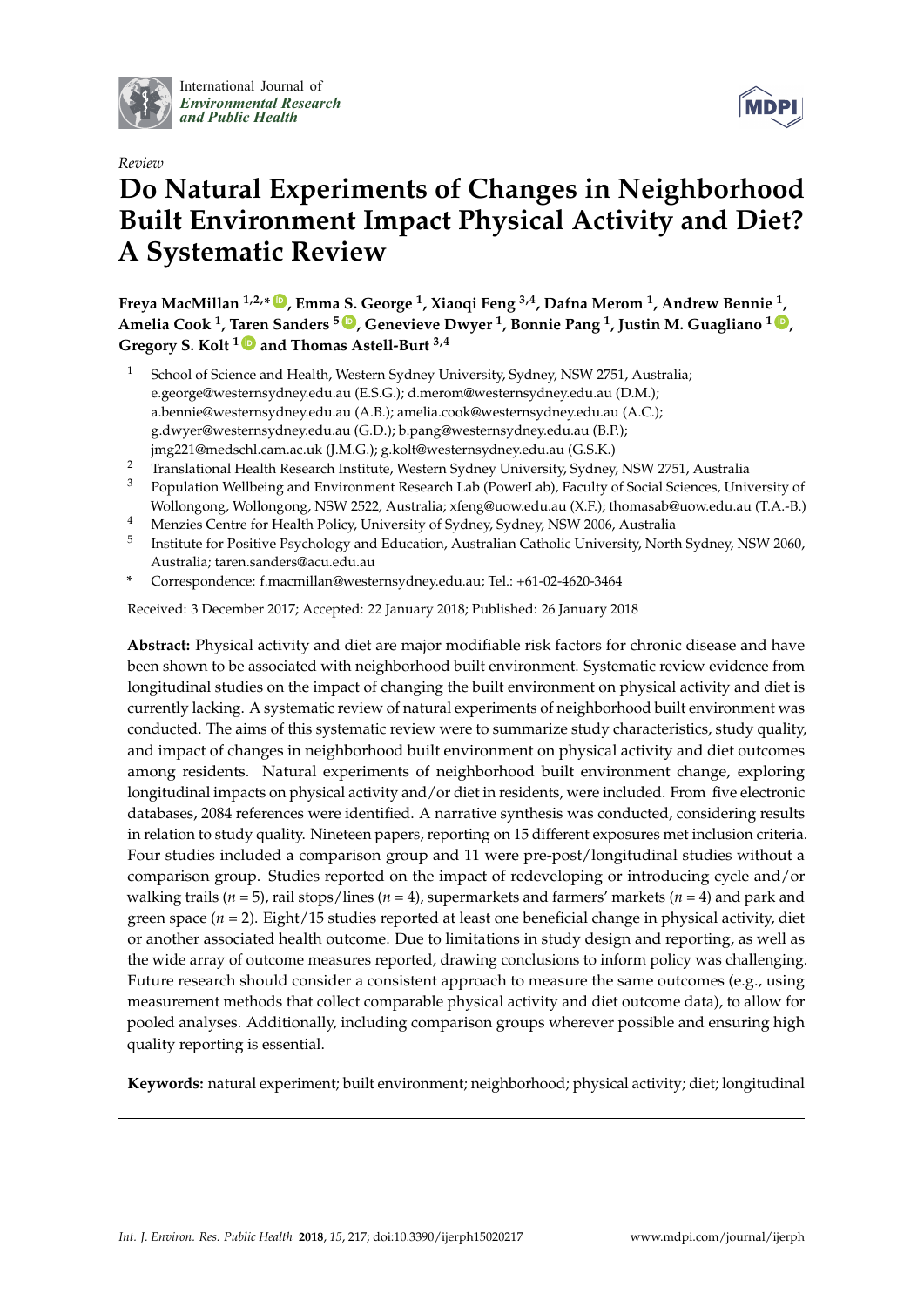## **1. Introduction**

The potential for city planning to promote more equitable health outcomes is of major international research and policy interest [\[1\]](#page-26-0). Physical activity and diet (determinants of energy balance and modifiable risk factors for chronic disease) are associated with neighborhood built environment. For example, relationships have been identified between: the presence of green space and higher levels of walking and total physical activity [\[2\]](#page-27-0); greater availability of supermarkets and fresh produce markets with more fruit and vegetable intake (beneficial impact), but also greater sugar-sweetened beverage intake (detrimental impact) [\[3\]](#page-27-1); greater use of public transport and higher physical activity [\[4\]](#page-27-2); and greater presence of speed limits less than 30 km/h, bicycle lanes, trees, litter, and fewer traffic calming technologies, with higher levels of cycling [\[5\]](#page-27-3). Whilst these studies and others have reported cross-sectional associations between built environment and physical activity or diet [\[6](#page-27-4)[–9\]](#page-27-5), evidence from longitudinal studies synthesized in systematic reviews are required to guide evidence-based policies [\[10\]](#page-27-6).

Endogeneity is the mutual impact of individual characteristics and associated neighborhood characteristics on each other. For example, research suggests that neighborhood green space promotes physical activity [\[2\]](#page-27-0) and correlations have been shown between the amount of green space and property prices [\[11\]](#page-27-7). Additionally, participation in physical activity is more frequent among more affluent population groups [\[12\]](#page-27-8). People with lower incomes tend to live in neighborhoods with less green space [\[2\]](#page-27-0), as green space costs are capitalized into property prices. Therefore, raising house prices to make increased green space available may make these neighborhoods only accessible to healthier and wealthier people who are already more likely to be physically active.

Natural experiments are promoted as a potential answer to overcoming some challenges of endogeneity [\[13\]](#page-27-9). These are studies where the 'intervention' is occurring beyond the control and instigation of researchers. The intervention is not strictly randomly allocated, but circumstances in which it occurs are suggested to potentially help minimize the issue of endogeneity. Examples have included the ban on smoking in public places across a country on number of hospitalizations [\[14\]](#page-27-10), reductions in neighborhood crime rates on the experience of psychological distress [\[15\]](#page-27-11), and the provision of new local cycling infrastructure on active travel [\[16\]](#page-27-12). In these scenarios, circumstances change rapidly around people who tend to remain living in the same neighborhoods (although some change may happen post-intervention). Whilst acknowledging there will be some selectivity in terms of which people lived in particular areas initially, changes occurring in their neighborhood are unlikely to have been of their choice. To minimize 'neighborhood effects', tracking the impacts of interventions within residentially stable populations is suggested [\[17\]](#page-27-13).

Previous systematic reviews have tended to place less emphasis on endogeneity, including studies of varying design [\[6](#page-27-4)[,18](#page-27-14)[–20\]](#page-27-15). In the current study, the aim is to review studies focusing specifically on natural experiments of the built environment in neighborhoods (referred to hereafter as the 'exposure'), occurring around residentially stable populations, which have measured changes in physical activity or diet. Study characteristics, study quality, and impact of exposures on physical activity and diet are summarized. The review aims to answer the following questions in relation to natural experiments of neighborhood built environment:

- What were the characteristics of studies, including exposure type (e.g., food retail, green space), study design, follow-up duration, recruitment strategies, retention level, study aims and outcome measures?
- What was the quality level of included studies based on assessment of risk of bias?
- What was the impact of exposures on physical activity and diet of residents?

#### **2. Materials and Methods**

Preferred Reporting Items for Systematic Reviews and Meta-Analyses (PRISMA) guidelines were followed throughout this review [\[21\]](#page-28-0).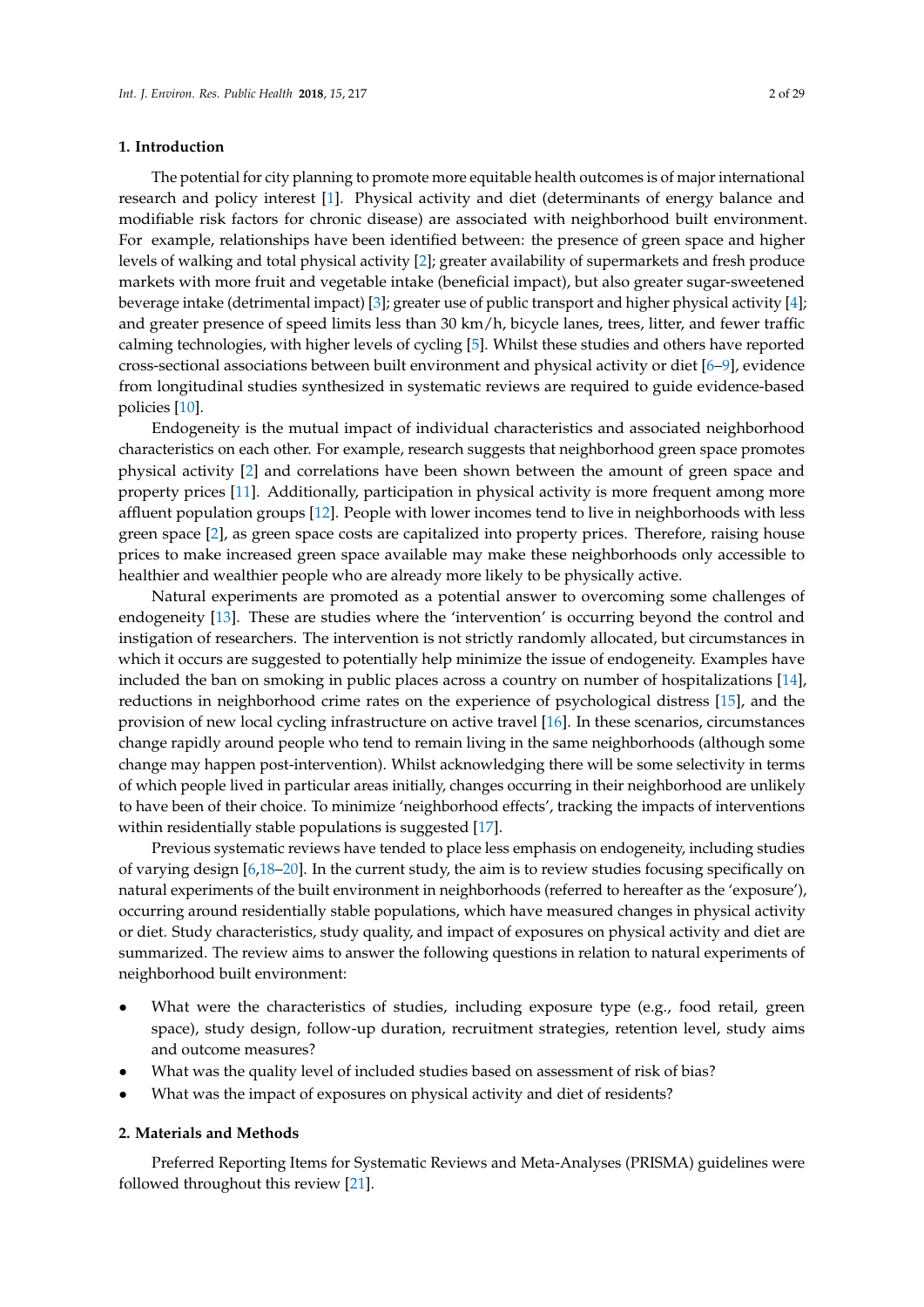#### *2.1. Search Strategy*

The following databases were searched: Embase (OVID); MEDLINE (OVID); PubMed; Web of Science; and CINAHL. All authors reviewed the search strategy and the lead author carried out the search. Keywords relating to study design, the built environment, health and health-related behaviors were used (apart from in the CINAHL search, which excluded a study design keyword—the number of returned titles was low with inclusion of study design terms). Details of the full search strategy for the Web of Knowledge database are provided in Table S1. Similar keywords relevant to search other databases and MeSH headings were used where available. Searches were conducted in May 2014. An updated search was run in May 2017. Secondary searches of reference lists of included articles and relevant reviews were also conducted to identify eligible studies.

#### *2.2. Study Eligibility*

Eligibility criteria for this review aligned with the "Population", "Intervention", "Comparisons", "Outcomes", "Study designs" (PICOS) strategy [\[22\]](#page-28-1) as follows:

- Population: Studies included any age, gender, and characteristics of the population/target site. Participants needed to be reported in papers to reside and be residentially stable in the neighborhood where the exposure/s occurred (i.e., participants resided in the same neighborhood for the duration of the study—samples included the same participants at baseline and follow-up).
- Intervention/exposure: A change in the local environment was defined as a development in existing (regeneration) or introduction of new public built infrastructure to the area in close locality to where individuals reside (e.g., their neighborhood that could potentially impact on physical activity or diet, such as the introduction/regeneration of supermarkets or local food markets, rail lines, green space and cycle routes).
- Comparisons: Studies were included if the impact of an exposure was assessed based on changes in outcomes over time (i.e., pre-post exposure) in the same sample of participants, or changes in these outcomes over time in a comparator group that did not receive the exposure.
- Outcomes: Studies were included if they measured physical activity or diet (no restriction on the measurement method). Studies including a direct proxy of behavior were included (e.g., usage of a facility for cycling or walking).
- Study designs: Studies were included if they were reported to be, or appeared from reading, natural experiments (built environment change not instigated by researchers).

Peer-reviewed articles published in English were included. No limitation on year of publication or length of follow-up was set.

## *2.3. Exclusions*

Studies were excluded if: (i) they were reported as comprising multi-component exposures (e.g., exposures which explicitly reported social interventions, including promotional marketing to encourage use of built environment features in addition to infrastructure change), as it would not be possible to attribute changes in physical activity and diet specifically to the built environment change; (ii) changes were internal housing improvement (e.g., heating/electrical improvements in housing); (iii) no clearly defined or measured exposure was studied (e.g., studies which compared groups exposed to different, or pre-existing built environments but with no specific change to the built environments within groups); (iv) changes were stated explicitly to occur outside of residential neighborhoods (e.g., workplace or public transport developments); (v) they explored the impact of a detrimental change in built environment (e.g., natural disaster or demolition); (vi) no physical activity or diet outcomes were reported (e.g., focus upon self-sufficiency or criminal behavior); and (vii) participants were not residentially stable (e.g., participants were reported as residents recruited from the same area/neighborhood at baseline and follow-up/s but the sample was not reported to consist of the exact same cohort at baseline and follow-ups).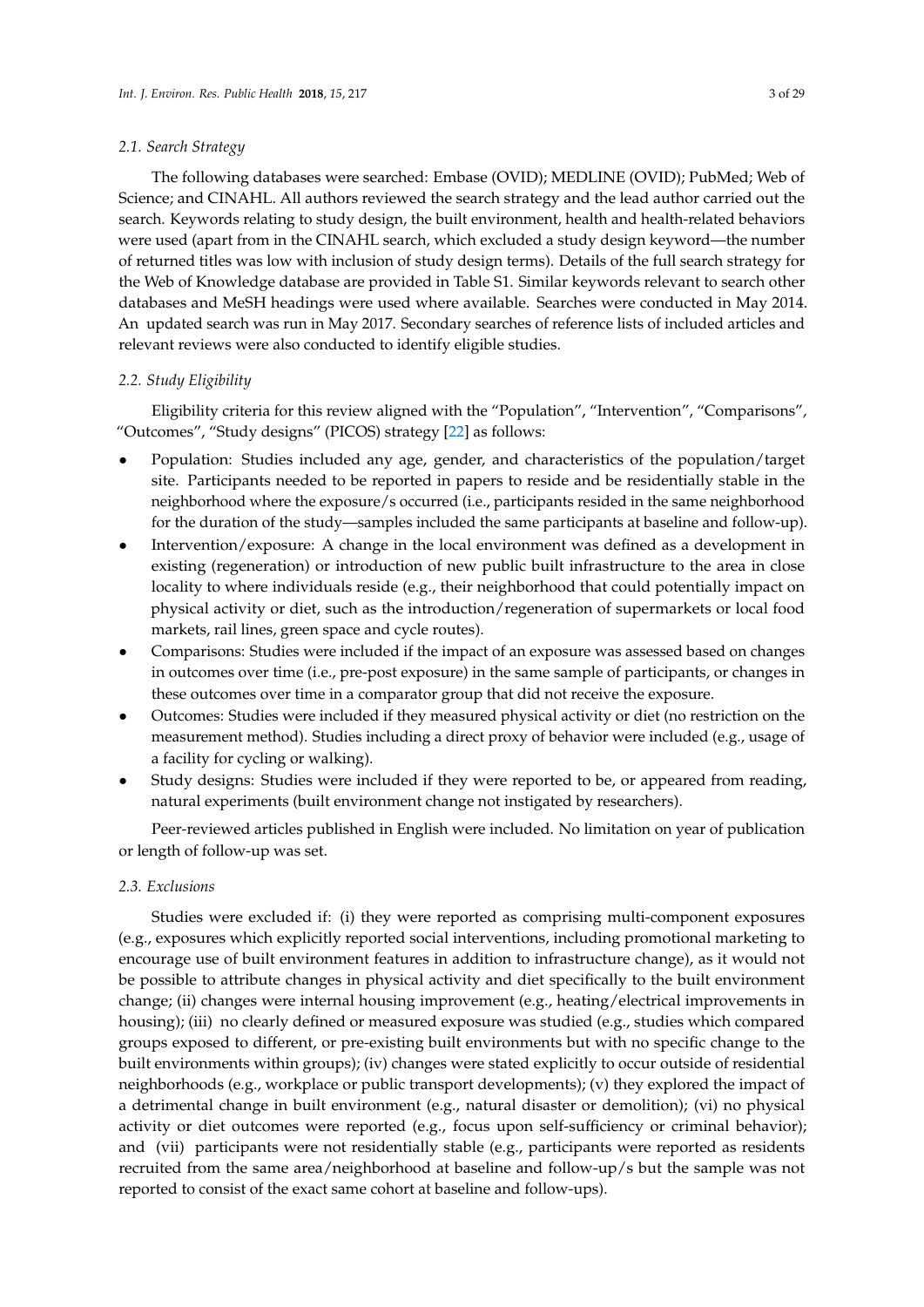#### *2.4. Data Extraction and Appraisal*

Review instructions were developed by the lead author (Freya MacMillan) and followed by all authors to ensure consistency in article screening, data extraction and risk of bias ratings. Standard data extraction datasheets were utilized. Eight researchers (Amelia Cook, Andrew Bennie, Bonnie Pang, Fran Moran (see Acknowledgements), Genevieve Dwyer, Dafna Merom, Taren Sanders, Brendon Hyndman (see Acknowledgements)) reviewed a selection of titles and abstracts. Two researchers (Emma S. George, Freya MacMillan) who were not involved in the initial screening independently screened ten percent of identified references deemed ineligible based on titles and/or abstract. A further two researchers not involved in initial screening (Thomas Astell-Burt, Xiaoqi Feng), screened all references deemed eligible based on title and abstract review. Three researchers (Freya MacMillan, Emma S. George, Justin M. Guagliano) reviewed full-text articles and undertook initial data extraction. Seven independent researchers (Thomas Astell-Burt, Andrew Bennie, Amelia Cook, Bonnie Pang, Gregory S. Kolt, Taren Sanders, Xiaoqi Feng) reviewed a sub-set of full-texts and extracted mean data.

A tool for assessing methodological risk of bias in natural experiments exploring the impact of built environment change on physical activity exists [\[23\]](#page-28-2). As the rigidity of this tool has been questioned for this type of research [\[24\]](#page-28-3), a more pragmatic set of items were used in this review. Included studies were assessed using a 9-item tool including two items from the Cochrane Collaboration for assessing risk of bias tool on attrition (incomplete outcome data) and reporting bias (selective outcome reporting) [\[25\]](#page-28-4). Seven items considering bias due to study design, sampling approach, confounding and adjustment, outcome measurement objectivity, power and attrition rate effect on power, levels of exposure, and exposure use/adoption were developed based on important considerations for natural experiments discussed in the UK. Medical Research Council (MRC) guidelines [\[26,](#page-28-5)[27\]](#page-28-6) (see Table [1\)](#page-5-0).

<span id="page-5-0"></span>

| <b>Risk of Bias Item</b> | Label                                                                                    | Description                                                                                                                                                                                                                                                                                                                 |
|--------------------------|------------------------------------------------------------------------------------------|-----------------------------------------------------------------------------------------------------------------------------------------------------------------------------------------------------------------------------------------------------------------------------------------------------------------------------|
| 1                        | Study design                                                                             | Did the study include a comparison that did not receive a<br>change in built environment?                                                                                                                                                                                                                                   |
| $\overline{2}$           | Sampling approach                                                                        | Did the sampling approach generate a sample that reflected<br>the wider population of interest (e.g., reporting that there<br>were similar characteristics in the sample in comparison to<br>census/other population data for the area of interest)?                                                                        |
| 3                        | Incomplete outcome data<br>(assessments were made for each<br>outcome/class of outcomes) | Were incomplete outcome data adequately addressed? (e.g.,<br>were details of how missing data were handled reported,<br>such as ITT analysis? Was sensitivity analysis conducted,<br>with $n =$ reported for outcomes at all time points?)                                                                                  |
| 4                        | Selective outcome reporting                                                              | Are reports of the study free of suggestion of selective<br>outcome reporting? (e.g., all outcomes mentioned in<br>methods are reported on in the results section for all<br>groups/time points)                                                                                                                            |
| 5                        | Adjustment for differences in<br>sample characteristics                                  | Were characteristics of sites similar at baseline?<br>If confounders were identified, were they appropriately<br>adjusted for in analyses? In longitudinal studies without a<br>comparison, were characteristics of the follow-up sample<br>similar to the baseline sample or were confounders adjusted<br>for in analyses? |
| 6                        | Outcome measurement objectivity                                                          | Was an objective assessment of health outcomes/behavior<br>included (a measure free from participant subjectivity<br>was used)?                                                                                                                                                                                             |
| 7                        | Reporting of power calculation<br>and attrition rate effect on power                     | Was a power calculation reported and the study was<br>adequately powered to detect hypothesized relationships?                                                                                                                                                                                                              |
| 8                        | Levels of exposure                                                                       | Was an analysis undertaken exploring changes in outcomes<br>based on different levels of exposure (e.g., based on distance<br>to the exposure)?                                                                                                                                                                             |
| 9                        | Exposure use                                                                             | Was an analysis undertaken exploring changes in outcomes<br>based on use/adoption of the exposure?                                                                                                                                                                                                                          |

| Table 1. Risk of bias item descriptions. |  |
|------------------------------------------|--|
|------------------------------------------|--|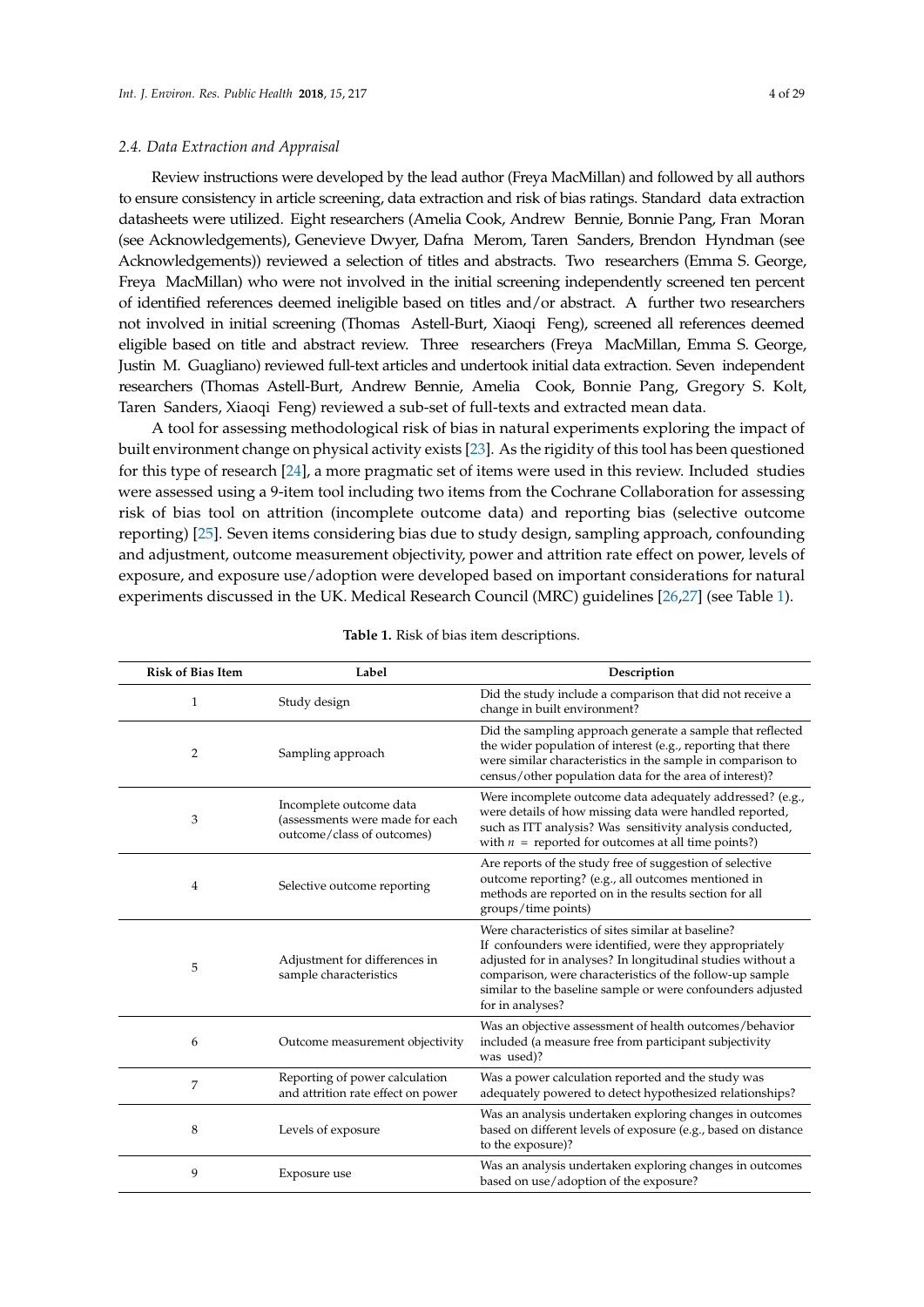#### *2.5. Synthesis of Results*

Table [2](#page-18-0) summarizes included study details. Analytic items used to organize the extracted data were: authors, year of publication and study location; study aims; target population descriptive characteristics, recruitment methods and study duration; study design, including development description; outcome measures (studies had to have a measure of physical activity or diet to be included but all other lifestyle and health outcome data were extracted—the results section lists all measures identified) and methods; and results for full sample and any sub-group analyses.

Four researchers (Emma S. George, Freya MacMillan, Genevieve Dwyer and Fran Moran (see Acknowledgements)) rated studies (present or not present/unclear) based on what was reported in each article for the potential sources of bias (detailed above). Studies were scored out of 9 (one mark for each item). When five independent reviewers (Gregory S. Kolt, Dafna Merom, Xiaoqi Feng, Thomas Astell-Burt and Andrew Page (see Acknowledgements)) conducted risk of bias ratings, the agreement rate was 95.8%. Reviewers discussed discrepancies throughout the review process until consensus was achieved. The analytical approach taken was a narrative description (meta-analysis was considered but rejected due to large heterogeneity in reported outcomes (see Results section)).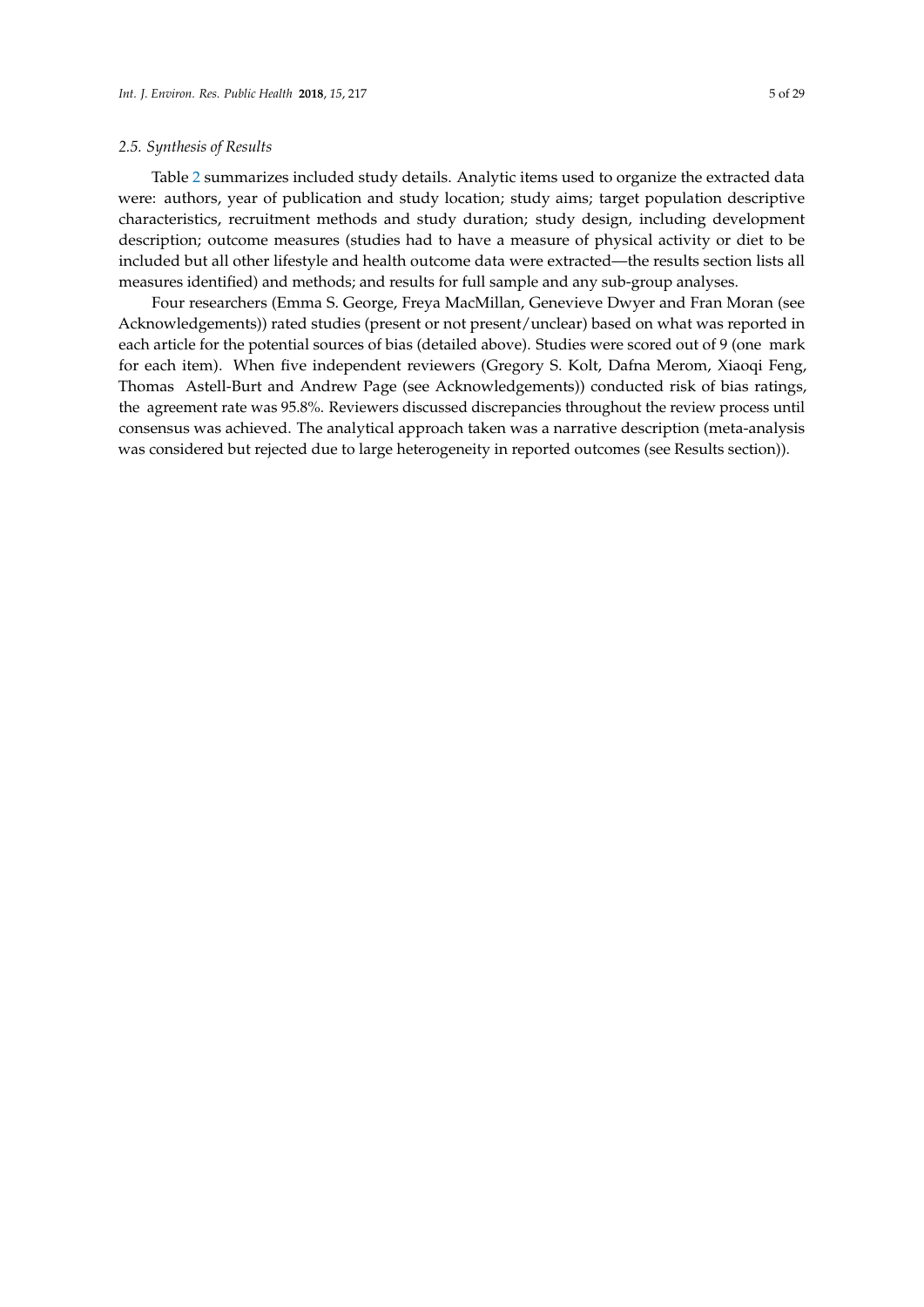| Ref., Country, Exposure                                                                 | Aim                                                                                                                                                    | Recruitment Process, Study Population,<br>and Data Collection Time Points                                                                                                                                                                                                                                                                                                                                                                                                                                                                                                                                                                                                                                                                                                                                                                                                                                                                                                                                                                                                                                                                                                                                                                                                                                                                                                           | Study Design, Exposure Details<br>and Comparison                                                                                                                                                                                                                                                                                                                                                                                                                                                                                                                                                                                        | <b>Outcome Measures</b>                                                               | <b>Efficacy on Outcomes (only Significant</b><br>Changes in Longitudinal<br>Findings Reported)                                                                                                                                                                                                                                                                                                                                                                                                                                                                                               |
|-----------------------------------------------------------------------------------------|--------------------------------------------------------------------------------------------------------------------------------------------------------|-------------------------------------------------------------------------------------------------------------------------------------------------------------------------------------------------------------------------------------------------------------------------------------------------------------------------------------------------------------------------------------------------------------------------------------------------------------------------------------------------------------------------------------------------------------------------------------------------------------------------------------------------------------------------------------------------------------------------------------------------------------------------------------------------------------------------------------------------------------------------------------------------------------------------------------------------------------------------------------------------------------------------------------------------------------------------------------------------------------------------------------------------------------------------------------------------------------------------------------------------------------------------------------------------------------------------------------------------------------------------------------|-----------------------------------------------------------------------------------------------------------------------------------------------------------------------------------------------------------------------------------------------------------------------------------------------------------------------------------------------------------------------------------------------------------------------------------------------------------------------------------------------------------------------------------------------------------------------------------------------------------------------------------------|---------------------------------------------------------------------------------------|----------------------------------------------------------------------------------------------------------------------------------------------------------------------------------------------------------------------------------------------------------------------------------------------------------------------------------------------------------------------------------------------------------------------------------------------------------------------------------------------------------------------------------------------------------------------------------------------|
| <b>Controlled studies</b>                                                               |                                                                                                                                                        |                                                                                                                                                                                                                                                                                                                                                                                                                                                                                                                                                                                                                                                                                                                                                                                                                                                                                                                                                                                                                                                                                                                                                                                                                                                                                                                                                                                     |                                                                                                                                                                                                                                                                                                                                                                                                                                                                                                                                                                                                                                         |                                                                                       |                                                                                                                                                                                                                                                                                                                                                                                                                                                                                                                                                                                              |
| Green space                                                                             |                                                                                                                                                        |                                                                                                                                                                                                                                                                                                                                                                                                                                                                                                                                                                                                                                                                                                                                                                                                                                                                                                                                                                                                                                                                                                                                                                                                                                                                                                                                                                                     |                                                                                                                                                                                                                                                                                                                                                                                                                                                                                                                                                                                                                                         |                                                                                       |                                                                                                                                                                                                                                                                                                                                                                                                                                                                                                                                                                                              |
| Quigg, R., et al.<br>$(2012)$ $[28]$ .<br>Dunedin, New Zealand<br>Exposure: Green space | To assess whether an<br>upgrade of playgrounds<br>in a neighborhood was<br>associated with changes<br>in local children's<br>physical activity levels. | Recruitment: Local authority community<br>boundaries used to identify the intervention<br>neighborhood. Six intervention and four<br>comparison community schools were invited<br>to participate via information letter to<br>students and parents ( $n = 4$ intervention and<br>$n = 4$ comparison schools accepted).<br>All children aged 5-10 years in kindergarten<br>to grade 4 residing in the community were<br>given information and parent and child<br>consent forms to take home. A sample size<br>calculation was used ( $n = 100$ in each group<br>was required).<br>Incentive: Family swim vouchers worth \$8<br>were provided as an incentive to wear<br>accelerometers at each time point.<br>A swimming bag worth \$3.50 and goggles<br>and a Frisbee worth \$8 were given as<br>incentives for completing the survey at T1<br>and T2.<br>Participants: $T1 = n = 184$ . $T2 = n = 156$ (15%)<br>loss to follow-up: 10%, $n = 9$ , from the<br>comparison group and 20%, $n = 19$ , from the<br>intervention group). Participants with at<br>least 1 day of accelerometer wear at T1 and<br>$T2 = n = 138 (n = 132$ had 4 or more days).<br>Survey data collection rate was 93%<br>(128/138) at T1 and 96% (133/138) at T2.<br>Time points: T1 = October-December 2007.<br>T2 (1-year post-T1 and 3-months post park<br>upgrade) = October-December 2008 (spring). | Study design: Pre-post study<br>with control.<br><i>Exposure:</i> playground upgrades in<br>2/6 existing parks in the intervention<br>community. One playground<br>received 10 new components<br>including: play equipment; seating;<br>additional safety surfacing and waste<br>facilities installed; and the removal of<br>two existing components. The other<br>playground received two new play<br>pieces and modification to an<br>existing piece of equipment.<br>Comparison: a similar matched<br>community not undergoing park<br>regeneration. Interactions between<br>BMI-Z score and group on physical<br>activity explored. | Total daily physical activity<br>(accelerometer)<br>BMI Z-score (researcher measured) | Change in total daily physical activity was<br>associated with an interaction between BMI<br>and the participant's community of<br>residence ( $p = 0.006$ ), with the intervention<br>being associated with higher levels of PA for<br>children with lower BMIs, but lower levels<br>of PA for children with higher BMIs.<br>Participants in the intervention group,<br>compared to the comparison group, had<br>increases in total PA for those with BMI<br>z-scores below 0.4 and lower total PA for<br>those with BMI z-scores above 0.4.<br>No other significant changes were reported. |

# **Table 2.** Summary of included study characteristics and longitudinal findings.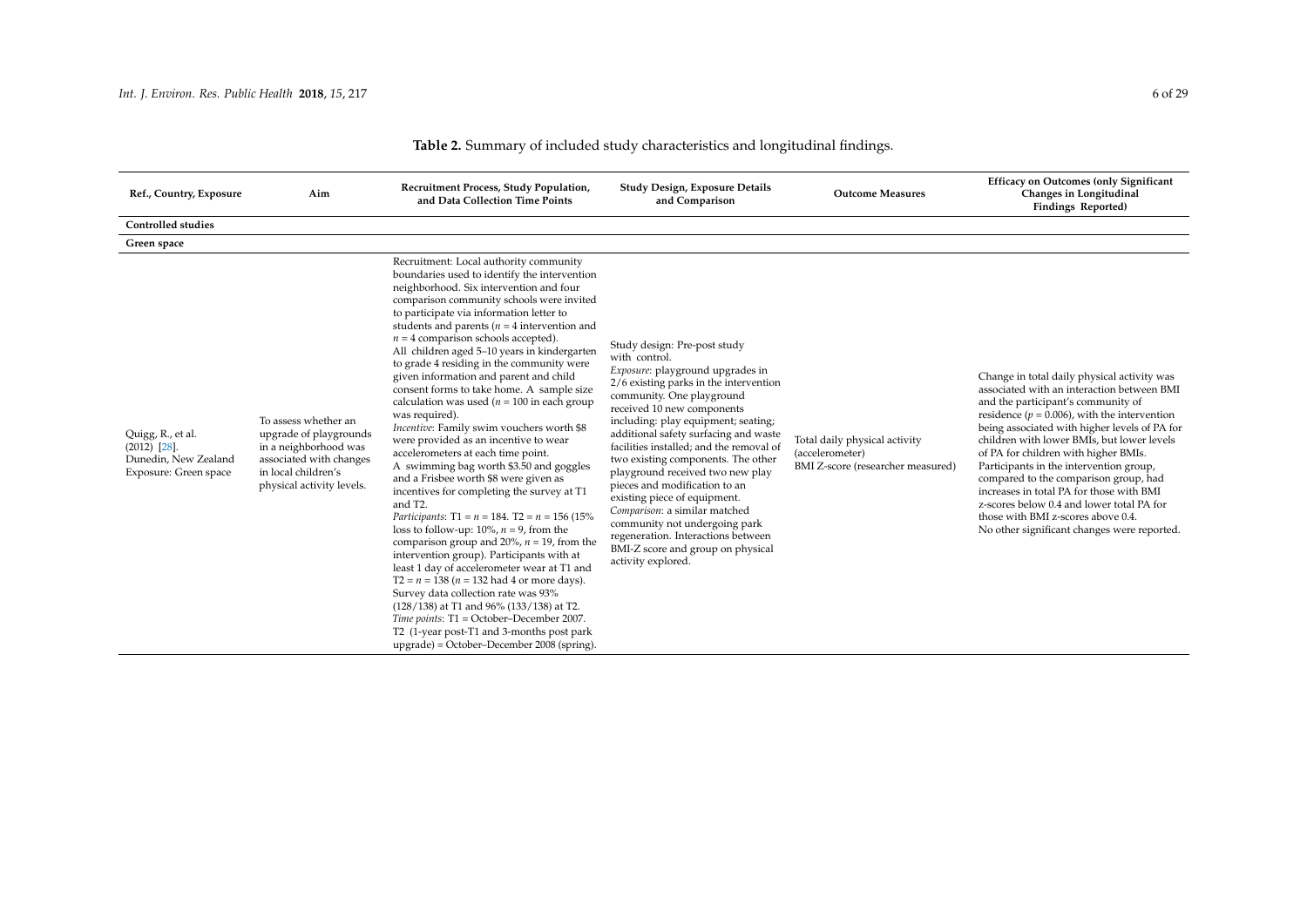| Ref., Country, Exposure                                                                                                                              | Aim                                                                                                                                                                                                                                                                                           | Recruitment Process, Study Population,<br>and Data Collection Time Points                                                                                                                                                                                                                                                                                                                                                                                                                                                                                                                                                                                                                                                                                                                                                                                                                                                               | Study Design, Exposure Details<br>and Comparison                                                                                                                                                                                                                                                | <b>Outcome Measures</b>                                                                                                                          | <b>Efficacy on Outcomes (only Significant</b><br>Changes in Longitudinal<br>Findings Reported)                                                                                                                                                                                                                                                                                                                                                                                                                                                                                                                                                                                                                                                                                                                |
|------------------------------------------------------------------------------------------------------------------------------------------------------|-----------------------------------------------------------------------------------------------------------------------------------------------------------------------------------------------------------------------------------------------------------------------------------------------|-----------------------------------------------------------------------------------------------------------------------------------------------------------------------------------------------------------------------------------------------------------------------------------------------------------------------------------------------------------------------------------------------------------------------------------------------------------------------------------------------------------------------------------------------------------------------------------------------------------------------------------------------------------------------------------------------------------------------------------------------------------------------------------------------------------------------------------------------------------------------------------------------------------------------------------------|-------------------------------------------------------------------------------------------------------------------------------------------------------------------------------------------------------------------------------------------------------------------------------------------------|--------------------------------------------------------------------------------------------------------------------------------------------------|---------------------------------------------------------------------------------------------------------------------------------------------------------------------------------------------------------------------------------------------------------------------------------------------------------------------------------------------------------------------------------------------------------------------------------------------------------------------------------------------------------------------------------------------------------------------------------------------------------------------------------------------------------------------------------------------------------------------------------------------------------------------------------------------------------------|
| <b>Bike/walk trails</b>                                                                                                                              |                                                                                                                                                                                                                                                                                               |                                                                                                                                                                                                                                                                                                                                                                                                                                                                                                                                                                                                                                                                                                                                                                                                                                                                                                                                         |                                                                                                                                                                                                                                                                                                 |                                                                                                                                                  |                                                                                                                                                                                                                                                                                                                                                                                                                                                                                                                                                                                                                                                                                                                                                                                                               |
| Dill, J. at al. (2014) [29].<br>Portland, Oregon,<br>United States.<br>Data from the Family<br>Activity Study (FAS)<br>Exposure:<br>bike/walk trails | To evaluate changes in<br>physical activity and<br>active transportation<br>associated with<br>installation of new bicycle<br>boulevards.                                                                                                                                                     | Recruitment: Participants resided in street<br>segments scheduled for bicycle boulevard<br>installation (0.9 to 4.2 miles long).<br>Residents living on and within 1000 ft of the<br>selected street segments were recruited via<br>door delivered flyers, of accessible housing<br>units, and mailed to residents in inaccessible<br>housing units ( $n = 54,381$ ). The comparison<br>consisted of 11 control street segments (1.0 to<br>5.7 miles long), similar in urban form and<br>demographic characteristics (especially in<br>terms of bicycle infrastructure). 3.1% of the<br>estimated eligible population was recruited<br>at T1.<br>Participants: T1 = baseline sample, $N = 490$ ;<br>$n = 307$ adults in the exposure group and n<br>$= 183$ in the comparison group.<br>Time points: $T1 = 2010-2011$ and $T2 =$<br>2012-2013. Follow-up varied between 2 and<br>12 months after exposure.                              | Study design: Pre-post with control.<br>Exposure: Bicycle boulevard<br>installations across multiple areas.<br>Comparison: No bicycle boulevard<br>installations introduced.                                                                                                                    | Physical activity; MVPA, number of<br>bike/walk trips; number of minutes<br>walking/cycling (accelerometer<br>combined with GPS)                 | Bicycle boulevard introduction was<br>negatively correlated with bicycling (if<br>$>10$ min, $p = 0.00$ ) and the number of bike<br>trips (if $>0$ , $p = 0.06$ ).                                                                                                                                                                                                                                                                                                                                                                                                                                                                                                                                                                                                                                            |
|                                                                                                                                                      |                                                                                                                                                                                                                                                                                               |                                                                                                                                                                                                                                                                                                                                                                                                                                                                                                                                                                                                                                                                                                                                                                                                                                                                                                                                         | Supermarkets                                                                                                                                                                                                                                                                                    |                                                                                                                                                  |                                                                                                                                                                                                                                                                                                                                                                                                                                                                                                                                                                                                                                                                                                                                                                                                               |
| Cummins, S., et al. (2008)<br>$[30]$ <sup>a</sup><br>Cummins, S., et al. (2005)<br>$[31]$ , b<br>Glasgow, UK<br>Exposure: supermarket                | To examine the impact of<br>a new food retail<br>development on diet and<br>health and well-being.<br>To determine the effect of<br>the introduction of a<br>hypermarket in a<br>deprived community on<br>fruit and vegetable<br>consumption and health<br>including<br>psychological health. | Recruitment: Study site boundaries were<br>identified using postcode districts of areas<br>with the main shopping facilities. Random<br>sample of households surrounding two sites<br>identified from a postcode address file<br>(within 1 km). Postal questionnaires sent to<br>homes ( $n = 3975$ ). Postal reminders sent after<br>2 weeks and a 2nd reminder after another<br>2 weeks (including the survey again), to<br>those that did not reply. Control and<br>intervention response rates were 15.50% and<br>14.84%, respectively, at T1 and 71.29% and<br>65.18% at T2.<br>Incentive: At follow-up £10 shopping<br>vouchers, not for the exposure store, were<br>given to survey responders.<br>Participants: Surveys were completed by 603<br>participants at T1 (15.16% response rate) and<br>412 participants at T2 (68.40%). At T1 293<br>participants were in the intervention group<br>and 310 in the comparison group. | Study design: pre-post with control.<br>Exposure: Building of a new<br>hypermarket.<br>Comparison: a deprived comparison<br>area not undergoing significant<br>infrastructure change.<br>For sub-analyses: those that<br>switched to using the new<br>supermarket compared to<br>non-switchers. | General and psychological health<br>(Self-rated health and well-being<br>survey)<br>Diet-fruit and vegetable<br>consumption (self-report survey) | An improvement in poor psychological<br>health was found $(-12.13\%, p = 0.017)$ in the<br>intervention group from T1 to T2. Vegetable<br>$(p = 0.01)$ , and fruit and vegetable combined<br>$(p = 0.003)$ consumption improved in the<br>comparison group from T1 to T2.<br>Following adjustment for baseline<br>psychological health, the odds of poor<br>psychological health was reduced (OR 0.42,<br>95% CI 0.19 to 0.92) in switchers compared<br>to non-switchers. Further adjustment for<br>other confounders further reduced the odds<br>of poor psychological health in switchers<br>compared to non-switchers (OR 0.24, 95% CI<br>0.09 to 0.66). Adjusted odds of having poor<br>health increased in the intervention group<br>compared to the comparison group (OR 1.52,<br>95% CI 0.77 to 2.99). |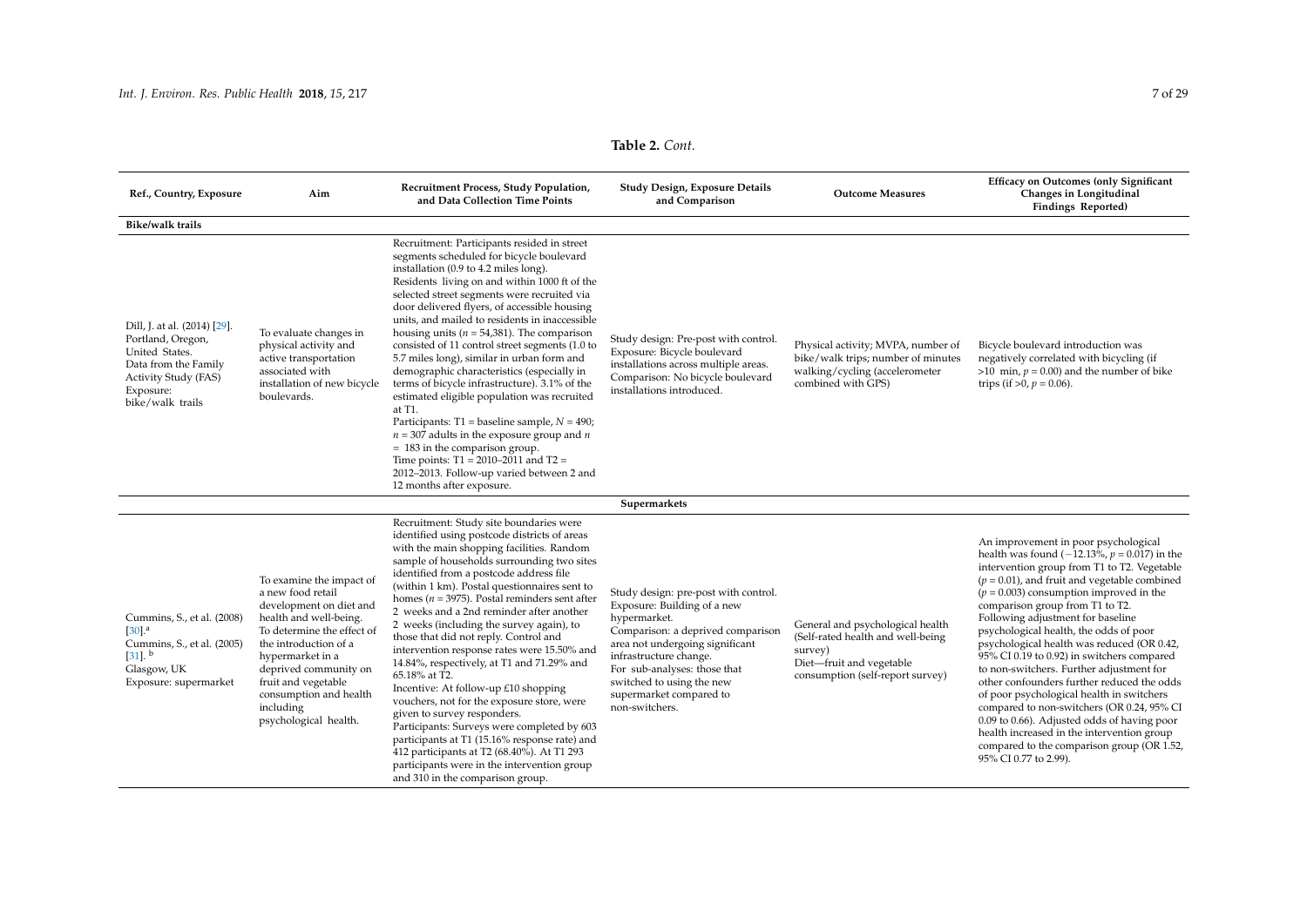| Ref., Country, Exposure                                                                 | Aim                                                                                                                                                                                                         | Recruitment Process, Study Population,<br>and Data Collection Time Points                                                                                                                                                                                                                                                                                                                                                                                                                                                                                                                                                                                                                                                                                                      | Study Design, Exposure Details<br>and Comparison                                                                                                                                                                                                                                                                                                                                                                                                                                                                                                                                                                                                                           | <b>Outcome Measures</b>                                                                        | <b>Efficacy on Outcomes (only Significant</b><br>Changes in Longitudinal<br>Findings Reported)                                         |
|-----------------------------------------------------------------------------------------|-------------------------------------------------------------------------------------------------------------------------------------------------------------------------------------------------------------|--------------------------------------------------------------------------------------------------------------------------------------------------------------------------------------------------------------------------------------------------------------------------------------------------------------------------------------------------------------------------------------------------------------------------------------------------------------------------------------------------------------------------------------------------------------------------------------------------------------------------------------------------------------------------------------------------------------------------------------------------------------------------------|----------------------------------------------------------------------------------------------------------------------------------------------------------------------------------------------------------------------------------------------------------------------------------------------------------------------------------------------------------------------------------------------------------------------------------------------------------------------------------------------------------------------------------------------------------------------------------------------------------------------------------------------------------------------------|------------------------------------------------------------------------------------------------|----------------------------------------------------------------------------------------------------------------------------------------|
| <b>Bike/walk trails</b>                                                                 |                                                                                                                                                                                                             |                                                                                                                                                                                                                                                                                                                                                                                                                                                                                                                                                                                                                                                                                                                                                                                |                                                                                                                                                                                                                                                                                                                                                                                                                                                                                                                                                                                                                                                                            |                                                                                                |                                                                                                                                        |
|                                                                                         |                                                                                                                                                                                                             | At T2 191 participants were in the<br>intervention group and 221 in the<br>comparison group. A sub-analysis was<br>conducted comparing data of those that<br>switched their food purchasing to the new<br>hypermarket (switchers in the 2005 paper:<br>$n = 66$ ; switchers in the 2008 paper ( $n = 61$ ;<br>$n = 58$ from the intervention group and $n = 3$<br>from the comparison group) compared to<br>those that did not.<br>Time points: Hypermarket opening =<br>November 2001. Survey T1 = October 2001.<br>Survey $T2 = 1$ year post-baseline and 10<br>months post supermarket opening.                                                                                                                                                                             |                                                                                                                                                                                                                                                                                                                                                                                                                                                                                                                                                                                                                                                                            |                                                                                                | Unadjusted odds of poor health improved in<br>switchers (OR 0.62, 95% CI 0.34 to 1.11).<br>No other significant changes were reported. |
| Cummins, S., et al.<br>$(2014)$ [32].<br>Philadelphia, PA, USA<br>Exposure: supermarket | To determine the effects of<br>the opening of a new<br>supermarket, in a<br>community considered a<br>food desert, on BMI, daily<br>fruit and vegetable intake<br>and perceptions of food<br>accessibility. | Recruitment: Adult residents living within<br>1.5 miles of the supermarkets from two<br>neighborhoods randomly selected from a<br>directory list and using random digit dialing.<br>Incentive: Respondents were given \$20 for<br>participation.<br>Participants: Overall response rate was<br>47.2% at T1 = $n = 1440$ (response rate of<br>47.4% in the intervention group, $n = 723$ and<br>47.0% in the comparison group, $n = 717$ ).<br>The response rate was 45.5% at $T2 = n = 656$<br>(response rate of 43.7% in the intervention<br>group, $n = 311$ and 43.7% in the comparison<br>group, $n = 48.9\%$ ).<br>Time points: The supermarket opened in<br>December 2009. T1 (June-September 2006).<br>T2 (June-November 2010, at least 6-months<br>post-intervention). | Study design: Pre-post with control.<br>Exposure: Opening of a new<br>supermarket in a food desert<br>neighborhood.<br>Comparison: Neighborhood without<br>change in existing supermarket<br>facilities (three miles from the<br>intervention neighborhood).<br>Sub-group analyses on those<br>adopting the store as their main store<br>for grocery shopping compared to<br>those that did not adopt the store<br>(they did not use the store at all).<br>Those that used the store as their<br>secondary source of shopping were<br>also compared to non-adopters.<br>Sites were matched for race/ethnicity,<br>income, demographics and size<br>$(3 \text{ miles}^2)$ . | BMI (self-reported height<br>and weight)<br>Fruit and vegetable intake<br>(self-report survey) | No significant changes were reported.<br>Time line changes: There was a three-year<br>delay in the construction of the supermarket.    |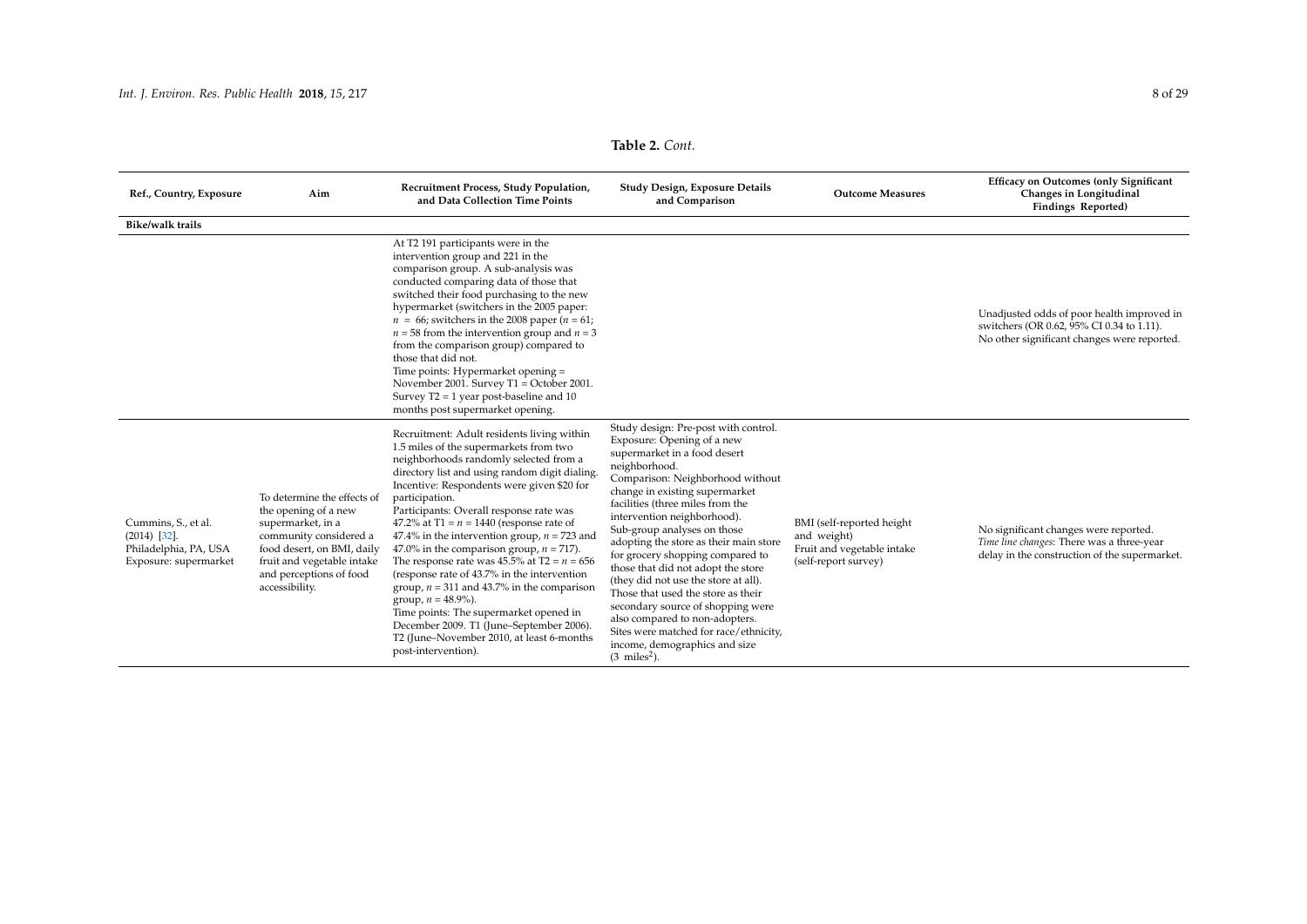| Ref., Country, Exposure                                                                            | Aim                                                                                                                                                                        | Recruitment Process, Study Population,<br>and Data Collection Time Points                                                                                                                                                                                                                                                                                                                                                                                                                                                                                                                                                                                                                                           | Study Design, Exposure Details<br>and Comparison                                                                                                                                                                                                                                                                         | <b>Outcome Measures</b>                                                                                                                                                                                                 | <b>Efficacy on Outcomes (only Significant</b><br>Changes in Longitudinal<br>Findings Reported)                                                                                                                                                                                                                                                                                                                                                                                                                             |
|----------------------------------------------------------------------------------------------------|----------------------------------------------------------------------------------------------------------------------------------------------------------------------------|---------------------------------------------------------------------------------------------------------------------------------------------------------------------------------------------------------------------------------------------------------------------------------------------------------------------------------------------------------------------------------------------------------------------------------------------------------------------------------------------------------------------------------------------------------------------------------------------------------------------------------------------------------------------------------------------------------------------|--------------------------------------------------------------------------------------------------------------------------------------------------------------------------------------------------------------------------------------------------------------------------------------------------------------------------|-------------------------------------------------------------------------------------------------------------------------------------------------------------------------------------------------------------------------|----------------------------------------------------------------------------------------------------------------------------------------------------------------------------------------------------------------------------------------------------------------------------------------------------------------------------------------------------------------------------------------------------------------------------------------------------------------------------------------------------------------------------|
| Studies without a control group                                                                    |                                                                                                                                                                            |                                                                                                                                                                                                                                                                                                                                                                                                                                                                                                                                                                                                                                                                                                                     |                                                                                                                                                                                                                                                                                                                          |                                                                                                                                                                                                                         |                                                                                                                                                                                                                                                                                                                                                                                                                                                                                                                            |
| Rail stops                                                                                         |                                                                                                                                                                            |                                                                                                                                                                                                                                                                                                                                                                                                                                                                                                                                                                                                                                                                                                                     |                                                                                                                                                                                                                                                                                                                          |                                                                                                                                                                                                                         |                                                                                                                                                                                                                                                                                                                                                                                                                                                                                                                            |
| Brown, B.B., and Werner,<br>$C.M. (2007) [33]$ .<br>Salt Lake City, UT, USA<br>Exposure: Rail stop | To test whether a new<br>light-rail stop increases<br>the number of light-rail<br>riders and if light-rail<br>ridership relates to<br>moderate physical<br>activity bouts. | Recruitment: Study notification letters<br>delivered to addresses within $\frac{1}{2}$ mile of the<br>rail stop, followed by door-to-door<br>recruitment.<br>Incentive: \$20 given for completing<br>each phase.<br>Participants: $N = 529$ (potential sample)<br>living within half a mile of the new rail stop.<br>Deemed ineligible = $n = 33$ . Successfully<br>contacted & invited, $n = 215$ ( $n = 102$ agreed;<br>$n = 113$ refused). T1 $n = 102$ (survey) and T2<br>$n = 51$ (survey) and $n = 47$ (accelerometer).<br>Age (longitudinal sample): $41 \pm 13.82$ years.<br>Time points: The rail-stop was added in<br>autumn 2005. T1 = before summer 2005.<br>$T2 =$ after summer 2006 (1 year post T1). | Study design: pre-post WO control<br>Exposure: building and opening of a<br>new light-rail stop (between two<br>existing stops) in the center of the<br>surveyed neighborhood<br>Comparison: No control group.<br>Changes over time explored and<br>associations between use of the light<br>rail and physical activity. | Transit use-previous 2 weeks<br>(self-report survey)<br>MVPA bouts of $\geq 8$ min over 7 days<br>(accelerometer). MVPA discussed<br>with participant to identify if it<br>related to walking to/from the<br>rail stop. | Rail use increased from 50% to 68.75% from<br>T1 to T2 ( $p = 0.011$ ).<br>T1 MVPA was related to MVPA bouts at T2<br>(unstandardized beta coef = $0.38$ , SE = $0.12$ ,<br>$p < 0.01$ ). At T2 rail rides in the past 14 days<br>(unstandardized beta coef = $0.03$ , SE = $0.01$ ,<br>$p = 0.01$ ) and bigger household sizes<br>(unstandardized beta coef = $0.01$ , SE = $0.00$ ,<br>$p = 0.01$ ), account for variance beyond the<br>effects of prior activity levels.<br>No other significant changes were reported. |
| Hong, A., Boarnet, M.G.<br>and Houston, D.<br>$(2016)$ [34].                                       | To determine the impact<br>of a new light rail transit<br>line on active<br>travel behavior                                                                                | Recruitment: Invitation letters were sent to<br>all households in the study area ( $n = 27,275$ ).<br>Incentive: \$30 for T1 and \$75 for T2<br>completion.<br>Participants: The total sample at T1, was $n =$<br>279 (1% response rate, 74%F, aged 52 $\pm$ 14<br>years, 49% African-American) and at T2 was<br>$n = 204$ . Accelerometer and GPS data<br>collected in $n = 143$ (66%F, aged 50 $\pm$ 14<br>years, 55% African-American) and analyzed<br>for $n = 73$ participants.<br>Time points: $T1 = 5-7$ months prior to the<br>line opening. $T2 = 2-6$ months after the<br>opening of the line.                                                                                                            | Study design: pre-post WO control.<br>Exposure: building a new light-rail<br>line (with several stops).<br>Comparison: No control group.<br>Sub-group Changes over time<br>explored in those residing $\langle \frac{1}{2}$ mile<br>and $>\frac{1}{2}$ mile from the stations on the<br>new line.                        | Transit usage and frequency of bus<br>and train trips, frequency of walking<br>and cycling (self-reported diary)<br>Physical activity (accelerometer)                                                                   | There was a negative association between<br>total walk trips at T2 based on the interaction<br>of distance to rail stop group and baseline<br>walking trips (beta coef = $-0.02$ , $p = 0.008$ ).                                                                                                                                                                                                                                                                                                                          |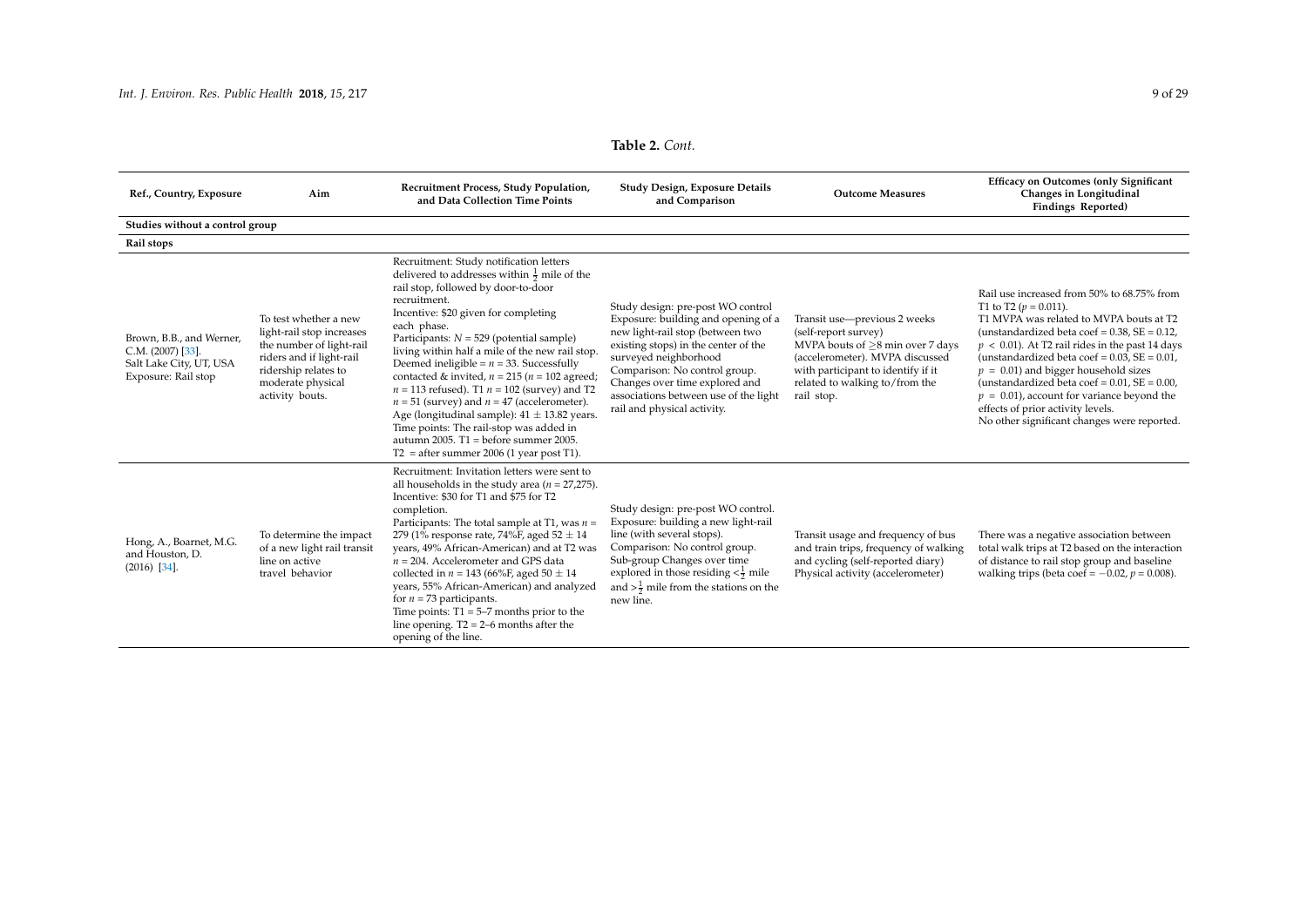| Ref., Country, Exposure                                                                   | Aim                                                                                                                                            | Recruitment Process, Study Population,<br>and Data Collection Time Points                                                                                                                                                                                                                                                                                                                                                                                                                                                                                                                                                                                                                                                                                                                                                                                                                                                                                                                                                                                                                                                                                                                   | Study Design, Exposure Details<br>and Comparison                                                                                                                                                                                                                                                                                                                                                                                             | <b>Outcome Measures</b>                                                                                                                                                                                                                                                             | <b>Efficacy on Outcomes (only Significant</b><br>Changes in Longitudinal<br>Findings Reported)                                                                                                                                                                                                                                                                                                                                                                                                                                                                                                                                                                                                                       |
|-------------------------------------------------------------------------------------------|------------------------------------------------------------------------------------------------------------------------------------------------|---------------------------------------------------------------------------------------------------------------------------------------------------------------------------------------------------------------------------------------------------------------------------------------------------------------------------------------------------------------------------------------------------------------------------------------------------------------------------------------------------------------------------------------------------------------------------------------------------------------------------------------------------------------------------------------------------------------------------------------------------------------------------------------------------------------------------------------------------------------------------------------------------------------------------------------------------------------------------------------------------------------------------------------------------------------------------------------------------------------------------------------------------------------------------------------------|----------------------------------------------------------------------------------------------------------------------------------------------------------------------------------------------------------------------------------------------------------------------------------------------------------------------------------------------------------------------------------------------------------------------------------------------|-------------------------------------------------------------------------------------------------------------------------------------------------------------------------------------------------------------------------------------------------------------------------------------|----------------------------------------------------------------------------------------------------------------------------------------------------------------------------------------------------------------------------------------------------------------------------------------------------------------------------------------------------------------------------------------------------------------------------------------------------------------------------------------------------------------------------------------------------------------------------------------------------------------------------------------------------------------------------------------------------------------------|
| <b>Bike/walk trails</b>                                                                   |                                                                                                                                                |                                                                                                                                                                                                                                                                                                                                                                                                                                                                                                                                                                                                                                                                                                                                                                                                                                                                                                                                                                                                                                                                                                                                                                                             |                                                                                                                                                                                                                                                                                                                                                                                                                                              |                                                                                                                                                                                                                                                                                     |                                                                                                                                                                                                                                                                                                                                                                                                                                                                                                                                                                                                                                                                                                                      |
| Burbidge, S.K., and<br>Goulias, K.G. (2009) [35].<br>UT, USA<br>Exposure: bike/walk trail | To determine the impact<br>of introducing a<br>neighborhood trail on<br>active travel and total<br>physical activity of<br>residents.          | Recruitment: NS. Participants: Activity diary<br>component; $n = 196$ households ( $n = 175$ )<br>individuals from $n = 80$ households at T1),<br>$n = 144$ individuals from $n = 56$ households<br>at T2 and $n = 107$ individuals from $n = 41$<br>household at T3). Questionnaire component;<br>$n = 290$ households with 796 individuals<br>living within 1 mile of the trail, plus a<br>further 32 new resident households.<br>Time points: The trail opened in September<br>2007. Activity diary; T1 = February 2007<br>(prior to trail construction), $T2 = 1$ -month<br>post trail opening (October 2007), T3 =<br>5-month post trail opening (February 2008).<br>Ouestionnaire = October 2007.                                                                                                                                                                                                                                                                                                                                                                                                                                                                                     | Study design: longitudinal survey<br>study WO control<br>Exposure: building of a new trail<br>along a canal route<br>Comparison: No control group.<br>Changes over time explored.<br>Proximity to the trail on physical<br>activity was also explored.                                                                                                                                                                                       | Single day activity data: activity type,<br>begin and end time, activity duration,<br>interpersonal interactions, travel<br>related or not, distance travelled if<br>any and mode used if travelled<br>(Self-report activity diaries).                                              | Data on residentially stable participants only<br>reported here (data on new residents<br>not reported).<br>t-test: Total physical activity episodes<br>$(p = 0.036)$ and total walking trips<br>$(p = 0.008)$ decreased from T1 to T3.<br>Regression: Total physical activity episodes<br>(coef = $-0.245$ , $p = 0.036$ ) and total walking<br>trips (coef = $-0.265$ , $p = 0.008$ ) decreased<br>from T1 to T3. Regression after controlling<br>for confounders: Total physical activity<br>episodes increased from T1 to T3 in adults<br>aged 18–64 years ( $B = 0.56$ , $p = 0.024$ ).<br>No other significant changes were reported.                                                                          |
| Evenson, K.R., et al.,<br>$(2005)$ [36].<br>NC, USA<br>Exposure: bike/walk trail          | To explore changes in<br>physical activity in local<br>residents that might be<br>attributable to the<br>construction of a<br>multi-use trail. | Recruitment: Approximately 28,304 people<br>resided along the trail according to a census<br>in 2000. A random list of 2125 households<br>was generated from a telephone directory.<br>Study postcards were mailed introducing<br>the study followed by telephone surveys<br>(<15 min) to residents living within<br>two miles of the intervention site. The adult<br>with the most recent birthday from each<br>randomly selected household was invited to<br>participate. Participants: $N = 2125$ adults<br>from random households that had telephone<br>numbers listed in the phone book were<br>targeted from the 28,304 adults living in 11<br>census blocks that the trail traversed. $N =$<br>685 completed T1 surveys (47.2% response<br>rate), $n = 436$ completed T2 surveys (63.7%<br>retention; 4% refused a T2 survey).<br>Final longitudinal sample: $n = 366$ .<br>Time points: The first segment of the trail<br>(3.2 miles) opened in June 2000. The second<br>segment (under investigation here) was<br>2.8 miles plus a 2.0 miles spur, opened in<br>September 2002. T1 = July 2000-April 2001.<br>T2 (1 year 7 months-2 years 4 months<br>$post-T1$ ) = November 2002. | Study design: Pre-post WO control.<br>Exposure: Building of a new walking<br>and cycling trail. The new section of<br>the trail passed by two schools,<br>shopping areas, apartments,<br>and neighborhood divisions and had<br>several access points along the route.<br>Comparison: No control group.<br>Changes over time explored only in<br>those that used the trail compared to<br>those that did not use the trail<br>were performed. | Leisure PA (self-report survey)<br>Walking and cycling<br>(self-report survey)<br>MVPA (self-report survey)<br>Transportation activity<br>(self-report survey)<br>Trail use (self-report survey)<br>General health (self-report survey)<br>BMI (self-reported height<br>and weight) | Time in moderate PA ( $p = 0.03$ ), time in<br>vigorous PA ( $p < 0.0001$ ) and cycling for<br>transport ( $p = 0.01$ ), decreased in those that<br>reported not having used the trail. Time in<br>vigorous PA ( $p = 0.01$ ) decreased in those<br>that had ever used the trail.<br>Those that had used the trail were less likely<br>to increase walking by >30 (OR = $0.46$ (95%)<br>$CI = 0.21 - 1.01$ ) or >45 min/week (OR = 0.43<br>$(95\% \text{ CI} = 0.19 - 0.98)$ , and less likely to<br>increase cycling by $>30$ (OR = 4.17 (95% CI =<br>$1.70-10.20$ )), > $15$ (OR = 3.99 (95% CI =<br>1.81–8.79)) or >45 min (OR = 4.14 (95% CI =<br>1.33-12.90)) from baseline.<br>No other changes were reported. |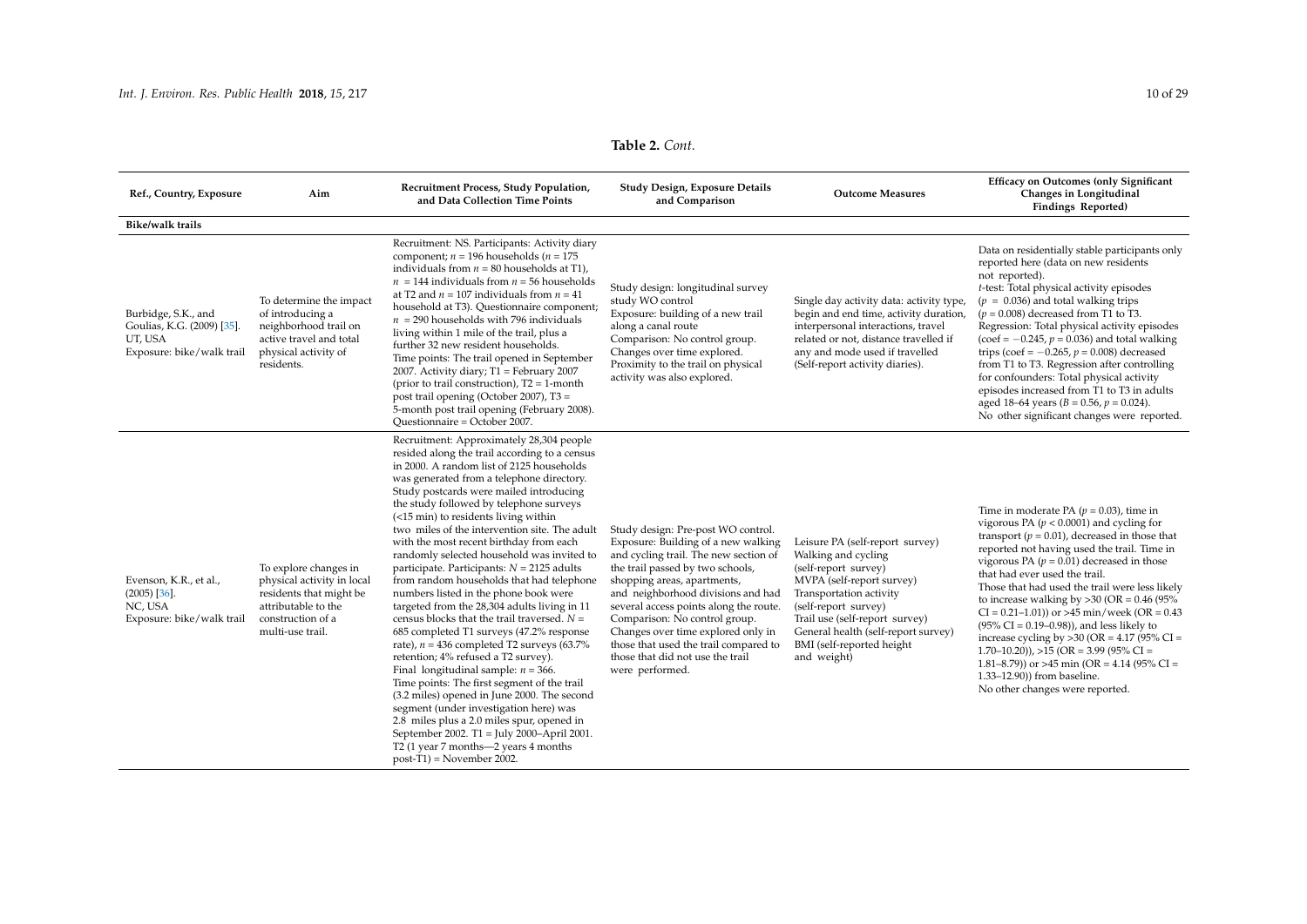| Ref., Country, Exposure                                                                                                                                                         | Aim                                                                                                                                                                                                                                                                                                                                                                                                                                       | Recruitment Process, Study Population,<br>and Data Collection Time Points                                                                                                                                                                                                                                                                                                                                                                                                                                                                                                                                                                                                                                                                                                                                                                                                                                                                                                                                                                                                                                                                                                                                                 | Study Design, Exposure Details<br>and Comparison                                                                                                                                                                                                                                                                                                                                                                           | <b>Outcome Measures</b>                                                                                                                                                                                                                                                  | <b>Efficacy on Outcomes (only Significant</b><br>Changes in Longitudinal<br>Findings Reported)                                                                                                                                                                                                                                                                                                                                                                                                                                                                                                                                                                                                                                                                                                                                                                                                                                                                                                                                                                                                                                                                                                                                                                                                                                                                                                                                                                                                                                                                                                                                                                                                                                                                                                                                       |
|---------------------------------------------------------------------------------------------------------------------------------------------------------------------------------|-------------------------------------------------------------------------------------------------------------------------------------------------------------------------------------------------------------------------------------------------------------------------------------------------------------------------------------------------------------------------------------------------------------------------------------------|---------------------------------------------------------------------------------------------------------------------------------------------------------------------------------------------------------------------------------------------------------------------------------------------------------------------------------------------------------------------------------------------------------------------------------------------------------------------------------------------------------------------------------------------------------------------------------------------------------------------------------------------------------------------------------------------------------------------------------------------------------------------------------------------------------------------------------------------------------------------------------------------------------------------------------------------------------------------------------------------------------------------------------------------------------------------------------------------------------------------------------------------------------------------------------------------------------------------------|----------------------------------------------------------------------------------------------------------------------------------------------------------------------------------------------------------------------------------------------------------------------------------------------------------------------------------------------------------------------------------------------------------------------------|--------------------------------------------------------------------------------------------------------------------------------------------------------------------------------------------------------------------------------------------------------------------------|--------------------------------------------------------------------------------------------------------------------------------------------------------------------------------------------------------------------------------------------------------------------------------------------------------------------------------------------------------------------------------------------------------------------------------------------------------------------------------------------------------------------------------------------------------------------------------------------------------------------------------------------------------------------------------------------------------------------------------------------------------------------------------------------------------------------------------------------------------------------------------------------------------------------------------------------------------------------------------------------------------------------------------------------------------------------------------------------------------------------------------------------------------------------------------------------------------------------------------------------------------------------------------------------------------------------------------------------------------------------------------------------------------------------------------------------------------------------------------------------------------------------------------------------------------------------------------------------------------------------------------------------------------------------------------------------------------------------------------------------------------------------------------------------------------------------------------------|
| <b>Bike/walk trails</b>                                                                                                                                                         |                                                                                                                                                                                                                                                                                                                                                                                                                                           |                                                                                                                                                                                                                                                                                                                                                                                                                                                                                                                                                                                                                                                                                                                                                                                                                                                                                                                                                                                                                                                                                                                                                                                                                           |                                                                                                                                                                                                                                                                                                                                                                                                                            |                                                                                                                                                                                                                                                                          |                                                                                                                                                                                                                                                                                                                                                                                                                                                                                                                                                                                                                                                                                                                                                                                                                                                                                                                                                                                                                                                                                                                                                                                                                                                                                                                                                                                                                                                                                                                                                                                                                                                                                                                                                                                                                                      |
| Goodman, A., et al. (2013)<br>$[37]$ <sup>c</sup><br>Goodman, A., et al. (2014)<br>$[38]$ <sup>d</sup><br>Cardiff, Kenilworth &<br>Southampton, UK<br>Exposure: bike/walk trail | To examine and compare<br>patterns of use of high<br>quality traffic free walking<br>and cycling routes,<br>including exploration of<br>journey purpose for<br>which routes were used<br>and the modes by which<br>it was used. Individual<br>and household predictors<br>of use are also determined.<br>To determine the effects of<br>new cycling and walking<br>routes on overall physical<br>activity levels, walking<br>and cycling. | Recruitment: The electoral register was used<br>to identify 22,500 adults living within 5 km<br>of one of the sites. Surveys were mailed.<br>Participants: Surveys were completed by $n =$<br>3516 adults at T1, $n = 1885$ adults at T2, and<br>$n = 1548$ at T3. T2 comprised of $n = 1849$<br>(53% retention rate and 8% of the invited<br>population) and T3 of $n = 1510(43\%)$<br>retention rate and 7% of the invited<br>population) surveys. Physical activity data<br>was collected in $n = 1796$ adults at T2 and $n$<br>$= 1465$ adults at T3.<br>Compared to local and national data, the<br>sample had fewer young adults, were<br>slightly healthier, better educated and less<br>likely to have children than the general<br>population.<br>Time points: Most feeder routes were<br>upgraded and the core projects had begun in<br>Southampton and Cardiff in July 2010.<br>By September 2011 the core Kenilworth<br>project had begun and almost all feeder<br>routes were complete. $T1 =$ April 2010.<br>$T2 = 2011$ (12-month follow up). $T3 = 2012$<br>(24-month follow-up). Baseline<br>characteristics were measured in the 2010<br>questionnaire, and infrastructure use was<br>measured in 2011. | Study design: pre-post WO control.<br>Exposure: Building of new walking<br>and cycling routes in three<br>municipalities. Traffic-free bridges<br>were built in Cardiff and Kenilworth,<br>and a riverside footpath developed<br>into a boardwalk in Southampton.<br>Comparison: No control group.<br>Changes over time explored.<br>Changes based on distance to<br>walk/cycle routes were included in<br>the 2014 paper. | Use of new infrastructure, journey<br>purpose and journey mode<br>(self-report survey)<br>Walking and cycling for different<br>journey purposes (7-day recall)<br>Recreational physical activity-total,<br>moderate and vigorous intensity<br>walking and cycling (IPAQ) | At T2 and T3, 32% and 38% of participants<br>reported using the new infrastructure,<br>respectively (change statistics over time NS<br>and T1 values also NS). Walking for<br>recreation was the most common use.<br>Previous 7-day walking and cycling<br>increased more from baseline in those living<br>nearer to the exposures at T3 (adjusted effect<br>$= 15.3$ min/week per km closer to the<br>intervention; 95% CI = 6.5, 24.2; $p < 0.001$ ) in<br>comparison to those living further from<br>exposures. Proximity to exposure was<br>strongly associated with total physical<br>activity (12.5 min/week per km closer to the<br>intervention; $95\%$ CI = 1.9, 23.1). T3 effects of<br>proximity were found for those reporting<br>using routes (adjusted effect $= 30.0$<br>min/week; 95% CI 3.5, 55.5 in users) for total<br>walking and cycling. Proximity to exposure<br>was also associated with change in<br>subdomains of physical activity at T3:<br>cycling for recreation (adjusted effect =<br>2.5 min/week per km closer to the exposure;<br>$95\%$ CI = 0.1, 4.9); and walking for transport<br>(adjusted effect = $8.8$ min/week per km<br>closer to the exposure; $95\%$ CI = 2.8, 14.8).<br>Change in walking and cycling was greater<br>in those using the routes for $\geq$ 2 types of<br>transport (adjusted effect $= 46.4$<br>$min/week/km$ ; 95% CI = 5.1, 87.7)<br>compared to those using the route for <2<br>types of transport. Change in walking for<br>recreation was greater in those reporting<br>using the route for walking compared to<br>those not reporting using the route for<br>walking (adjusted effect = 33.3<br>$min/week/km$ ; 95% CI = 4.6, 62.0).<br>Effects were attenuated but still significant in<br>sensitivity analyses. No other significant<br>changes were reported. |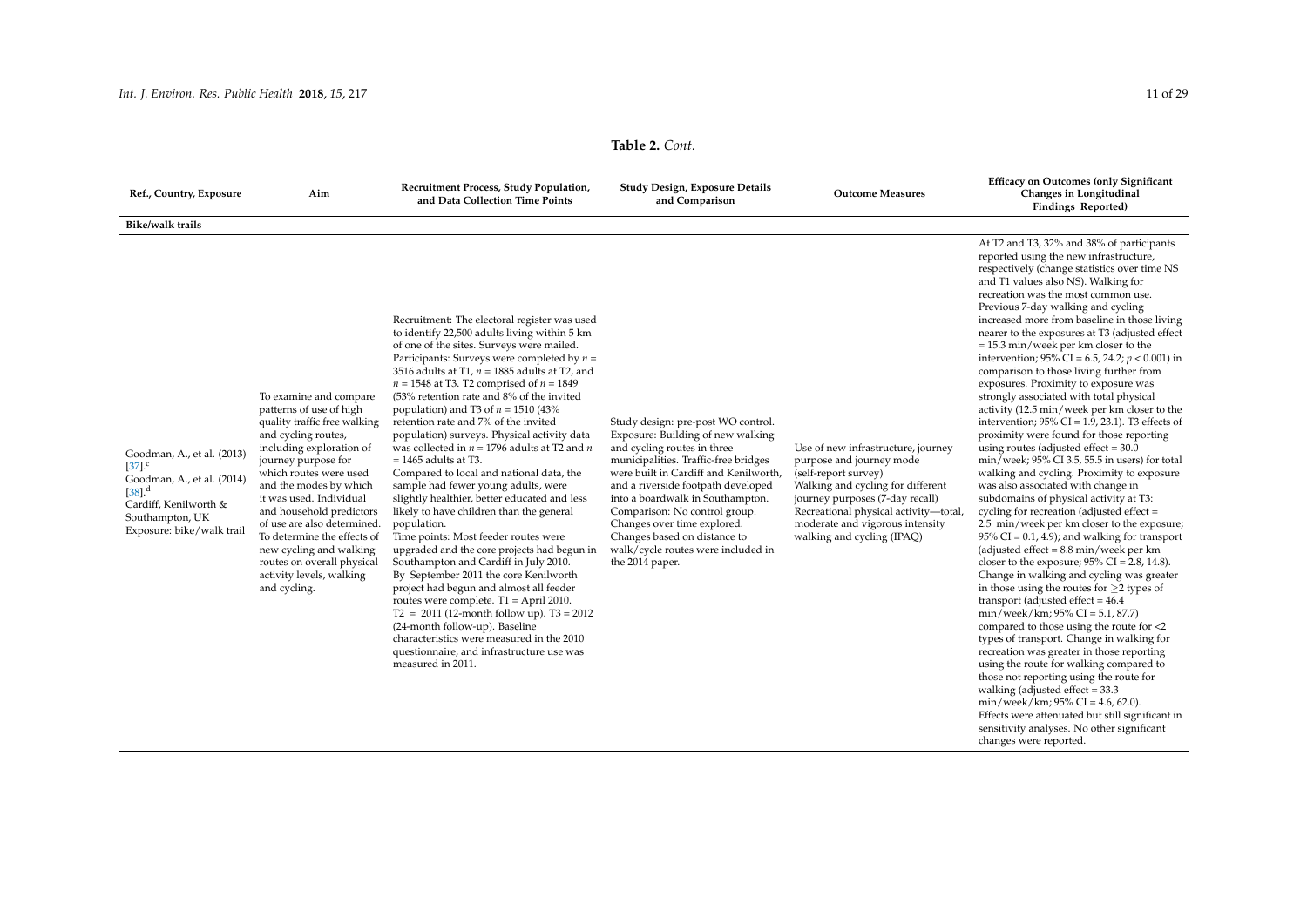| Ref., Country, Exposure                                                            | Aim                                                                                                                           | Recruitment Process, Study Population,<br>and Data Collection Time Points                                                                                                                                                                                                                                                                                                                                                                                                                                                                                                                                                                                                                                                                                        | Study Design, Exposure Details<br>and Comparison                                                                                                                                                                                                                                                              | <b>Outcome Measures</b>                                                                                   | <b>Efficacy on Outcomes (only Significant</b><br>Changes in Longitudinal<br>Findings Reported)                                                                                                                                                                                                                                                                                                                                                                                                                                                                                                                                                                                                                                                                                                                                                                                                                                                       |
|------------------------------------------------------------------------------------|-------------------------------------------------------------------------------------------------------------------------------|------------------------------------------------------------------------------------------------------------------------------------------------------------------------------------------------------------------------------------------------------------------------------------------------------------------------------------------------------------------------------------------------------------------------------------------------------------------------------------------------------------------------------------------------------------------------------------------------------------------------------------------------------------------------------------------------------------------------------------------------------------------|---------------------------------------------------------------------------------------------------------------------------------------------------------------------------------------------------------------------------------------------------------------------------------------------------------------|-----------------------------------------------------------------------------------------------------------|------------------------------------------------------------------------------------------------------------------------------------------------------------------------------------------------------------------------------------------------------------------------------------------------------------------------------------------------------------------------------------------------------------------------------------------------------------------------------------------------------------------------------------------------------------------------------------------------------------------------------------------------------------------------------------------------------------------------------------------------------------------------------------------------------------------------------------------------------------------------------------------------------------------------------------------------------|
| <b>Bike/walk trails</b>                                                            |                                                                                                                               |                                                                                                                                                                                                                                                                                                                                                                                                                                                                                                                                                                                                                                                                                                                                                                  |                                                                                                                                                                                                                                                                                                               |                                                                                                           |                                                                                                                                                                                                                                                                                                                                                                                                                                                                                                                                                                                                                                                                                                                                                                                                                                                                                                                                                      |
| MacDonald, J.M., et al.<br>(2010) [39]. Charlotte, NC<br>Exposure: bike/walk trail | To determine the effect of<br>using a light rail transit<br>system on BMI, obesity<br>and weekly<br>physical activity.        | Recruitment: Telephone sampling from<br>census tract addresses within 1 mile of the<br>new train line was undertaken. The adult<br>with the most recent birthday was invited to<br>participate. Overall response rate at T2 was<br>87% and 3% were refusals ( $n = 20$ ).<br>Participants: At T1 $n = 839$ (45% response<br>rate) and at T2 $n = 498$ (60% of the T1<br>sample), adults participated. Only<br>longitudinal sub-group analyses comparing<br>users ( $n = 26$ ) and non-users ( $n = 275$ ) were<br>reported; daily light-rail work commuters $(n)$<br>$= 26$ or 5.2%) compared with non-light rail<br>users $(n = 275)$ .<br>Time point: T1 (18 months prior to the<br>opening of the system) = July 2006–February<br>2007. T2 = March-July 2008. | Study design: pre-post WO control.<br>Exposure: Introduction of a new light<br>rail transit system.<br>Comparison: No control group.<br>Changes over time explored in users<br>versus non-users.                                                                                                              | BMI and obesity (self-reported height<br>and weight)<br>Physical activity (self-report survey)            | The exposure was associated with an<br>average $-1.18$ (95% CI $-2.22$ , $-0.13$ )<br>reduction in BMI ( $p < 0.05$ ) and an 81%<br>reduced odds (95% CI = 0.04, 0.92, $p < 0.05$ )<br>of becoming obese over time, in users<br>compared to non-users.<br>No other changes were reported.                                                                                                                                                                                                                                                                                                                                                                                                                                                                                                                                                                                                                                                            |
| Pazin, J., et al. (2016) [40].<br>Brazil<br>Exposure: bike/walk trail              | To examine the effects of a<br>new cycling and walking<br>route on physical activity<br>in adults residing near<br>the route. | Recruitment: Systematic sampling of<br>households from lists of landlines, were<br>used to identify individuals from six<br>neighborhoods ( $n = 55,700$ ) within 1500 m<br>from the route ( $n = 7630$ ). The first adult<br>aged >18 years to answer a telephone invite<br>was invited to participate. A sample size<br>calculation was used and was fully reported<br>on, to determine changes over time in the<br>total sample ( $n = 656$ participants<br>were required).<br>Participants: $T1 = 745 (91\%$ response rate<br>from telephone invites and 10% of eligible<br>individuals living in the neighborhoods). T2<br>$= 519$ (70% retention).<br>Time points: $T1 = March-July 2009$ . $T2 =$<br>March-December 2012 (30 months<br>post baseline).    | Study design: Pre-post study<br>WO control.<br>Exposure: a new avenue, parking lots<br>and a walking and cycling route,<br>along a seashore.<br>Comparison: No control group.<br>Sub-groups consisting of residents<br>that lived 0-500 m, 501-1000 m and<br>$1001 - 1500$ m from the route<br>were compared. | Total weekly leisure time physical<br>activity using questionnaire (IPAQ<br>through telephone interview). | Leisure time walking increased, by<br>14 min/week (95% CI: 3-24) in residents.<br>Leisure time walking increased by<br>32 min/week (95% CI: 15-51) in residents<br>living up to 500 m from the new route, which<br>was greater than in those living 501-1000 m<br>away at follow-up ( $\delta = 31$ min/week; 95%<br>CI: 11-51). Leisure time walking plus MVPA<br>increased by 51 min/week (95% CI: 2-81) in<br>those living up to 500 m from the new route.<br>The percentage of participants that initiated<br>leisure time walking or MVPA after the new<br>route was negatively associated with the<br>distance to the route. In participants that did<br>not use the route, $(n = 280)$ , a greater<br>proportion of residents in the -500 m (52%)<br>and $501-1000$ m (60%) groups reported<br>intention to use the route compared to those<br>in the 1001–1500 m (33%) group ( $p = 0.006$ ).<br>No other significant changes were reported. |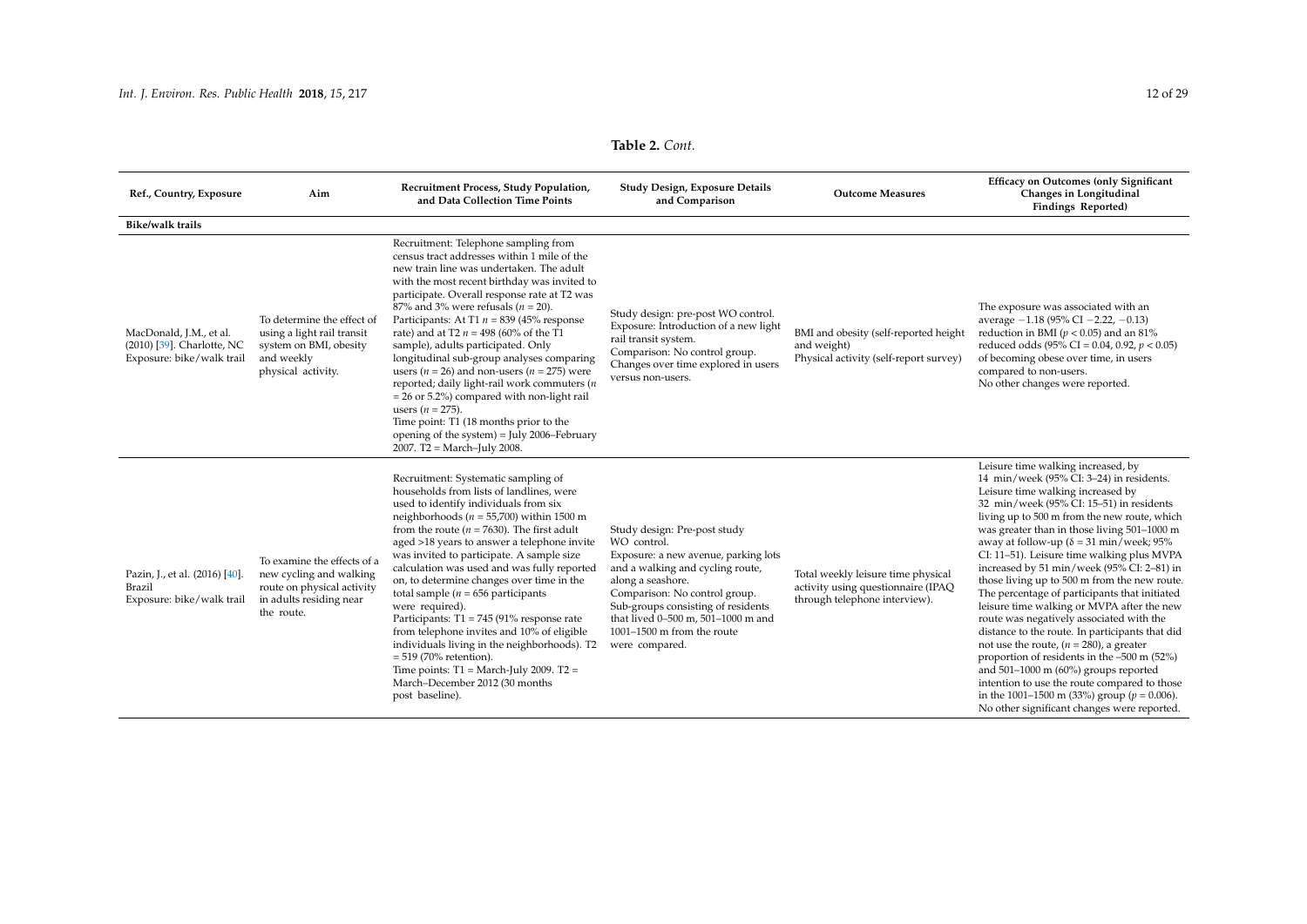| Ref., Country, Exposure                                                                                                                         | Aim                                                                                                                                                                                                                                                                                    | Recruitment Process, Study Population,<br>and Data Collection Time Points                                                                                                                                                                                                                                                                                                                                                                                                                                  | Study Design, Exposure Details<br>and Comparison                                                                                                                                                                                                                                                                                                                                                                                                                                                                                                                                                                                                                                                                                                                                                            | <b>Outcome Measures</b>                                                                                              | <b>Efficacy on Outcomes (only Significant</b><br>Changes in Longitudinal<br>Findings Reported)                                                                                                                                                                                                                                                                                                                                                                                                                                                                                                                                                                                                                                                                                                                                                                                                                                                                                                                                                                                                                                                                                                                                                                                                                                                                                                                                                                                                                                                                                                                                                                                                                                                                                                                                                                                                                                                                                                                                                                                                                                                                                                                                             |
|-------------------------------------------------------------------------------------------------------------------------------------------------|----------------------------------------------------------------------------------------------------------------------------------------------------------------------------------------------------------------------------------------------------------------------------------------|------------------------------------------------------------------------------------------------------------------------------------------------------------------------------------------------------------------------------------------------------------------------------------------------------------------------------------------------------------------------------------------------------------------------------------------------------------------------------------------------------------|-------------------------------------------------------------------------------------------------------------------------------------------------------------------------------------------------------------------------------------------------------------------------------------------------------------------------------------------------------------------------------------------------------------------------------------------------------------------------------------------------------------------------------------------------------------------------------------------------------------------------------------------------------------------------------------------------------------------------------------------------------------------------------------------------------------|----------------------------------------------------------------------------------------------------------------------|--------------------------------------------------------------------------------------------------------------------------------------------------------------------------------------------------------------------------------------------------------------------------------------------------------------------------------------------------------------------------------------------------------------------------------------------------------------------------------------------------------------------------------------------------------------------------------------------------------------------------------------------------------------------------------------------------------------------------------------------------------------------------------------------------------------------------------------------------------------------------------------------------------------------------------------------------------------------------------------------------------------------------------------------------------------------------------------------------------------------------------------------------------------------------------------------------------------------------------------------------------------------------------------------------------------------------------------------------------------------------------------------------------------------------------------------------------------------------------------------------------------------------------------------------------------------------------------------------------------------------------------------------------------------------------------------------------------------------------------------------------------------------------------------------------------------------------------------------------------------------------------------------------------------------------------------------------------------------------------------------------------------------------------------------------------------------------------------------------------------------------------------------------------------------------------------------------------------------------------------|
| <b>Bike/walk trails</b>                                                                                                                         |                                                                                                                                                                                                                                                                                        |                                                                                                                                                                                                                                                                                                                                                                                                                                                                                                            |                                                                                                                                                                                                                                                                                                                                                                                                                                                                                                                                                                                                                                                                                                                                                                                                             |                                                                                                                      |                                                                                                                                                                                                                                                                                                                                                                                                                                                                                                                                                                                                                                                                                                                                                                                                                                                                                                                                                                                                                                                                                                                                                                                                                                                                                                                                                                                                                                                                                                                                                                                                                                                                                                                                                                                                                                                                                                                                                                                                                                                                                                                                                                                                                                            |
| Miller, H.J., et al. (2015)<br>$[41]$ <sup>e</sup><br>Brown, B.B., et al. (2015)<br>$[42]$ .<br>US, Salt Lake City<br>Exposure: bike/walk trail | To test if light rail transit<br>(LRT) generated new PA<br>in Salt Lake City, UT, USA.<br>To assess effects on<br>physical activity (PA) and<br>weight among<br>participants in a complete<br>street intervention that<br>extended a light-rail line<br>in Salt Lake City,<br>UT, USA. | Recruitment: Participants were recruited via<br>door-to-door canvassing. Participants<br>resided within 2 km of the new light rail<br>transit line (exposure).<br>Participants: $N = 939$ adults. A total of<br>614 participants completed 12-month<br>follow-up, and 536 of these participants (51%<br>female, 25% Hispanic) had valid Global<br>Positioning System (GPS) data for analysis.<br>Time points: T1: March-December 2012 and<br>T2: May and November 2013 (the line<br>opened in April 2013). | Study design: pre-post WO control.<br>Exposure: building and opening of a<br>new light-rail transit line. The transit<br>line included the introduction of five<br>additional residential stops a bike<br>path and improved sidewalks in<br>the area.<br>Comparison: No control group.<br>Changes over time explored.<br>Sub-group analyses were completed:<br>'Never' ( $N = 391$ , including<br>participants who had never used<br>transit; used transit but not within<br>the defined neighborhood; or only<br>biked/walked in the neighborhood)<br>'Continued' ( $N = 51$ ), 'Former' ( $N =$<br>42, including those who had used<br>transit during the first time period,<br>but not the follow-up)<br>'New' ( $N = 52$ , including those with<br>complete transit trips in follow-up,<br>but not T1). | Physical activity (total and transit<br>measured by GPS combined with<br>accelerometer)<br>BMI (researcher measured) | From T1 to T2, new riders increased transit<br>physical activity by 3.46 min (95% CI: 2.20,<br>4.72, $p < 0.0001$ ). Former riders experienced<br>a decrease of 2.34 min (95% CI: -3.56, -1.08,<br>$p = 0.0005$ ) of transit physical activity.<br>Accelerometer counts decreased in former<br>riders from T1 to T2 ( $-49.35 \pm 14.97$ cpm;<br>95% CI: -78.75, -19.94), which was a<br>greater change than in the never-riders, who<br>slightly increased their accelerometer counts<br>by 11.97 cpm, $(t = -3.30; p = 0.001)$ .<br>New transit users accrued more<br>accelerometer counts from T1 to T2 (37.40 $\pm$<br>13.74 cpm; 95% CI: 10.41, 64.39) than<br>never-riders ( $t = 2.72$ ; $p = 0.007$ ). Former<br>riders decreased MVPA minutes ( $-6.37 \pm$<br>2.01 min; $95\%$ CI: $-10.32$ , $-2.43$ ), which was<br>different than the change in never riders<br>from T1 to T2 (SE = 2.01; $t = -3.17$ ; $p < 0.01$ ).<br>New riders increased MVPA by $4.16 \pm 1.84$<br>min; 95% CI: 0.54, 7.78), which was a bigger<br>change than in the never riders (SE = $1.84$ ; t<br>$= 2.26; p < 0.05$ ). Sedentary behavior sig<br>increased in the former riders by 16.38 $\pm$<br>66.09 min; 95% CI: 4.41, 28.35, which was<br>different than change in the never riders (SE<br>$= 6.09; t = 2.69; p < 0.01$ ). In new riders,<br>sedentary behavior decreased $-12.83 \pm 5.59$<br>min; $95\%$ CI: $-23.82$ , $-1.85$ , which was<br>different to the change in the never riders<br>(SE = 5.59; $t = -2.30$ ; $p < 0.05$ ). Former transit<br>increased their BMI (0.64 $\pm$ 0.24 kg/m <sup>2</sup> 95%<br>CI: 0.18, 1.11), $(t = 2.72; p = 0.007)$ , whilst new<br>riders had a decrease in BMI ( $-0.50 \pm 0.22$ )<br>kg/m <sup>2</sup> 95% CI: $-0.93$ , $-0.08$ ), (t = $-2.32$ ; p <<br>0.022). Both changes in former and new rider<br>BMI were different than in never-riders, who<br>had an increase in BMI of $0.19 \text{ kg/m}^2$ .<br>Sensitivity analysis: All effects were<br>sustained when 2012 baseline variables were<br>included in analyses as a dependent variable<br>as a predictor. One 1 new effect emerged:<br>former riders had 11.34 fewer minutes of<br>light PA than never-riders ( $p = 0.03$ ). |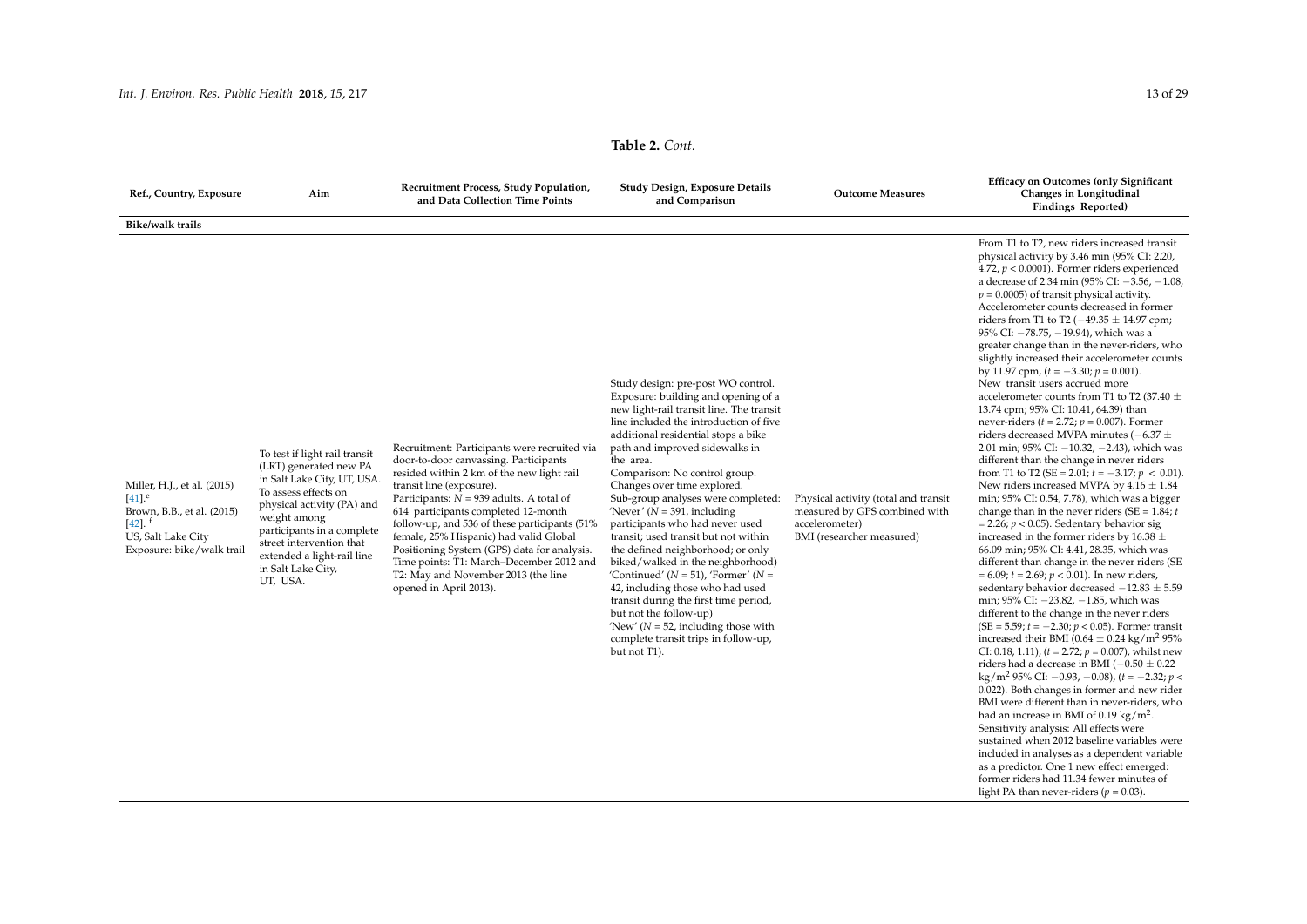| Ref., Country, Exposure                                                                   | Aim                                                                                                                                                                             | Recruitment Process, Study Population,<br>and Data Collection Time Points                                                                                                                                                                                                                                                                                                                                                                                                                                                                                                                                                                                                                                                                                                                                                                                                    | Study Design, Exposure Details<br>and Comparison                                                                                                                                                                                                                                                                                                                                                                                                             | <b>Outcome Measures</b>                                                                                  | <b>Efficacy on Outcomes (only Significant</b><br>Changes in Longitudinal<br><b>Findings Reported)</b>                                                                                                                                                                                                                                                                                                                                                                                                                                                                                                                                                                                                                                                                               |
|-------------------------------------------------------------------------------------------|---------------------------------------------------------------------------------------------------------------------------------------------------------------------------------|------------------------------------------------------------------------------------------------------------------------------------------------------------------------------------------------------------------------------------------------------------------------------------------------------------------------------------------------------------------------------------------------------------------------------------------------------------------------------------------------------------------------------------------------------------------------------------------------------------------------------------------------------------------------------------------------------------------------------------------------------------------------------------------------------------------------------------------------------------------------------|--------------------------------------------------------------------------------------------------------------------------------------------------------------------------------------------------------------------------------------------------------------------------------------------------------------------------------------------------------------------------------------------------------------------------------------------------------------|----------------------------------------------------------------------------------------------------------|-------------------------------------------------------------------------------------------------------------------------------------------------------------------------------------------------------------------------------------------------------------------------------------------------------------------------------------------------------------------------------------------------------------------------------------------------------------------------------------------------------------------------------------------------------------------------------------------------------------------------------------------------------------------------------------------------------------------------------------------------------------------------------------|
| Green space                                                                               |                                                                                                                                                                                 |                                                                                                                                                                                                                                                                                                                                                                                                                                                                                                                                                                                                                                                                                                                                                                                                                                                                              |                                                                                                                                                                                                                                                                                                                                                                                                                                                              |                                                                                                          |                                                                                                                                                                                                                                                                                                                                                                                                                                                                                                                                                                                                                                                                                                                                                                                     |
| West, S.T. & Shores, K.A.<br>$(2011)$ [43]. Southeastern<br>U.S.<br>Exposure: Green space | To determine if a new<br>greenway increases<br>physical activity levels in<br>residents residing nearby.                                                                        | Recruitment: The city planning department<br>provided a list of property owners within<br>one mile of the greenway (owning<br>single-family units values > \$5000).<br>Invitation was random and via mail (study<br>information letters and surveys were sent).<br>Reminders were mailed 1-week later and<br>another full package sent after the reminder.<br>A total of 1168 invites were sent out. At T1<br>368/1168 replied (31.5% response rate).<br>At T2 166/368 replied (45.1% response rate<br>from T1 sample and 14.2% response rate<br>from total invites sent out).<br>Participants: Residents living within 0.5<br>miles = $n = 597$ . Residents living within<br>$0.5-1.0$ miles = $n = 571$ .<br>Time points: The greenway was completed<br>in early 2008.<br>$T1 = 2007$ .<br>T2 (11 months after the intervention was<br>$complete) = 2008.$                 | Study design: pre-post WO control<br>Exposure: development of five miles<br>of greenway (open space for<br>recreation) alongside a river, which<br>connects urban centers.<br>Comparison: No control group.<br>Changes over time explored.<br>Sub-analyses on looking at<br>differences between residents living<br>within 0.5 miles compared to those<br>living $0.51-1.0$ miles from<br>the greenway.                                                      | Physical activity, (self-report survey)                                                                  | For the full sample, increases in days of<br>walking for $\geq$ 30 min in the past week<br>(2.9-3.3 days), participation in moderate PA<br>(1.7-2.3 days) and participation in vigorous<br>PA (1.3-1.8 days) increased (NS if changes<br>were significant or not).<br>Comparing those living <0.51 miles to those<br>living 0.51-1.0 miles from the greenway,<br>days of walking for $\geq$ 30 min in the past<br>week (Eta <sup>2</sup> = 0.53, $p = 0.003$ ), moderate<br>activity (Eta <sup>2</sup> = 0.133, $p < 0.001$ ) and vigorous<br>activity (Eta <sup>2</sup> = 1.47, $p < 0.001$ ) increased<br>from T1 to T2. No interactions between<br>greenway development and residential<br>proximity were found for any measures.<br>No other significant changes were reported. |
| Food retail                                                                               |                                                                                                                                                                                 |                                                                                                                                                                                                                                                                                                                                                                                                                                                                                                                                                                                                                                                                                                                                                                                                                                                                              |                                                                                                                                                                                                                                                                                                                                                                                                                                                              |                                                                                                          |                                                                                                                                                                                                                                                                                                                                                                                                                                                                                                                                                                                                                                                                                                                                                                                     |
| Evans, A.E., et al. (2012)<br>[44]. Austin, TX, USA<br>Exposure:<br>farmers' markets      | To determine if<br>introducing small farm<br>stands without any other<br>strategies in low-income<br>communities increases<br>fruit and vegetable intake<br>in local residents. | Recruitment: Data collectors made<br>door-to-door survey visits to low-income<br>households within 0.5 miles of the stands at<br>different times of day (recruitment goal was<br>$n = 100$ adults). Streets were randomly<br>selected for recruitment (all on the same side<br>of the highway as the farm stands) and only<br>houses perceived relatively safe were<br>targeted (e.g., WO unleashed dogs).<br>Only one attempt was made at each house.<br>A total of $N = 312$ households were<br>approached; $n = 133$ answered the door<br>(43%) of total approached homes; $n = 36$<br>were not eligible or did not wish to<br>participate. T2 data collection was over the<br>telephone or via mail (if participant was not<br>reached after five telephone call attempts).<br>Six mail packets (8%) were undeliverable at<br>T2 and 24 packets (51%) were not returned. | Study design: Pre-post WO control.<br>Exposure: Two new farm stands<br>introduced to a community (outside<br>community centers 1 day/week for<br>12 weeks for 2-3 h each). Vouchers to<br>assist low-income families to<br>purchase healthy food were accepted<br>by the stands. No advertisement of<br>the stands occurred. No foods other<br>than fruits and vegetables<br>were available.<br>Comparison: No control group.<br>Changes over time explored. | Fruit and vegetable intake<br>(self-report survey)<br>Use of farm markets/stands<br>(self-report survey) | Consumption of fruit ( $p < 0.001$ ), fruit juice<br>$(p < 0.001)$ , green salad $(p < 0.05)$ , tomatoes<br>$(p < 0.01)$ and other vegetables $(p = 0.001)$<br>increased. Awareness of the market<br>increased (from 19.3% to 39.3%, $p = 0.001$ ), as<br>did purchasing of fruit and vegetables at the<br>market (from 4.8% to 23.0%, $p = 0.004$ ).<br>No other changes were reported.                                                                                                                                                                                                                                                                                                                                                                                            |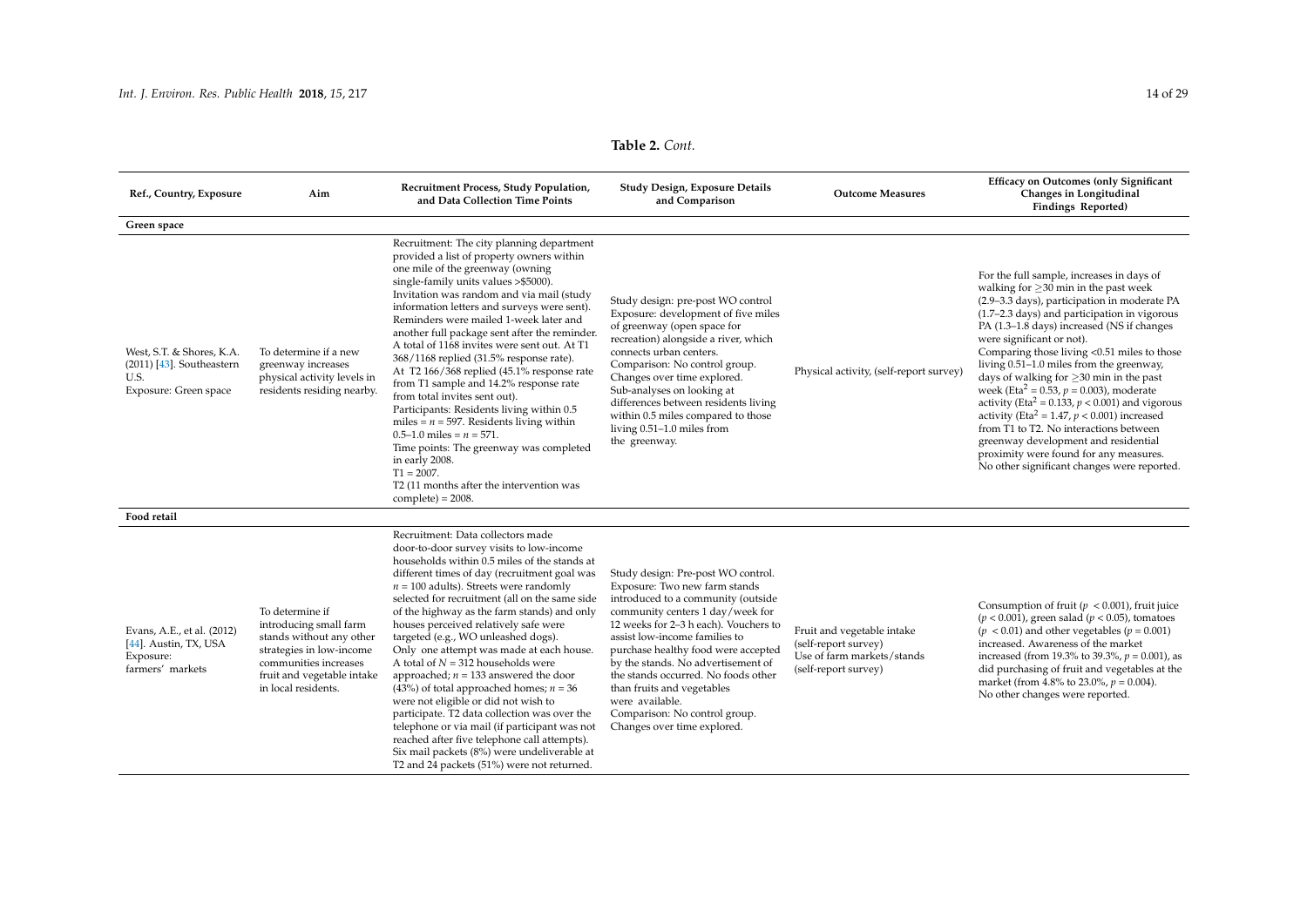| Ref., Country, Exposure                                                                                                              | Aim                                                                                                                                                                                                                                                                      | Recruitment Process, Study Population,<br>and Data Collection Time Points                                                                                                                                                                                                                                                                                                                                                                                                                                                                                                                                                                                                                                                                                                                                                                                                                                                                                                                                                                                                                                                                                                                                                                                                                                                                                                                                                                                                                                                                                                                                                                                                                                                                                               | Study Design, Exposure Details<br>and Comparison                                                                                                                                                                                                                                                                                                                                                                                              | <b>Outcome Measures</b>                                                            | <b>Efficacy on Outcomes (only Significant</b><br>Changes in Longitudinal Findings<br>Reported)                                                                                                                                                                                                                                                                                                                                                                                                                                                                                                                                                                                                                                                                                                                                                                                                                                                                                                                                                                                                                                                                                                                                                                                                                                                                                                                                                                                                                                                                                                                                                                                                                                                        |
|--------------------------------------------------------------------------------------------------------------------------------------|--------------------------------------------------------------------------------------------------------------------------------------------------------------------------------------------------------------------------------------------------------------------------|-------------------------------------------------------------------------------------------------------------------------------------------------------------------------------------------------------------------------------------------------------------------------------------------------------------------------------------------------------------------------------------------------------------------------------------------------------------------------------------------------------------------------------------------------------------------------------------------------------------------------------------------------------------------------------------------------------------------------------------------------------------------------------------------------------------------------------------------------------------------------------------------------------------------------------------------------------------------------------------------------------------------------------------------------------------------------------------------------------------------------------------------------------------------------------------------------------------------------------------------------------------------------------------------------------------------------------------------------------------------------------------------------------------------------------------------------------------------------------------------------------------------------------------------------------------------------------------------------------------------------------------------------------------------------------------------------------------------------------------------------------------------------|-----------------------------------------------------------------------------------------------------------------------------------------------------------------------------------------------------------------------------------------------------------------------------------------------------------------------------------------------------------------------------------------------------------------------------------------------|------------------------------------------------------------------------------------|-------------------------------------------------------------------------------------------------------------------------------------------------------------------------------------------------------------------------------------------------------------------------------------------------------------------------------------------------------------------------------------------------------------------------------------------------------------------------------------------------------------------------------------------------------------------------------------------------------------------------------------------------------------------------------------------------------------------------------------------------------------------------------------------------------------------------------------------------------------------------------------------------------------------------------------------------------------------------------------------------------------------------------------------------------------------------------------------------------------------------------------------------------------------------------------------------------------------------------------------------------------------------------------------------------------------------------------------------------------------------------------------------------------------------------------------------------------------------------------------------------------------------------------------------------------------------------------------------------------------------------------------------------------------------------------------------------------------------------------------------------|
| Green space                                                                                                                          |                                                                                                                                                                                                                                                                          |                                                                                                                                                                                                                                                                                                                                                                                                                                                                                                                                                                                                                                                                                                                                                                                                                                                                                                                                                                                                                                                                                                                                                                                                                                                                                                                                                                                                                                                                                                                                                                                                                                                                                                                                                                         |                                                                                                                                                                                                                                                                                                                                                                                                                                               |                                                                                    |                                                                                                                                                                                                                                                                                                                                                                                                                                                                                                                                                                                                                                                                                                                                                                                                                                                                                                                                                                                                                                                                                                                                                                                                                                                                                                                                                                                                                                                                                                                                                                                                                                                                                                                                                       |
|                                                                                                                                      |                                                                                                                                                                                                                                                                          | Incentive: \$10 gift cards were given to<br>participants at T1 and T2. Participants:<br>A total of $n = 97$ participated ( $n = 5$ had<br>missing data). Final T1 sample = $n = 92$ .<br>At T2 $n = 47$ or 51% of T1 participants<br>completed the survey via telephone and<br>$n = 17$ (36%) completed the survey via mail.<br>Final longitudinal sample = $n = 64$ .<br>Time points: Intervention period was<br>June-August 2010. T1 = May 2010. T2 =<br>(2 months post-farm stand introduction) =<br>July/August 2010.                                                                                                                                                                                                                                                                                                                                                                                                                                                                                                                                                                                                                                                                                                                                                                                                                                                                                                                                                                                                                                                                                                                                                                                                                                               |                                                                                                                                                                                                                                                                                                                                                                                                                                               |                                                                                    |                                                                                                                                                                                                                                                                                                                                                                                                                                                                                                                                                                                                                                                                                                                                                                                                                                                                                                                                                                                                                                                                                                                                                                                                                                                                                                                                                                                                                                                                                                                                                                                                                                                                                                                                                       |
| Wrigley, N., et al. (2002)<br>$[45]$ $]8$<br>Wrigley, N., et al. (2003)<br>$[46]$ <sup>h</sup><br>Leeds, UK<br>Exposure: supermarket | To examine changes in<br>food consumption and<br>poverty after a sudden<br>and significant change in<br>food retail access.<br>To explore the impact of a<br>significant change in food<br>retail provision in a highly<br>deprived area on food<br>consumption patterns | Recruitment: from a local authority housing<br>estate area (population $38,000$ and $~15,000$<br>households). From a low income, socially<br>deprived, largely white ethnicity<br>background area. The main household<br>domestic food purchaser was recruited.<br>Target sample size was $n = 1000$ at T1 and $n = 1000$<br>$= 600$ residents at T2. A target of inviting<br>3000 households at T1 was set. Incentives:<br>vouchers for non-food related outlets were<br>provided to participants at T1 and T2.<br>Participants: T1 respondents = $n = 1009$ .<br>T2 respondents = $n = 615$ . Primarily female<br>participants (81.9% at T1 and 84.1% at T2).<br>The non-respondents at T2 had moved<br>residence (9%), could not be contacted after<br>four attempts (13%) refused further<br>participation (13%) and returned data that<br>was unsatisfactory for inclusion (4%).<br>Subgroup analyses in: participants eating<br>$\leq$ 2 portion of fruit and vegetables/day at T1<br>that did switch ( $n = 124$ ) and did not switch<br>$(n = 115)$ , participants eating >2 to <3<br>portions at T1 that did ( $n = 52$ ) and did not<br>switch ( $n = 82$ ) and those eating $\geq$ 3 portions<br>at T1 that did ( $n = 100$ ) and did not switch ( $n$<br>$= 142$ ); participants that switched to using<br>the new supermarket at T2 ( $n = 276$ )<br>compared to those that did not ( $n = 339$ );<br>participants that switched to using the<br>supermarket from using<br>limited-range/budget stores ( $n = 48$ ), a<br>specific major retailer store ( $n = 110$ ), other<br>major retailer stores ( $n = 99$ , of which $n = 87$<br>were the same chain as the new<br>supermarket) and other stores ( $n = 19$ ) at T1<br>were compared to each other. | Study design: pre-post WO control.<br>Exposure: New food retail in<br>neighborhood.<br>Comparison: Changes over time<br>explored. (Sub-group exploration of:<br>participants with poorest diets at<br>baseline compared to others; those<br>that switched to using the new<br>facility compared to those that did<br>not; those that stopped versus<br>continued smoking; and those<br>residing closer or further away from<br>the facility). | Food consumption (self-report,<br>7-day diary)<br>Interviewer administered surveys | Distance travelled to the main food store in<br>those that switched to using the supermarket<br>decreased from 2.25 to 0.98 km (statistics NS)<br>from T1 to T2. In those that had shifted to<br>using the supermarket, walking to the store<br>as a mode of transportation increased from<br>12.3% to 30.8% and walking from the store<br>increased from 6.5% to 22.8% (reported as<br>significant in text, $p = NS$ ) from T1 to T2.<br>Those that switched to using the<br>supermarket increased fruit and vegetable<br>consumption by 0.23 portions per day from<br>T1 to T2 ( $p = 0.034$ ). Participants eating $\leq$ 2<br>portions of fruit and vegetables/day at T1<br>that switched to using the new supermarket,<br>increased fruit and vegetable consumption<br>from T1 to T2 (from 1.25 to 1.72<br>portions/day, $p < 0.001$ ), but so did those<br>that did not switch that were eating the same<br>amount of fruit and vegetables at T1 (from<br>1.37 to 1.78 portions/day, $p < 0.001$ ).<br>Those eating $\geq$ 3 portions of fruit and<br>vegetables at T1 that did not switch to the<br>supermarket had a decrease in fruit and<br>vegetable intake (4.78–4.20 portions/day, $p =$<br>$0.005$ ). An area (area name = LS14 1) effect<br>was found with participants living in one<br>postcode area on fruit and vegetable intake<br>at T2 (NS if this negative), but appears so<br>from the table). All 2SLS and parameter<br>estimates and OLS estimates had the same<br>signs, with greater significance in<br>relationships between fruit and vegetable<br>intake and switching to using the<br>supermarket, proximity to the supermarket<br>and switching to using the supermarket<br>from a limited-range/budget store at T1. |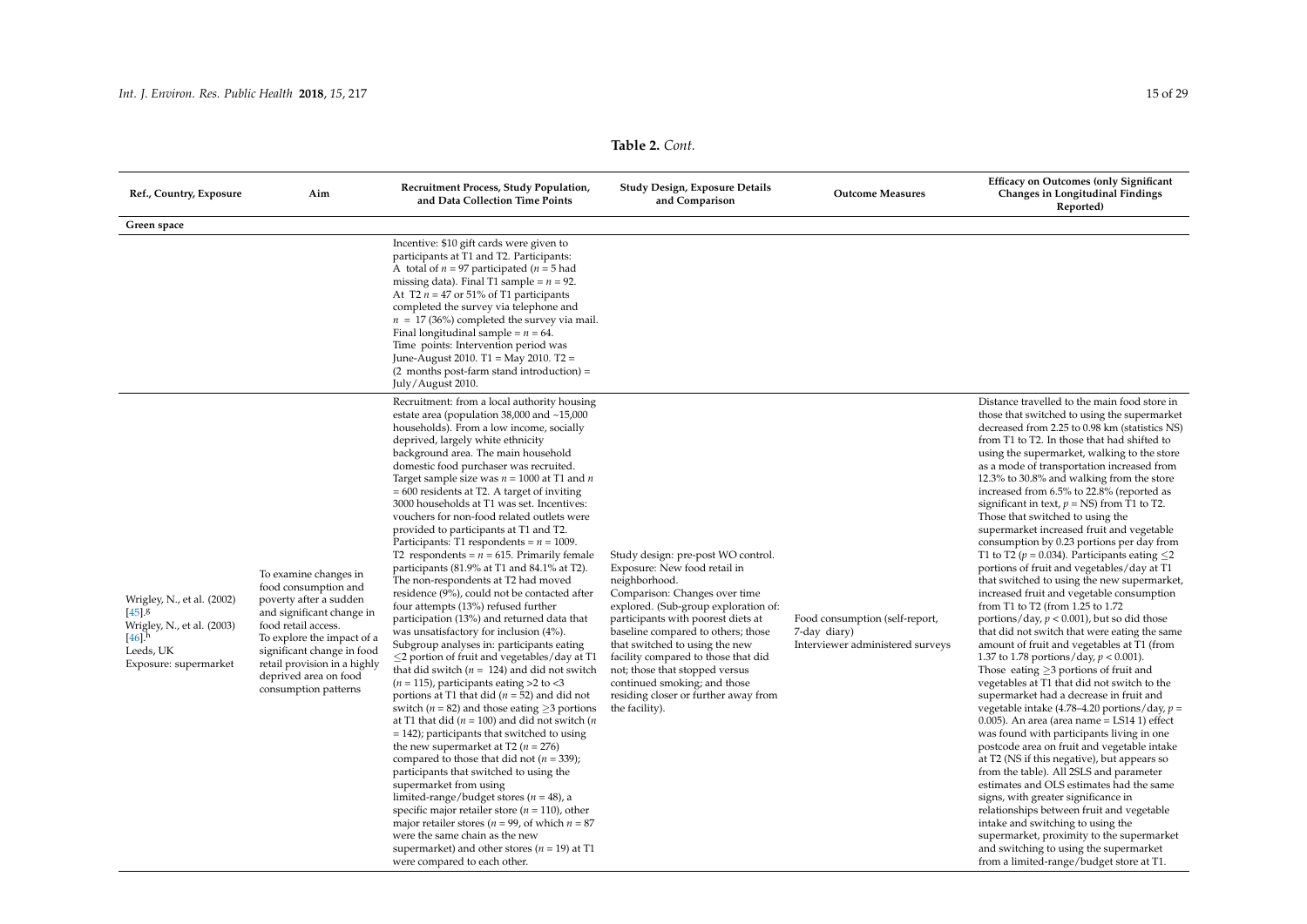| Ref., Country, Exposure | Aim | Recruitment Process, Study Population,<br>Study Design, Exposure Details<br>and Data Collection Time Points<br>and Comparison                                                                                                                                                                                                                                                                                                                                                                                                                                                                                                                                                                                                                                                                                                                                                                                                                                  |  | <b>Outcome Measures</b> | <b>Efficacy on Outcomes (only Significant</b><br>Changes in Longitudinal Findings<br>Reported)                                                                                                                                                                                                                                                                                                                                                                                                                                                                                                                                                                                                                                                                                                                                                                                                                                                                                                                                                                                                                                                                                                                                                                                                                                                                                                                                                                                                                                                                                                                                                                                                                                                                  |  |  |  |
|-------------------------|-----|----------------------------------------------------------------------------------------------------------------------------------------------------------------------------------------------------------------------------------------------------------------------------------------------------------------------------------------------------------------------------------------------------------------------------------------------------------------------------------------------------------------------------------------------------------------------------------------------------------------------------------------------------------------------------------------------------------------------------------------------------------------------------------------------------------------------------------------------------------------------------------------------------------------------------------------------------------------|--|-------------------------|-----------------------------------------------------------------------------------------------------------------------------------------------------------------------------------------------------------------------------------------------------------------------------------------------------------------------------------------------------------------------------------------------------------------------------------------------------------------------------------------------------------------------------------------------------------------------------------------------------------------------------------------------------------------------------------------------------------------------------------------------------------------------------------------------------------------------------------------------------------------------------------------------------------------------------------------------------------------------------------------------------------------------------------------------------------------------------------------------------------------------------------------------------------------------------------------------------------------------------------------------------------------------------------------------------------------------------------------------------------------------------------------------------------------------------------------------------------------------------------------------------------------------------------------------------------------------------------------------------------------------------------------------------------------------------------------------------------------------------------------------------------------|--|--|--|
| Green space             |     |                                                                                                                                                                                                                                                                                                                                                                                                                                                                                                                                                                                                                                                                                                                                                                                                                                                                                                                                                                |  |                         |                                                                                                                                                                                                                                                                                                                                                                                                                                                                                                                                                                                                                                                                                                                                                                                                                                                                                                                                                                                                                                                                                                                                                                                                                                                                                                                                                                                                                                                                                                                                                                                                                                                                                                                                                                 |  |  |  |
|                         |     | Participants living $\leq$ 750 m ( <i>n</i> = 176) were<br>compared to those that lived >750-<1000 m<br>$(n = 113)$ and those that lived >1000 m $(n =$<br>326) from the supermarket and those living<br>$\leq$ 500 m ( <i>n</i> = 65) to those living >500- $\leq$ 1000<br>m ( $n = 224$ ) were also compared; participants<br>that stopped smoking ( $n = 20$ ) compared to<br>those that did not; and participants living in<br>different area codes. Multivariate analyses<br>were conducted in $n = 598$ participants as $n =$<br>17 participants had missing information.<br>Time points: Supermarket opening =<br>November 2000. T1 (5 months before<br>opening of the supermarket) = June-July<br>2000. T2 (7-8 months post-opening) =<br>June-July 2001. The survey was piloted in<br>February 2000. A repeatability survey was<br>conducted during T2 of the main survey to<br>examine random and systematic error extent<br>$(n = 140$ households). |  |                         | The effect of pre-intervention fruit and<br>vegetable intake was less significant using<br>2SLS. Model 1 OLS parameter estimates and<br>(SEs) for change in fruit and vegetable intake<br>were: T1 fruit and vegetable consumption =<br>$-0.281$ (0.034), $p = 0.01$ ); distance to<br>supermarket $\leq$ 500 m = 0.440 (0.227), p = 0.05;<br>switched to using supermarket from limited<br>range/budget store in T1 = 0.386 (0.188), $p =$<br>0.05; and household within LS14 $1 = -0.426$<br>$(0.160)$ , $p = 0.01$ . Model 2 OLS parameter<br>estimates and (SEs) for change in fruit and<br>vegetable intake were: T1 fruit and vegetable<br>consumption = $-0.282$ (0.034), $p = 0.01$ ); and<br>household within LS14 1 = $-0.429$ (0.159),<br>$p = 0.01$ . 2002 results: In those that had<br>'poor' diets at T1, fruit and vegetable intake<br>increased by 60% (from 1.31 to 1.75<br>portions/day, with fruit/fruit-juice intake<br>increasing by two-thirds nearly) and in those<br>that had the 'worst' diets at T1, fruit and<br>vegetable intake increased from 0.59 to 1.41<br>portions/day, with fruit/fruit-juice intake<br>increasing five-fold (statistics NS). In those<br>that were eating <1 portion/day at baseline,<br>fruit and vegetable intake increased from<br>4.13 to 9.83 portions/week and fruit and<br>fruit juice consumption increased from 0.77<br>to 3.92 portions/week, between T1 and T2.<br>In those that were eating $\leq$ 2 portion/day of<br>fruit and vegetables at baseline, fruit and<br>vegetable intake rose from 9.17 to 12.25<br>portions/week and fruit and fruit juice<br>intake increased from 2.82 to 4.59<br>portions/week (changes are stated as<br>significant in text but significance<br>values NS). |  |  |  |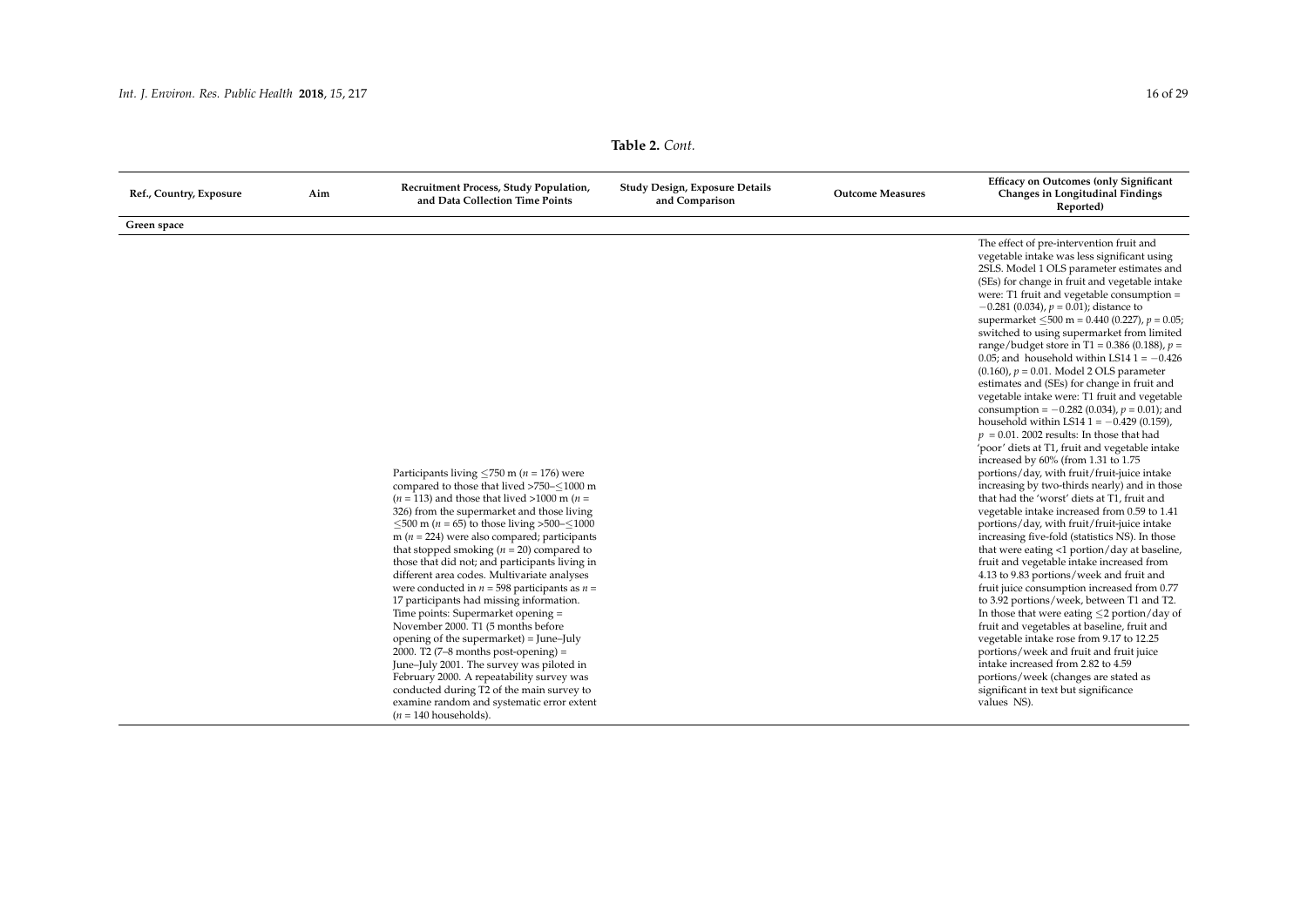| Table 2. Cont. |  |  |
|----------------|--|--|
|----------------|--|--|

| Ref., Country, Exposure | Aim | Recruitment Process, Study Population,<br>and Data Collection Time Points | Study Design, Exposure Details<br>and Comparison | <b>Outcome Measures</b> | <b>Efficacy on Outcomes (only Significant</b><br>Changes in Longitudinal Findings<br>Reported)                                                                                                                                                                                                                                                                                                                                                                                                                                                                                                                                   |
|-------------------------|-----|---------------------------------------------------------------------------|--------------------------------------------------|-------------------------|----------------------------------------------------------------------------------------------------------------------------------------------------------------------------------------------------------------------------------------------------------------------------------------------------------------------------------------------------------------------------------------------------------------------------------------------------------------------------------------------------------------------------------------------------------------------------------------------------------------------------------|
| Green space             |     |                                                                           |                                                  |                         |                                                                                                                                                                                                                                                                                                                                                                                                                                                                                                                                                                                                                                  |
|                         |     |                                                                           |                                                  |                         | In those completing T1 and T2 surveys, 45%<br>switched to using the new supermarket as<br>their main food retail source and 35% used<br>the supermarket as their main fruit and<br>vegetable source. In participants eating $\leq$ 2<br>portion/day of fruit and vegetables at<br>baseline, 42% switched to using the new<br>supermarket for fruit and vegetable<br>purchasing. In participants eating <1<br>portion/day of fruit and vegetables at<br>baseline, 70% switched to using the new<br>supermarket for fruit and vegetable<br>purchasing (significance of changes NS).<br>No other significant changes were reported. |

<span id="page-18-0"></span>NS = not stated; IPAQ = International Physical Activity Questionnaire; MVPA = moderate to vigorous physical activity; WO = without; T1 = time point 1 (baseline); T2 = follow-up 1 (post-baseline); T3 = follow-up 2 (post-follow-up 2);  $SD =$  standard deviation; SE = standard error; ' $\pm$ ' = SD;  $\approx$  = approximately; cpm = accelerometer counts per minute; OR = odds ratio; CI = confidence interval. All outcomes collected are listed in the outcome measures column. Only significant changes are reported in the efficacy column, where significance is set at  $p < 0.05$  (e.g., if an outcome measure is not included in this column then there was no significant interaction effect (for RCTs) or change over time (for pre-post studies) for that outcome. Superscripts <sup>a–h</sup> indicate papers relating to the same study. Aims of each individual paper are provided directly in line with the respective reference details, whilst other data extracted common to both papers are not aligned (e.g., recruitment strategies and sample characteristics are the same for these papers).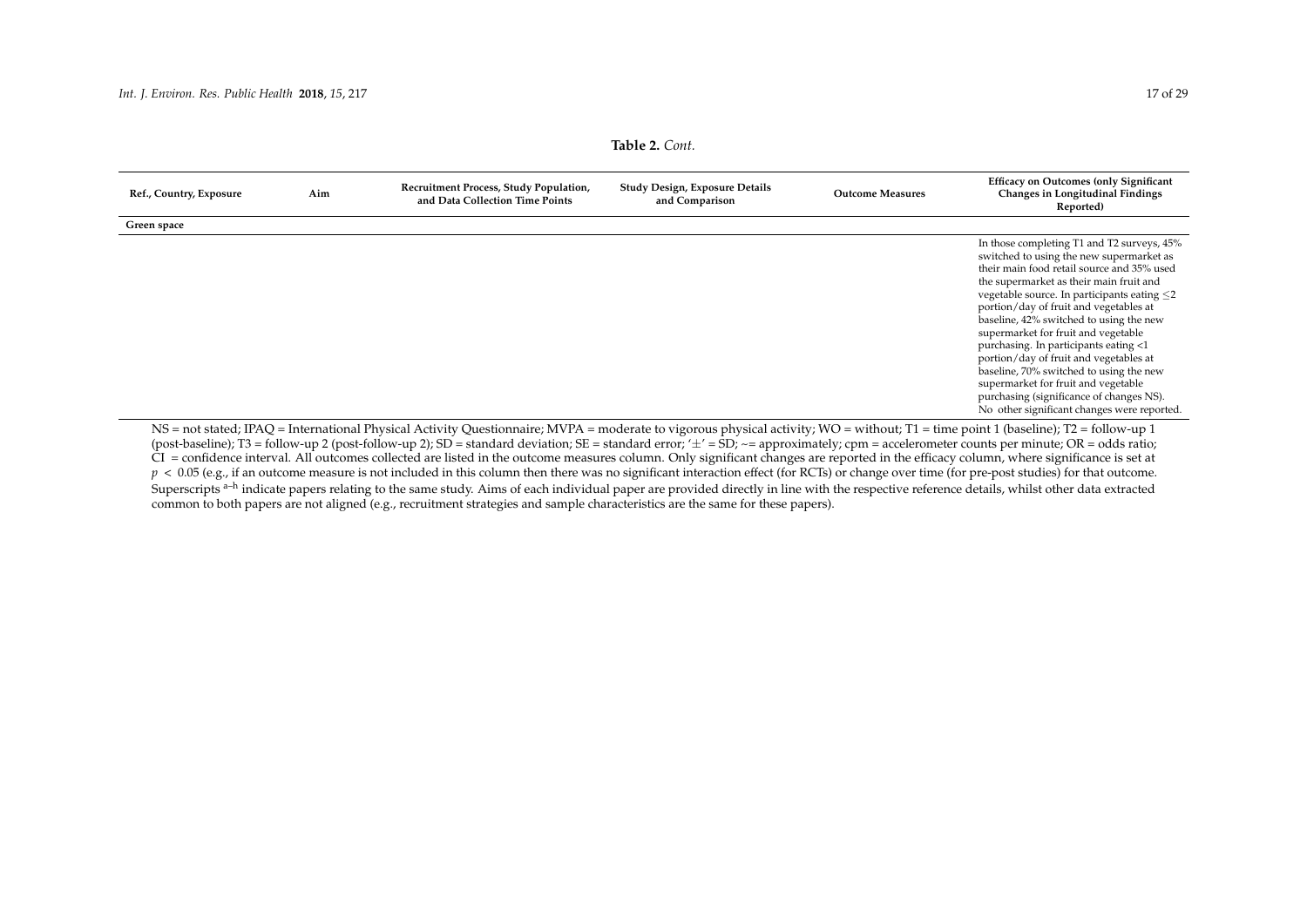# **3. Results 3. Results**

A total of 2084 references were identified from initial database searching, plus 24 references from A total of 2084 references were identified from initial database searching, plus 24 references from other sources (e.g., identified from reference lists and search alerts, Figure [1\)](#page-19-0). Following removal of duplicates and exclusion of 1966 references based on an initial title and abstract screening phase, 101 references were included for further review. Reasons for excluding studies at the final screening stage are detailed in Figure [1](#page-19-0) (further detail is provided in Table S2), with the most common reasons being that the studies did not meet inclusion criteria relating to built environmental change ( $n = 28$ ) or due to study design (e.g., no results published, such as in a protocol paper, *n* = 26). The remainder of this results section focuses on the 19 eligible papers identified for this review.

<span id="page-19-0"></span>

**Figure 1.** Flow diagram of study selection. **Figure 1.** Flow diagram of study selection.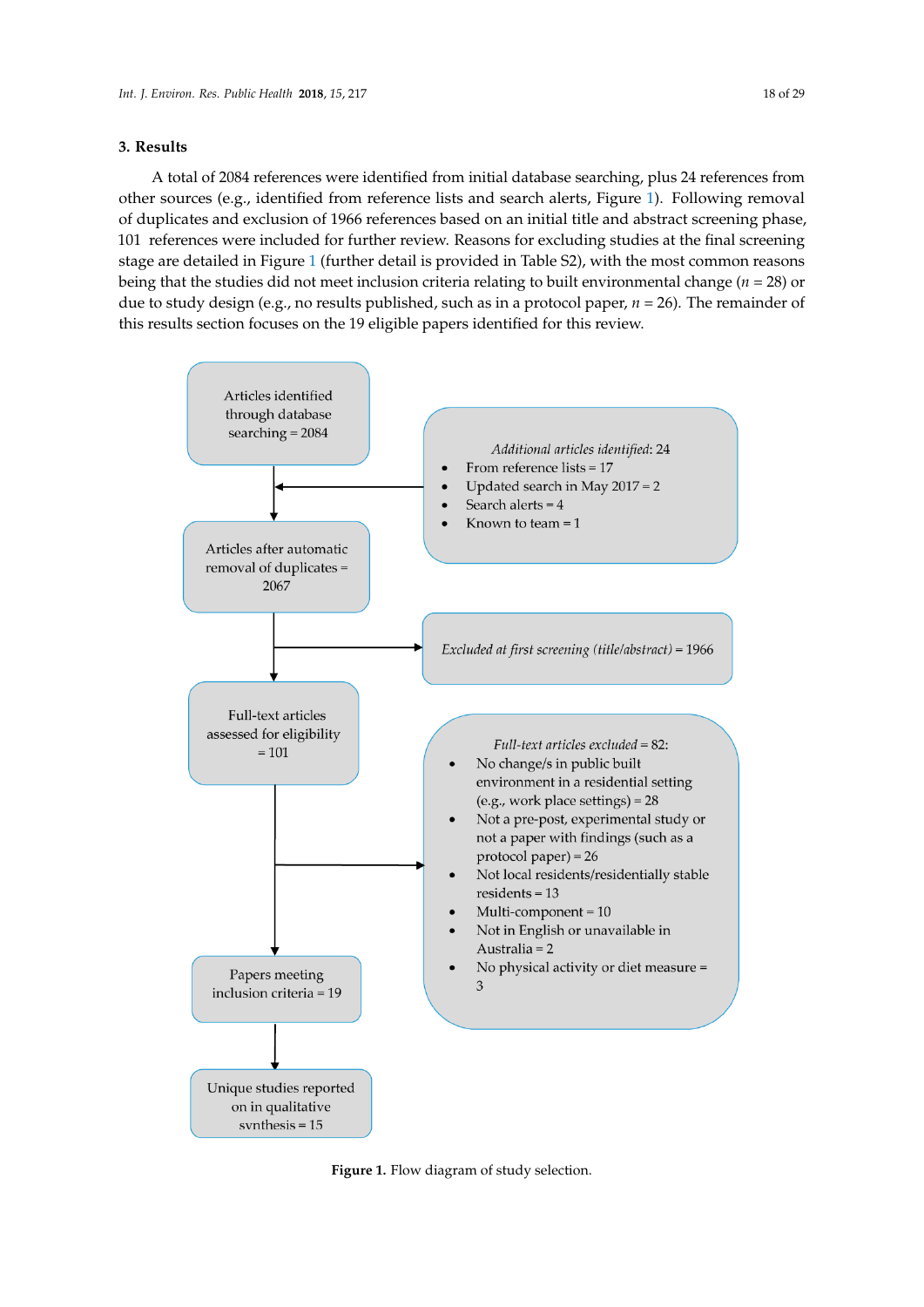## *3.1. Study Characteristics*

Nineteen papers, reporting on 15 different exposures employing longitudinal natural experimental designs were identified and included in this review. Throughout the results/discussion section, the 15 unique experiments are considered (the number of papers that are associated with the specific experiment are referenced). Five studies focused on cycle and/or walking trails [\[29,](#page-28-20)[35–](#page-28-21)[38](#page-28-22)[,40\]](#page-28-23), four on rail stops/lines [\[33](#page-28-24)[,34](#page-28-25)[,39](#page-28-26)[,41,](#page-29-6)[42\]](#page-29-7), two on park and green space [\[28](#page-28-27)[,43\]](#page-29-8), and four on food retail (including supermarkets [\[30](#page-28-28)[–32](#page-28-29)[,45](#page-29-9)[,46\]](#page-29-10)) and farmers' markets [\[44\]](#page-29-11)). Two papers reported on the same supermarket developments (one in Glasgow, Scotland [\[30,](#page-28-28)[31\]](#page-28-30), and one in Leeds, England [\[45](#page-29-9)[,46\]](#page-29-10)), two reported on the same cycle/walk trail exposure [\[37](#page-28-31)[,38\]](#page-28-22) and two reported on the same rail stop introduction [\[41](#page-29-6)[,42\]](#page-29-7); each paper addressed different health outcomes or extending analyses. The publication date ranged from 2002 [\[45\]](#page-29-9) to 2016 (*n* = 2 studies) [\[34](#page-28-25)[,40\]](#page-28-23). Ten studies were conducted in the U.S. [\[29](#page-28-20)[,32–](#page-28-29)[36,](#page-28-32)[39](#page-28-26)[,41](#page-29-6)[–44\]](#page-29-11), three in the UK [\[30](#page-28-28)[,31](#page-28-30)[,37,](#page-28-31)[38,](#page-28-22)[45,](#page-29-9)[46\]](#page-29-10), one was conducted in South America [\[40\]](#page-28-23) and one was conducted in New Zealand [\[28\]](#page-28-27).

# *3.2. Study Design and Follow-Up Duration*

Eleven/15 studies (73%) were of a single group pre-post/longitudinal design [\[33](#page-28-24)[–46\]](#page-29-10), while the remaining four studies included a comparison group [\[28](#page-28-27)[–32\]](#page-28-29). Two studies had more than one follow-up data collection time point at one and five [\[35\]](#page-28-21) months and at 12 and 24 months [\[37](#page-28-31)[,38\]](#page-28-22).

Follow-up duration ranged from two months [\[36,](#page-28-32)[44\]](#page-29-11) to 36 months [\[40\]](#page-28-23) after exposure (duration of ≤6 months, *n* = 6 studies [\[28](#page-28-27)[,32](#page-28-29)[,34](#page-28-25)[–36,](#page-28-32)[44\]](#page-29-11); 6.1–12 months, *n* = 6 studies [\[30](#page-28-28)[,31,](#page-28-30)[33,](#page-28-24)[39,](#page-28-26)[41–](#page-29-6)[43,](#page-29-8)[45,](#page-29-9)[46\]](#page-29-10) and >12 months, *n* = 2 studies [\[37,](#page-28-31)[38,](#page-28-22)[40\]](#page-28-23)). One study collected follow-up data between 2 and 12 months following exposure [\[29\]](#page-28-20).

# *3.3. Recruitment Procedures and Retention*

Of studies that reported on data collection and recruitment methods, a variety of approaches were utilized including: door-to-door visits in two studies [\[41,](#page-29-6)[42](#page-29-7)[,45](#page-29-9)[,46\]](#page-29-10), door-to-door visits at baseline followed by telephone or mail at follow-up in one study [\[44\]](#page-29-11), mail notification of the study followed by a door-to-door visit in one study [\[33\]](#page-28-24), solely via mail in four studies [\[30](#page-28-28)[,31](#page-28-30)[,34](#page-28-25)[,37](#page-28-31)[,38](#page-28-22)[,43\]](#page-29-8), flyer drop-off to doors in one study [\[29\]](#page-28-20), mail notification followed by telephone data collection in one study [\[36\]](#page-28-32), solely via telephone in three studies [\[32,](#page-28-29)[39,](#page-28-26)[40\]](#page-28-23) and via schools using information letters for students and parents in one study [\[28\]](#page-28-27). Representativeness of the sample, based on descriptive census or other local and national data, was reported in four studies [\[36](#page-28-32)[–38](#page-28-22)[,44](#page-29-11)[–46\]](#page-29-10). In studies reporting on the number of individuals invited to participate, the study invitation acceptance rate ranged from ~1% to 15% in three studies [\[30,](#page-28-28)[31,](#page-28-30)[34,](#page-28-25)[37,](#page-28-31)[38\]](#page-28-22), 31–47% in six studies [\[32](#page-28-29)[,33](#page-28-24)[,35](#page-28-21)[,36](#page-28-32)[,43](#page-29-8)[,45](#page-29-9)[,46\]](#page-29-10) and above 90% in two studies [\[40,](#page-28-23)[44\]](#page-29-11), with studies using only mail or flyer drop-off recruitment showing the lowest acceptance rates. Incentives, to support recruitment and retention, were reported in four studies [\[28](#page-28-27)[,30](#page-28-28)[,31](#page-28-30)[,34](#page-28-25)[,45](#page-29-9)[,46\]](#page-29-10).

Total sample size at baseline (regardless of the number of groups) ranged from 92 [\[44\]](#page-29-11) in a study exploring the introduction of farm stands, to 3516 [\[37\]](#page-28-31) in a study on the impact of a cycle/walk route. At final follow-up, total sample size ranged from 47 [\[33\]](#page-28-24) in a rail stop study to 1510 [\[37\]](#page-28-31) in a cycle/walk route study. Including all studies, the median sample size at baseline was 603, with eight studies reporting a sample size  $\leq$ the median [\[28](#page-28-27)[–31,](#page-28-30)[33–](#page-28-24)[35](#page-28-21)[,43](#page-29-8)[,44\]](#page-29-11).

Participant retention from baseline to final follow-up ranged from 45% [\[32,](#page-28-29)[43\]](#page-29-8) to 84% [\[28\]](#page-28-27). Two studies provided a sample size calculation [\[28,](#page-28-27)[40\]](#page-28-23) and a further two studies reported a target sample size [\[44–](#page-29-11)[46\]](#page-29-10)—the remaining studies did not report either. Only one study targeted children [\[28\]](#page-28-27). Three studies reported specifically targeting recruitment from socially deprived/low-income areas [\[30](#page-28-28)[,31,](#page-28-30)[44–](#page-29-11)[46\]](#page-29-10).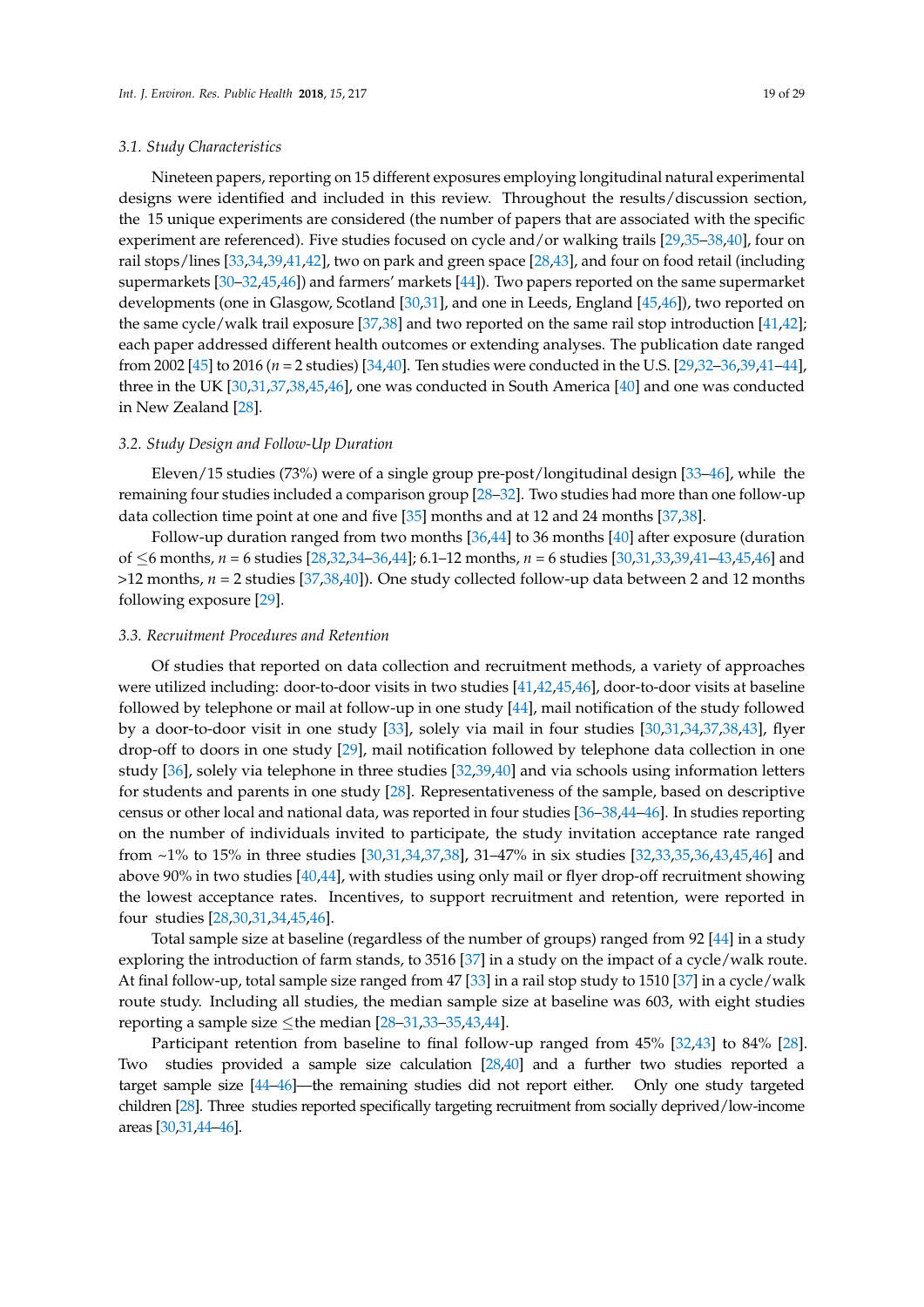#### *3.4. Aims and Outcome Measures*

The reported primary aim of studies varied considerably, as did the methods of assessment. Most studies (11/15) included physical activity as a primary outcome [\[28,](#page-28-27)[29](#page-28-20)[,34–](#page-28-25)[43\]](#page-29-8). Five studies included objective measures of physical activity—two used accelerometers only [\[28,](#page-28-27)[33\]](#page-28-24), and three utilized accelerometers combined with GPS [\[29](#page-28-20)[,34](#page-28-25)[,41](#page-29-6)[,42\]](#page-29-7). One study used a physical activity diary [\[35\]](#page-28-21) and five included self-report surveys [\[36–](#page-28-32)[40](#page-28-23)[,43\]](#page-29-8). The remaining four studies focused primarily on diet [\[30](#page-28-28)[–32](#page-28-29)[,44–](#page-29-11)[46\]](#page-29-10). Of those studies assessing dietary intake, one study measured food consumption with diaries [\[45,](#page-29-9)[46\]](#page-29-10), and three reported fruit and vegetable consumption using questionnaires of usual consumption: per day [\[30](#page-28-28)[,31\]](#page-28-30) over the past week [\[44\]](#page-29-11), or consumption of specific fruits and vegetables over the previous month [\[32\]](#page-28-29). Additional outcome measures reported in studies were BMI, obesity and health (including psychological or mental health outcomes, collectively termed hereafter as well-being). BMI was measured by a health professional or researcher in two studies [\[28](#page-28-27)[,41](#page-29-6)[,42\]](#page-29-7) and relied on self-reported weight and height in three studies [\[32,](#page-28-29)[36,](#page-28-32)[39\]](#page-28-26). Of these studies, one also included self-reported obesity [\[39\]](#page-28-26). Self-reported health and well-being was measured in two studies using the General Health questionnaire [\[30](#page-28-28)[,31](#page-28-30)[,36\]](#page-28-32).

#### *3.5. Study Quality*

Reporting varied considerably across studies, with 13/15 studies having a high-risk score in  $\geq$ 4/9 of the risk of bias items (Table [3\)](#page-21-0). As previously mentioned, only 4/15 studies included a comparison that did not receive the exposure under study [\[28](#page-28-27)[–32\]](#page-28-29). Level of exposure was explored in 5/15 studies based on distance to the exposure [\[34,](#page-28-25)[37,](#page-28-31)[38](#page-28-22)[,40](#page-28-23)[,43,](#page-29-8)[45,](#page-29-9)[46\]](#page-29-10), whilst 6/15 studies examined outcomes based on use/adoption of the exposure [\[30](#page-28-28)[–32](#page-28-29)[,36,](#page-28-32)[39,](#page-28-26)[41,](#page-29-6)[42](#page-29-7)[,45](#page-29-9)[,46\]](#page-29-10). Sample representativeness, by comparison to census or other local population data, was included in 8/15 studies [\[30,](#page-28-28)[31,](#page-28-30)[33,](#page-28-24)[35](#page-28-21)[–38](#page-28-22)[,40](#page-28-23)[,44](#page-29-11)[–46\]](#page-29-10).

<span id="page-21-0"></span>

| Lead Author, Year, Reference    | <b>Item</b> | Item<br>2 | <b>Item</b><br>3 | <b>Item</b><br>4 | <b>Item</b><br>5 | <b>Item</b><br>6 | Item<br>7 | <b>Item</b><br>8 | Item<br>9 | <b>Total</b> |
|---------------------------------|-------------|-----------|------------------|------------------|------------------|------------------|-----------|------------------|-----------|--------------|
| Brown, 2007, [33]               | $\Omega$    |           |                  |                  |                  |                  |           |                  |           |              |
| Burbridge, 2009, [35]           |             |           |                  |                  |                  |                  |           |                  |           |              |
| Cummins, 2005 & 2008, [30,31]   |             |           |                  |                  |                  |                  |           |                  |           |              |
| Cummins, 2014, [32]             |             |           |                  |                  |                  |                  |           |                  |           |              |
| Evans, 2012, [44]               |             |           |                  |                  |                  |                  |           |                  |           |              |
| Evenson, 2005, [36]             | 0           |           |                  |                  |                  |                  |           |                  |           |              |
| Goodman, 2013 and 2014, [37,38] | 0           |           |                  |                  |                  |                  |           |                  |           |              |
| Macdonald, 2010, [39]           |             |           |                  |                  |                  |                  |           |                  |           |              |
| Quigg, 2011, [28]               |             |           |                  |                  |                  |                  |           |                  |           |              |
| West, 2011, [43]                |             |           |                  |                  |                  |                  |           |                  |           |              |
| Wrigley, 2002 & 2003, [45,46]   |             |           |                  |                  |                  |                  |           |                  |           |              |
| Dill, 2014, [29]                |             |           |                  |                  |                  |                  |           |                  |           |              |
| Miller, 2015, [41]              |             |           |                  |                  |                  |                  |           |                  |           |              |
| Pazin, 2016, [40]               |             |           |                  |                  |                  |                  |           |                  |           |              |
| Hong, 2016, [34]                |             |           |                  |                  |                  |                  |           |                  |           |              |

**Table 3.** Risk of bias ratings for included studies.

 $1 =$  adequately addressed and reported;  $0 =$  not addressed/not reported; Total = total number of items that were rated low risk (e.g., a higher number = lower risk of bias).

Although studies reported on all outcomes stated in the aims/methods, descriptive (e.g., mean/median) or statistics (e.g., *p*-values) were missing at pre/post time-points in 7/15 studies [\[30](#page-28-28)[–33,](#page-28-24)[37](#page-28-31)[,39](#page-28-26)[,43](#page-29-8)[,45](#page-29-9)[,46\]](#page-29-10). Incomplete data was addressed by use of data replacement and/or sensitivity analyses in 6/15 studies [\[29,](#page-28-20)[32,](#page-28-29)[37](#page-28-31)[–41\]](#page-29-6).

Differences in participant characteristics (between baseline and follow-up or between exposure and comparison groups at baseline) were reported and/or adjusted for in 11/15 studies [\[28](#page-28-27)[–32](#page-28-29)[,34](#page-28-25)[,36](#page-28-32)[–41,](#page-29-6)[45,](#page-29-9)[46\]](#page-29-10). The majority of studies relied on participant self-report data, with only 5/15 studies including an objective measure of physical activity [\[28](#page-28-27)[,29](#page-28-20)[,33](#page-28-24)[,34](#page-28-25)[,41](#page-29-6)[,42\]](#page-29-7) and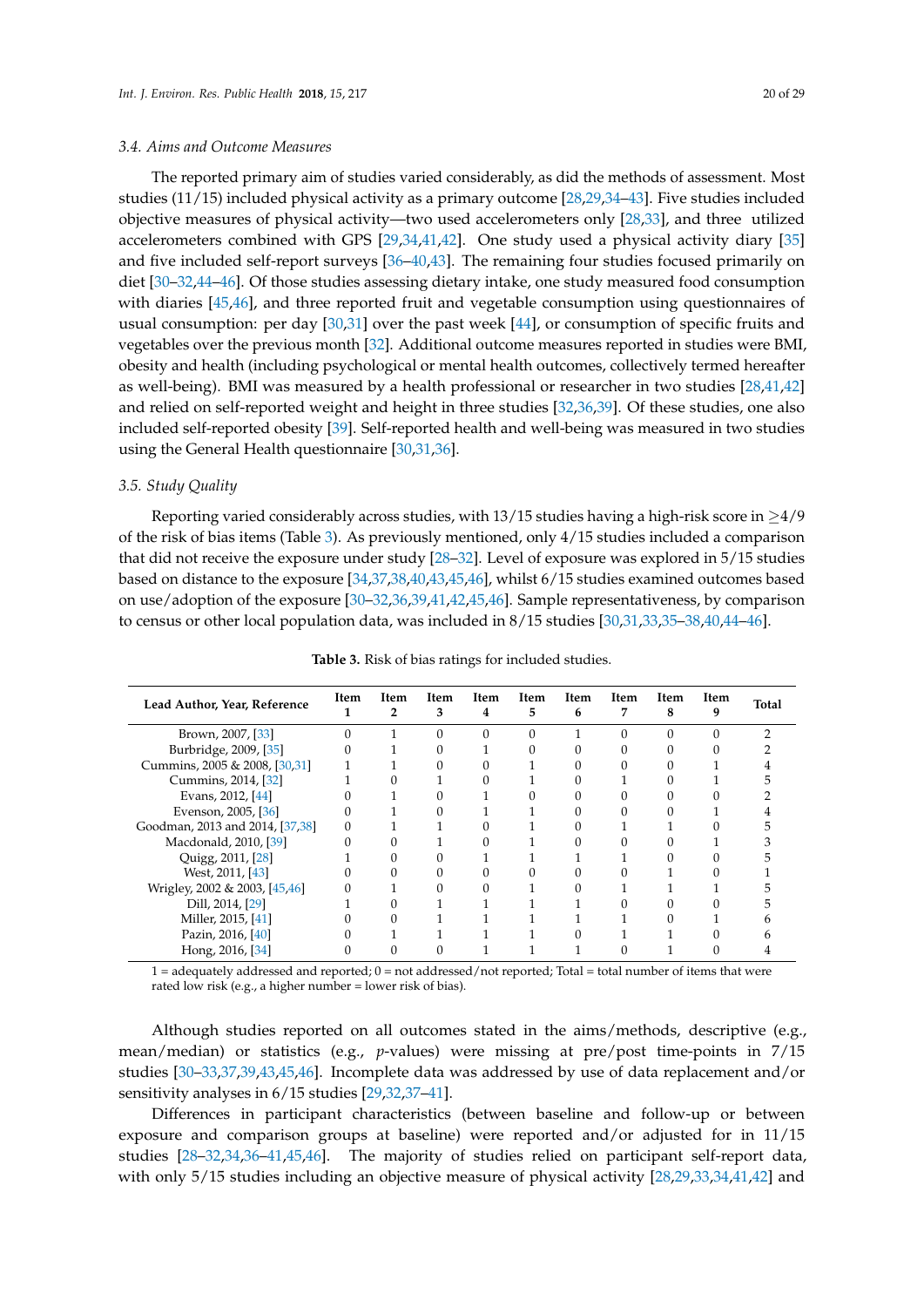researchers/health professionals measuring BMI in 2/15 studies [\[28,](#page-28-27)[41\]](#page-29-6). Power calculations or target sample sizes were mentioned for 6/15 studies [\[28,](#page-28-27)[32,](#page-28-29)[38,](#page-28-22)[40,](#page-28-23)[41,](#page-29-6)[45,](#page-29-9)[46\]](#page-29-10), but details of calculations were only stated in two papers [\[28,](#page-28-27)[40\]](#page-28-23).

#### *3.6. Impact on Outcomes*

#### 3.6.1. Findings from Controlled Studies

Of the four studies [\[28](#page-28-27)[–32\]](#page-28-29) that included a comparison group (Table [2\)](#page-18-0), one study reported improvements in self-reported fruit and vegetable intake 12 months after a new supermarket was introduced, but improvements were found both in the environmental change and comparison groups [\[30](#page-28-28)[,31\]](#page-28-30) (high risk in 5/9 risk of bias items). In this same study, a slight beneficial impact on well-being was found in the experimental group [\[30](#page-28-28)[,31\]](#page-28-30): at 12-month the prevalence of poor psychological health had significantly decreased by 31% compared to the comparison group (only a 3% decrease). No changes over time or between groups were reported on health/behavior outcomes in the full samples of two controlled studies, one of which also introduced a supermarket [\[32\]](#page-28-29) but had lower total risk of bias score (high risk in 4/9 items) and another introducing green space [\[28\]](#page-28-27) (high risk in 4/9 items). In another study [\[29\]](#page-28-20), residing in areas where bicycle routes were introduced was negatively correlated with bike trips and minutes cycling (high risk in 4/9 items).

Significant changes in sub-groups of controlled studies are reported in Table [2.](#page-18-0) Two studies, [\[30–](#page-28-28)[32\]](#page-28-29) conducted sub-analyses based on use/adoption of supermarket exposures. One of these studies reported reduced odds of poor psychological and physical health (see table for odds ratios) in those adopting the new supermarket over those that did not [\[30](#page-28-28)[,31\]](#page-28-30). The other study did not report any changes in sub-groups [\[32\]](#page-28-29).

## 3.6.2. Pre-Post Study Findings

Findings from pre-post evaluation studies (Table [2\)](#page-18-0) indicated significant improvements in at least one outcome for the total sample in 4/11 uncontrolled studies, for which high risk of bias ratings were given in 3/9 [\[40\]](#page-28-23) and  $\geq$ 7/9 items [\[35,](#page-28-21)[43](#page-29-8)[,44\]](#page-29-11). Of these studies, the one study rating lowest risk of bias overall found that a walking/cycling route increased leisure time walking by 14 min per week after 36 months in Brazil [\[40\]](#page-28-23).

No changes were reported in total samples of 4/11 uncontrolled studies, which measured physical activity changes after introductions of rail stops [\[33,](#page-28-24)[34\]](#page-28-25), a cycle path [\[37](#page-28-31)[,38\]](#page-28-22) or diet after a supermarket introduction [\[45](#page-29-9)[,46\]](#page-29-10). One study reported detrimental impacts on vigorous physical activity eight weeks after the introduction of a multi-use trail [\[36\]](#page-28-32). Two studies did not measure changes in their overall sample [\[39,](#page-28-26)[41](#page-29-6)[,42\]](#page-29-7).

Nine out of 11 uncontrolled pre-post studies analyzed data based on exposure level, where level was defined based on the use and/or adoption of the exposure (*n* = 4) [\[36,](#page-28-32)[39,](#page-28-26)[41](#page-29-6)[,42](#page-29-7)[,45,](#page-29-9)[46\]](#page-29-10) and/or home distance to the exposure (*n* = 5) [\[34,](#page-28-25)[37,](#page-28-31)[38,](#page-28-22)[40,](#page-28-23)[43,](#page-29-8)[45,](#page-29-9)[46\]](#page-29-10). Five of these nine studies reported significant beneficial changes in sub-groups based on expected hypotheses, one of which had a high risk of bias in 8/9 items [\[43\]](#page-29-8) and the remainder of studies in  $\leq$ 4/9 items [\[37,](#page-28-31)[38,](#page-28-22)[40](#page-28-23)[–42,](#page-29-7)[45](#page-29-9)[,46\]](#page-29-10). For example, a new walk/cycle route increased total physical activity on average by 12.5 min/week per km closer to the exposure [\[38\]](#page-28-22). Two studies reported unfavorable changes [\[34,](#page-28-25)[36\]](#page-28-32), with a 77% reduction in vigorous physical activity minutes/week following introduction of a multi-use trail in those that had ever used the trail [\[36\]](#page-28-32) (high risk of bias in 5/9 items). In comparison to those not using the trail, those who ever used the trail were less likely from baseline to follow-up to have increased walking by 30 min/week and 45 min/week [\[36\]](#page-28-32). The remaining study reported no significant changes [\[39\]](#page-28-26).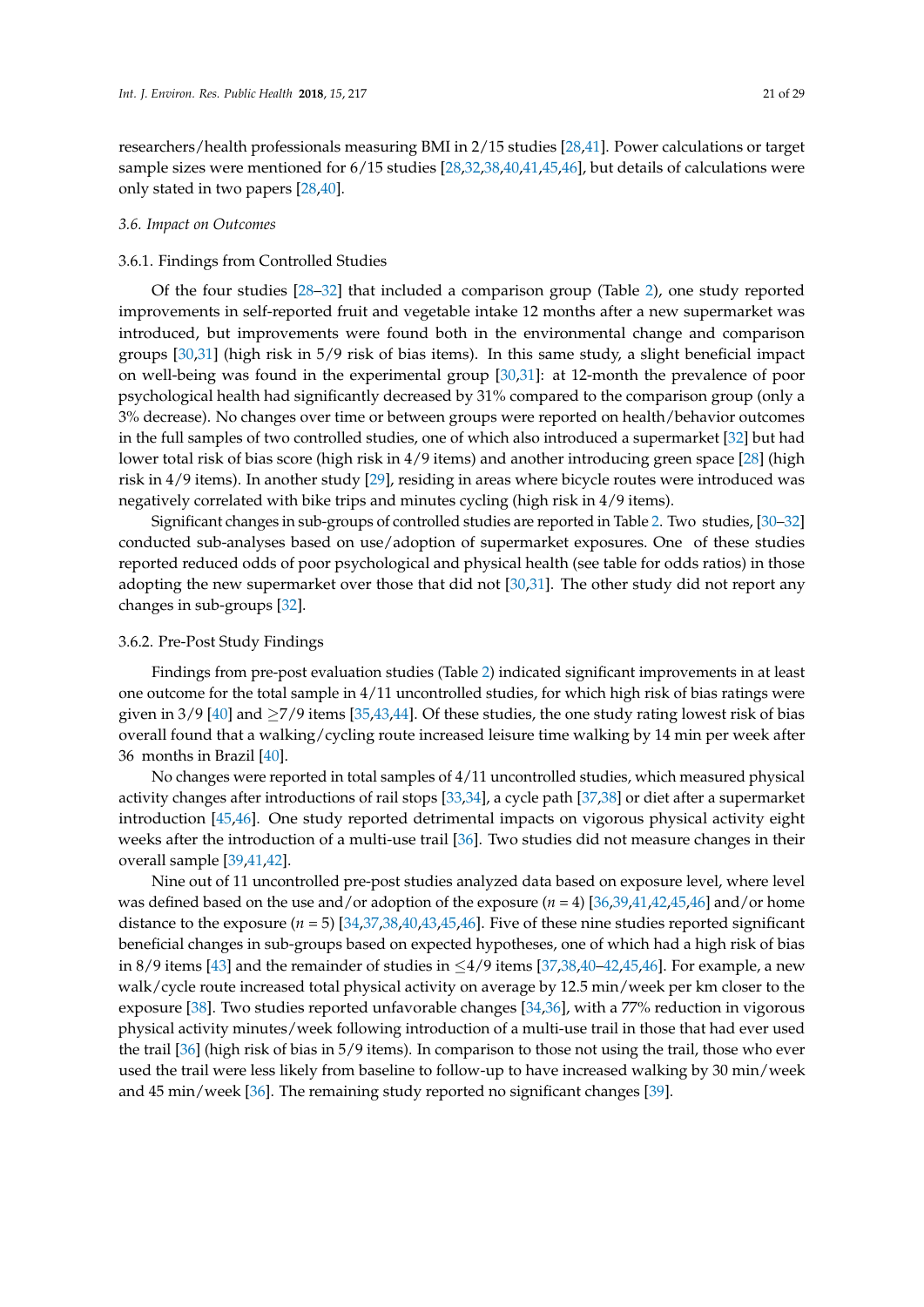### **4. Discussion**

#### *4.1. Summary of Overall Findings of This Review*

This paper systematically reviewed natural experiments of the built environment occurring around residentially stable populations to report on study characteristics, study quality, and impact of changing built environment on physical activity and diet. Limited evidence was found to support built environment as an important factor influencing these outcomes, with large variation in results (8/15 studies reported at least one beneficial impact on these behaviors/health). However, study design (lack of a comparison group), underpowered sample sizes, the use of a wide array of outcome measures and limited reporting in some included studies, have made it challenging to draw overall conclusions in this review.

One of the higher quality studies (5/9 risk of bias items rated high risk) with a comparison group reported a small beneficial impact on well-being following the opening of a supermarket [\[30](#page-28-28)[,31\]](#page-28-30). In 6/10 studies including sub-group analyses based on exposure level and use/adoption, these studies found improvements related to well-being, physical activity, BMI, and fruit and vegetable intake in those using and adopting the exposure, although sample sizes were small. These findings suggest that there is potential to improve health and behaviors by improving the built environment. However, to accurately inform policy, there is a need for future studies in this area to closely follow guidelines on conducting and fully reporting on natural experiments [\[26](#page-28-5)[,27\]](#page-28-6). A discussion of how our findings support and add to this previously published guidance follows, with each area of the review covered in detail as per the aims stated in the Introduction.

#### *4.2. Study Characteristics*

#### 4.2.1. Design

Natural experiments, by definition, are not designed by researchers and rarely, if ever, are designed with a specific aim of improving physical activity and diet—the impact of the natural experiment on such behaviors is most often a by-product of the exposure. Challenges for researchers in such experiments are therefore: defining causal pathways (e.g., the impact of the exposure on a range of outcomes); selecting appropriate outcomes to assess potential impacts on health; and identifying robust methods to measure changes in outcomes. The U.K. Medical Research Council (MRC) recommendations on conducting natural experiments [\[26,](#page-28-5)[27\]](#page-28-6) provide comprehensive best-practice guidance on identifying when natural experiments are appropriate, the methodological and analytical considerations in regards to reducing bias, and effective reporting. Two/six studies in the current review, published after the introduction of the MRC guidelines, cited their work, implying that this resource is not reaching or being implemented in practice. Implementation issues could be due to the inherent nature and challenges associated with this type of research, often outside the researcher's control (e.g., timeline and budget); however other issues could and should always be addressed (e.g., consideration of confounders in analyses). Few included studies referred to their study as a natural experiment, and as such, lack of recognition for the relevance of the guidelines may also have influenced and limited their use in previous studies.

#### 4.2.2. Outcomes, Recruitment and Retention

The range of health outcomes explored across studies was limited. As a result, important changes in outcomes may have been missed due to the lack of measurement or the use of inappropriate tools. Small, yet beneficial, changes in behaviors that shift people from not meeting to achieving or exceeding public health recommendations can have important health impacts [\[47\]](#page-29-12). Although physical activity and diet were measured in all studies, no studies reported on these behaviors in relation to meeting public health recommendations (e.g., % population achieving guidelines). Proxy measures of health and behaviors are useful (e.g., awareness and use of a fresh food store as an indicator for diet) to identify if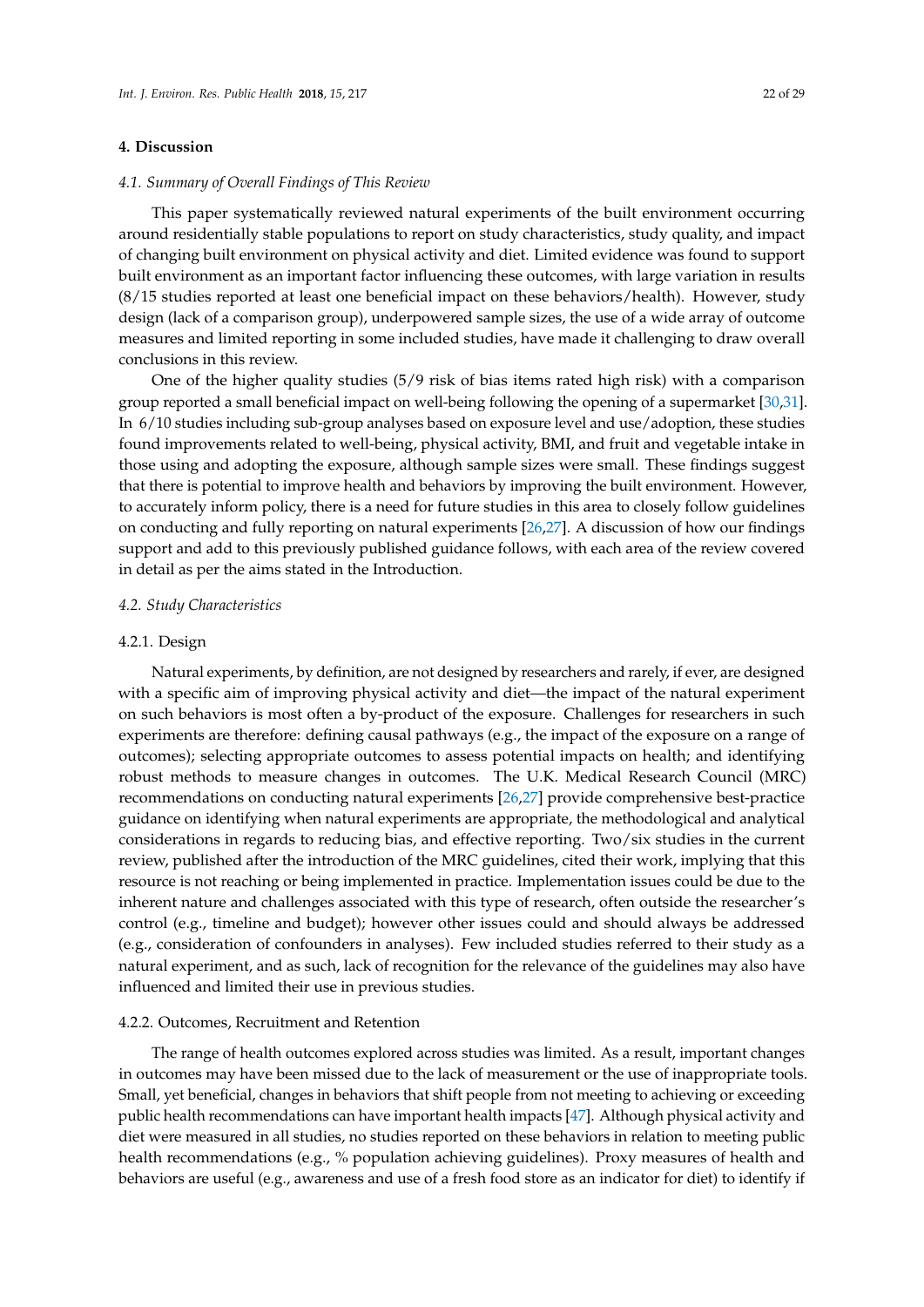and to what extent the infrastructure is known and used. However, used alone as a single measure, these may not provide enough evidence to draw conclusions on true impact (e.g., a park environmental change could increase both physical activity (beneficial impact), or sedentary behavior (detrimental impact)). None of the included studies incorporated a health economic analysis—a recommendation for natural experimental research [\[26](#page-28-5)[,27\]](#page-28-6). This is likely due to the fact that natural experiments are not undertaken for the primary purpose of improving health and so data to inform cost-effectiveness may not have been considered from commencement of built environment changes.

Recruitment and retention is challenging in natural experiments. To reach target sample sizes, recruitment needs to be well planned and, although based on the findings of this review, incorporating face-to-face contact appears important, this is likely not feasible in large population studies. The use of incentives may result in the recruitment of biased samples; however, offering incentives may assist in overcoming the difficulties associated with recruiting disadvantaged populations (e.g., individuals from low socio-economic status (SES) backgrounds) [\[48\]](#page-29-13) and should thus be considered. Considering use of incentives in future is particularly important as a recent review suggests that the most socioeconomically advantaged groups may benefit the most from physical activity and active transport built environment improvements [\[20\]](#page-27-15), which may be because they are more likely to participate in this type of research than the most socioeconomically disadvantaged. In addition to recruitment, retention is an issue, particularly in areas where residential in- and out-migration is high. Systematic reviews of the use of incentives for retention in cohort [\[49\]](#page-29-14) and RCT [\[50\]](#page-29-15) studies support their use. Incentives did not appear to reduce attrition in the current review, however only four studies reported using them. Routinely collected data (as is recommended for evaluation of natural experiments [\[26](#page-28-5)[,27\]](#page-28-6)) was not used in any of the included studies and should be explored as a way of collecting data whilst avoiding recruitment/retention issues in future studies.

#### 4.2.3. Geographic Location of Studies and Study Duration

Similar to previous reviews on the association of built environment and health [\[7](#page-27-16)[,51\]](#page-29-16), short follow-up duration, limited number of follow-up data points, and the clustering of studies in primarily high-income countries (mostly the U.S. and UK) was evident, with a small number of studies specifically recruiting from low SES areas. Timing and duration of data collection is important. Due to timeline changes, baseline data collection in one study included in this review [\[32\]](#page-28-29) occurred three years before the exposure. The impact of such delays in timeline, although out of the control of the researcher, need to be considered and flexibility in data collection is needed to adjust for changes in the timing of the development of planned infrastructure. Another study in this review [\[29\]](#page-28-20) had a variation of 2–12 months in follow up timing, resulting in some participants having more time than others to adopt change. Changes in intermediary health or behavior outcomes may be evident first before long-term outcomes. Depending on the outcome, impacts may be expected to occur close to or long after the exposure and can be short, or longer-lived. Logic modeling [\[52\]](#page-29-17) is recommended to help identify what and when particular outcomes should be incorporated into evaluation, to assist with amendments required to data collection plans, and to consider sources of bias and ways of minimizing impact on findings [\[26](#page-28-5)[,27\]](#page-28-6). Adequate level of exposure for meaningful differences in outcomes to occur should be considered as well as analyzing changes in built environment and resultant effects across several areas (SES and geographically diverse). The impact of built environment change may differ in middle and low-income countries in economic transition and increased urbanization, and this needs to be taken considered. Previous research shows that built environment modification did not achieve intended outcomes on the total target group exposed, but when stratified by SES [\[53\]](#page-29-18), or migrant status [\[54\]](#page-29-19), developments were found to minimize gaps in health inequality. The social distribution of impacts of environmental change should be considered in future research.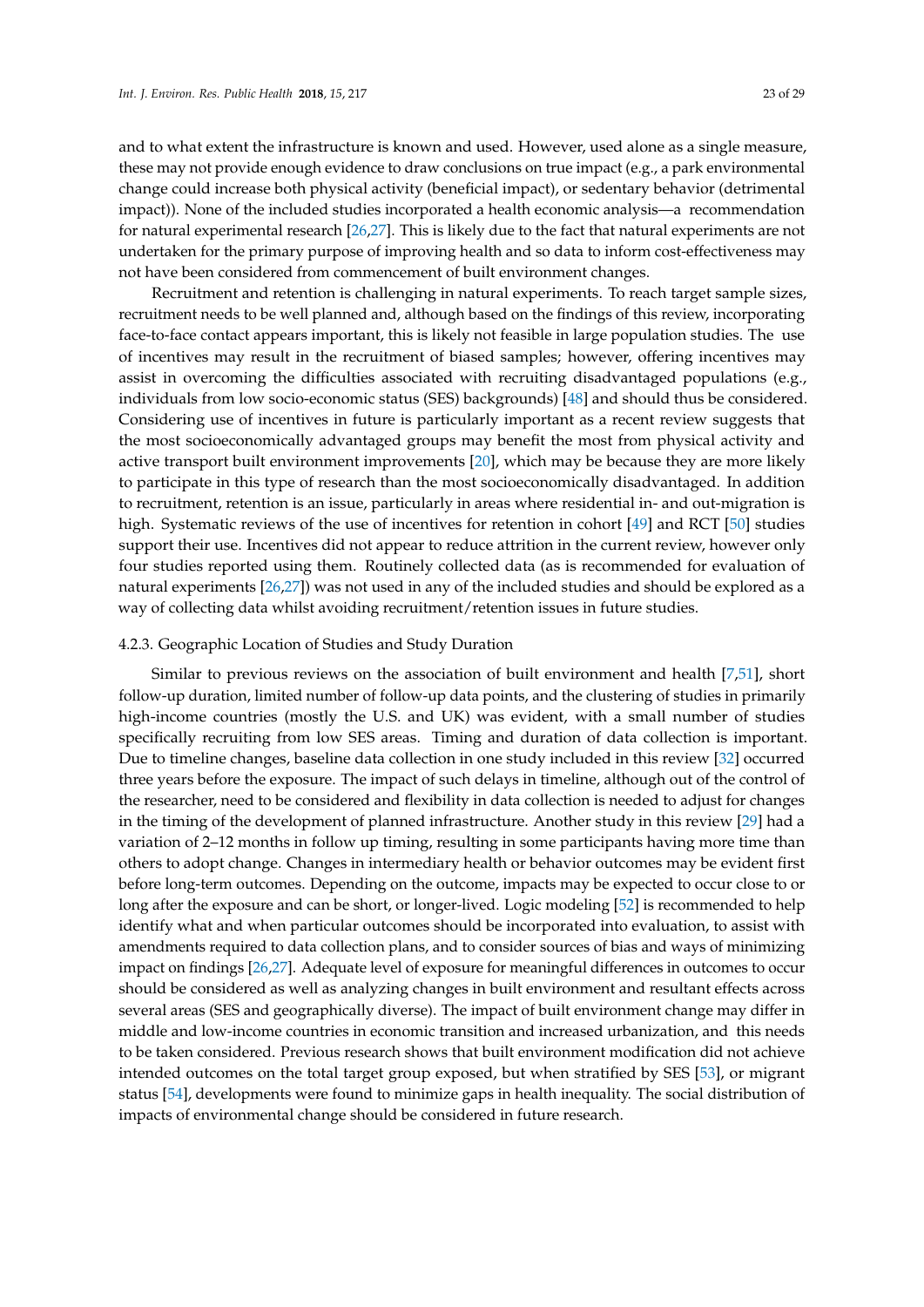## *4.3. Study Quality*

Comparison groups are important to provide less biased, or more precise estimates, of the impact of changes in built environment on changes in outcomes. Only four studies included a non-exposure comparison [\[28](#page-28-27)[–32\]](#page-28-29) and ten studies compared sub-groups with different levels of exposure based on distance [\[37,](#page-28-31)[38,](#page-28-22)[40,](#page-28-23)[43,](#page-29-8)[45,](#page-29-9)[46\]](#page-29-10) or use/adoption of the exposure [\[30–](#page-28-28)[32,](#page-28-29)[36,](#page-28-32)[39,](#page-28-26)[41,](#page-29-6)[42,](#page-29-7)[45,](#page-29-9)[46\]](#page-29-10). Sub-analyses based on use/adoption provide a more accurate reflection of true impact of exposure—in studies only reporting on total sample results, the effects of exposure on behavior and health are blurred (from mixing data of those that use the exposure with those that do not use the exposure). Researchers should consider innovative ways of reliably capturing use/adoption, such as utilizing smart phones for real-time spatial tracking [\[55\]](#page-29-20) or automated attendance recording [\[56\]](#page-29-21). To clearly identify the impact that built environment can have on physical activity and diet outcomes, pooled data from studies that have split their analyses based on use/adoption of the exposure with large enough samples to detect effects are required. Although distance from exposure might be an indicator of awareness and use, this is a proxy measure and direct measures may be more accurate and meaningful. A framework for considering exposure in natural experiments has been published [\[24\]](#page-28-3). Understanding adoption and long-term use is vital in order to maximize use of built environments. Longitudinal qualitative research is recommended for this purpose, such as that planned in the protocol paper [\[57\]](#page-29-22) for a study included in this review [\[37](#page-28-31)[,38\]](#page-28-22).

It is often impossible to find comparison groups in natural experiments that have a change in exposure acting in the opposite direction (e.g., a community that receives a new supermarket versus another community that is similar in almost all aspects but has a supermarket removed), in a similar community (e.g., same SES background). Detailed descriptions of built environment changes are essential in this type of research and studies need to consider the potential impact of other significant changes in built infrastructure, other than the exposure under investigation, on outcomes. Ideally, these other changes should be measured using an objective measure, for example using time-varying analyses as a measure of confounding [\[58\]](#page-29-23).

#### *4.4. Strengths and Limitations*

The MRC guidelines recognize the complexity of systematically reviewing natural experimental literature [\[26](#page-28-5)[,27\]](#page-28-6). A rigorous and systematic approach was taken in this review; however, the findings of this review should be considered in light of potential limitations. Risk of bias items used in this review included validated items and newly developed non-validated items appropriate for natural experiments, which reflected key biases highlighted in natural experiment guidelines [\[26,](#page-28-5)[27\]](#page-28-6). Using this tool allowed discussion of results in the context of study reporting quality and similar to a recently published systematic review of built environment exposures on physical activity and active transport [\[20\]](#page-27-15), identified limitations in study quality across included studies that should be considered when designing future evaluations. Also, similar to this recently published review [\[20\]](#page-27-15), we excluded studies that reported enhancing environmental changes with other components, including local awareness campaigns, to examine the impact of built neighborhood environment changes alone. It is possible that some studies including such components in addition to built environment changes were included due to omitting such components from their reporting. It is acknowledged that multi-component interventions result in the most impactful health behavior change programs [\[53](#page-29-18)[,59,](#page-29-24)[60\]](#page-30-0). The aim of this review was to restrict inclusion to those studies only assessing the impact of changes to public neighborhood built environment features. Had multi-component studies been included, it would not be possible to determine changes attributed to the built environment elements on lifestyle behaviors. Studies were included if it was stated that participants were neighborhood residents regardless of if a definition was reported or not. Only peer-reviewed articles were included in this review to ensure a level of quality—important findings may have been missed by omission of grey literature. Individual authors were not contacted for additional study information and thus it was not clear for several risk of bias items if measures were not in place to minimize bias,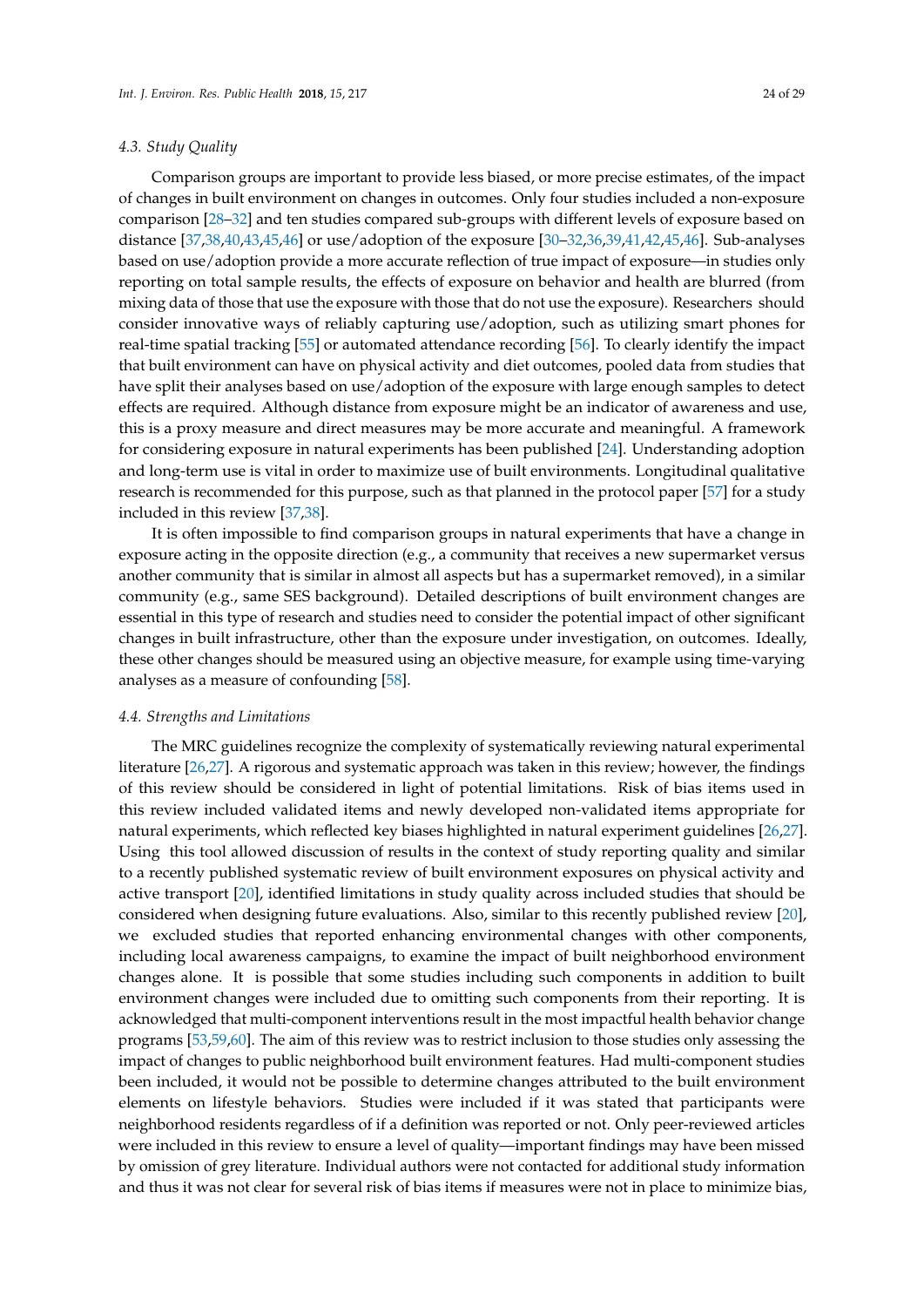or were not reported on. Some studies may have been rated as having a high risk of bias due to limited reporting in associated articles rather than actual study design and conduction. The challenges of summarizing findings across natural experiments were particularly noted in this review, as was the case in a similar review specifically of physical activity and active transport built environment interventions [\[20\]](#page-27-15), due to the vast and varying ways of reporting on the same outcome (e.g., for physical activity—percentage residents using a park, total time spent walking, bouts of activity) and quality of reporting. Although estimation of effect size across studies was not possible for this reason, the findings of this review can be used to inform research priorities in future and provides a qualitative interpretation summarizing current evidence on the impact of built environment on physical activity and diet from natural experiments.

## **5. Conclusions**

Identifying the impact of built environment change alone on physical activity and diet outcomes is important for establishing the level of focus and investment that should be made on built environment in socio-ecological interventions. The quality of evidence published to date, including natural experiments, is scarce and limited. It would be surprising if the built environment were not an important standalone driver of physical activity and diet, but available evidence in the research literature thus far is not strong enough to lead to a definitive conclusion. Further research is needed to develop a consistent approach to measure the same outcomes (e.g., consensus for how to measure and report physical activity in these types of studies), so that pooled meta-analyses can be conducted.

Taking into consideration the differences in design and reporting, the findings of this review cannot definitively support nor rule out the existing belief among urban planners and policy makers, that changes to the built environment are powerful interventions not only for preventive health and well-being, but also for improving physical activity and diet outcomes at the community-level. The interventions in this review were largely ineffective and therefore such approaches require further testing. It may be that the impact of changing built environment on health outcomes and physical activity and diet is small, however, if the change affects large population numbers, even small changes in behaviors will have the potential to reduce disease risk and prevalence at a population level [\[61\]](#page-30-1). The findings of this review are useful for researchers and policy makers to assist in effectively planning longitudinal evaluations of natural experiments involving built environment changes.

**Supplementary Materials:** The following are available online at [http://www.mdpi.com/1660-4601/15/02/217/s1,](http://www.mdpi.com/1660-4601/15/02/217/s1) Table S1: Web of Knowledge search strategy and reasons for exclusion of articles, Table S2: Reasons for exclusion of articles at the final screening phase of the initial search in 2014.

**Acknowledgments:** We thank Andrew Page, Brendon Hyndman, Mel Dunshea and Fran Moran for providing assistance with the initial screening of a sub-set of titles and abstracts and/or rating of risk of bias in a sub-set of included studies. Thomas Astell-Burt is supported by a National Health and Medical Research Council (NHMRC) Boosting Dementia Research Leadership Fellowship (#1140317). Xiaoqi Feng is supported by a National Heart Foundation of Australia Fellowship (#100948). Thomas Astell-Burt and Xiaoqi Feng are also jointly supported by an NHMRC Project Grant (#1101065) and Hort Innovation Limited with co-investment from the University of Wollongong (UOW) Faculty of Social Sciences, the UOW Global Challenges initiative and the Australian Government (project number #GC15005).

**Author Contributions:** F.M. and T.A.B. developed the study focus. F.M., A.C., A.B., B.P., G.D., D.M., T.S., E.S.G., G.S.K., T.A.B., J.M.G. and X.F. were all involved in article screening, data extraction and data extraction checking. F.M. led the drafting of the manuscript, helped by E.S.G., X.F. and D.M. All authors read and approved the final manuscript.

**Conflicts of Interest:** The authors declare no conflict of interest.

#### **References**

<span id="page-26-0"></span>1. Jackson, R.J.; Dannenberg, A.L.; Frumkin, H. Health and the Built Environment: 10 Years After. *Am. J. Public Health* **2013**, *103*, 1542–1544. [\[CrossRef\]](http://dx.doi.org/10.2105/AJPH.2013.301482) [\[PubMed\]](http://www.ncbi.nlm.nih.gov/pubmed/23865699)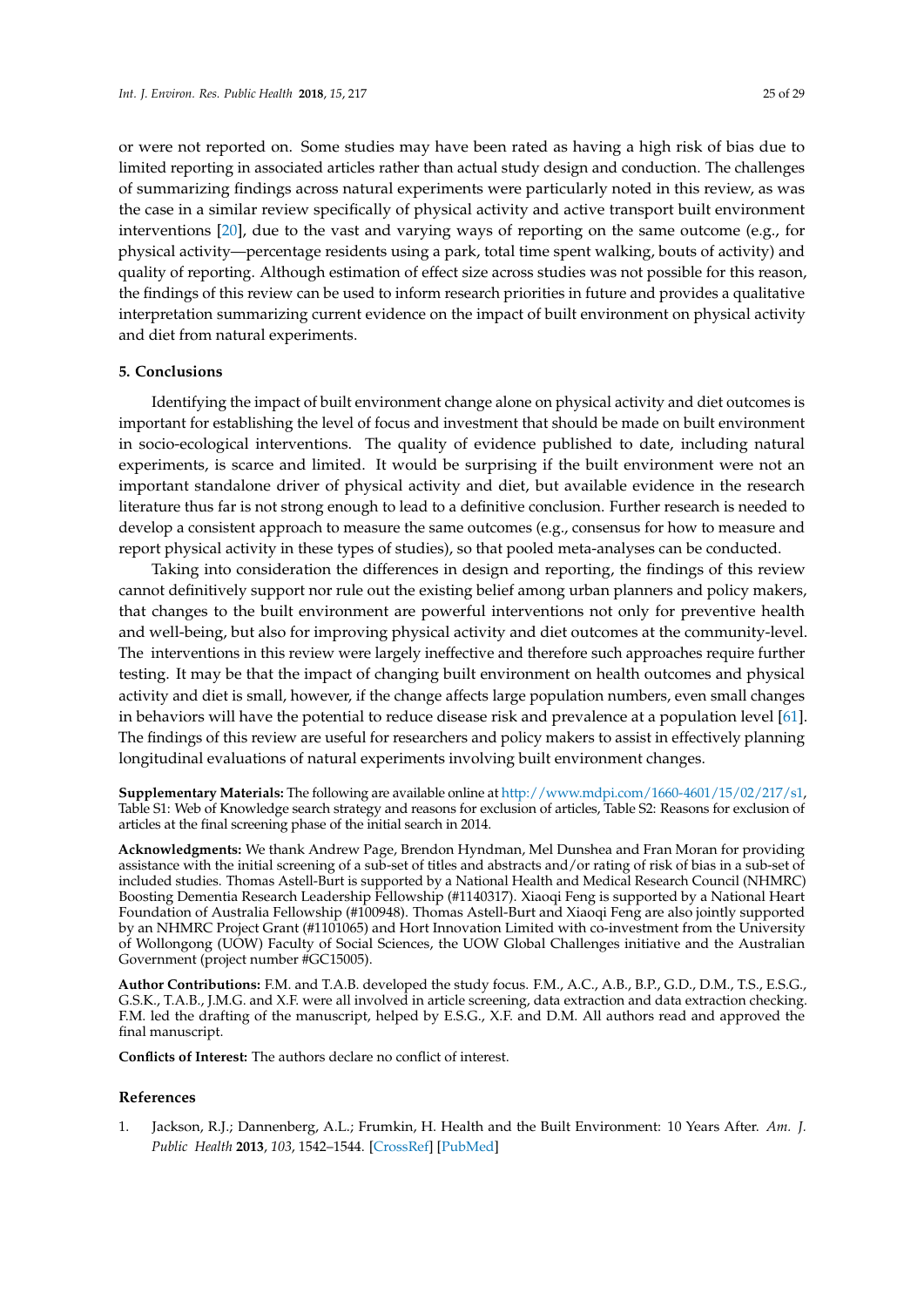- <span id="page-27-0"></span>2. Astell-Burt, T.; Feng, X.; Kolt, G.S. Green space is associated with walking and moderate-to-vigorous physical activity (MVPA) in middle-to-older-aged adults: Findings from 203,883 Australians in the 45 and Up Study. *Br. J. Sports Med.* **2014**, *48*, 404–406. [\[CrossRef\]](http://dx.doi.org/10.1136/bjsports-2012-092006) [\[PubMed\]](http://www.ncbi.nlm.nih.gov/pubmed/23632744)
- <span id="page-27-1"></span>3. Duran, A.C.; de Almeida, S.L.; Latorre Mdo, R.; Jaime, P.C. The role of the local retail food environment in fruit, vegetable and sugar-sweetened beverage consumption in Brazil. *Public Health Nutr.* **2016**, *19*, 1093–1102. [\[CrossRef\]](http://dx.doi.org/10.1017/S1368980015001524) [\[PubMed\]](http://www.ncbi.nlm.nih.gov/pubmed/26054646)
- <span id="page-27-2"></span>4. Saelens, B.E.; Vernez Moudon, A.; Kang, B.; Hurvitz, P.M.; Zhou, C. Relation Between Higher Physical Activity and Public Transit Use. *Am. J. Public Health* **2014**, *104*, 854–859. [\[CrossRef\]](http://dx.doi.org/10.2105/AJPH.2013.301696) [\[PubMed\]](http://www.ncbi.nlm.nih.gov/pubmed/24625142)
- <span id="page-27-3"></span>5. Mertens, L.; Compernolle, S.; Deforche, B.; Mackenbach, J.D.; Lakerveld, J.; Brug, J.; Roda, C.; Feuillet, T.; Oppert, J.M.; Glonti, K.; et al. Built environmental correlates of cycling for transport across Europe. *Health Place* **2017**, *44*, 35–42. [\[CrossRef\]](http://dx.doi.org/10.1016/j.healthplace.2017.01.007) [\[PubMed\]](http://www.ncbi.nlm.nih.gov/pubmed/28157622)
- <span id="page-27-4"></span>6. Ferdinand, A.O.; Sen, B.; Rahurkar, S.; Engler, S.; Menachemi, N. The relationship between built environments and physical activity: A systematic review. *Am. J. Public Health* **2012**, *102*, e7–e13. [\[CrossRef\]](http://dx.doi.org/10.2105/AJPH.2012.300740) [\[PubMed\]](http://www.ncbi.nlm.nih.gov/pubmed/22897546)
- <span id="page-27-16"></span>7. Mackenbach, J.D.; Rutter, H.; Compernolle, S.; Glonti, K.; Oppert, J.M.; Charreire, H.; De Bourdeaudhuij, I.; Brug, J.; Nijpels, G.; Lakerveld, J. Obesogenic environments: A systematic review of the association between the physical environment and adult weight status, the SPOTLIGHT project. *BMC Public Health* **2014**, *14*, 233. [\[CrossRef\]](http://dx.doi.org/10.1186/1471-2458-14-233) [\[PubMed\]](http://www.ncbi.nlm.nih.gov/pubmed/24602291)
- 8. Gong, Y.; Palmer, S.; Gallacher, J.; Marsden, T.; Fone, D. A systematic review of the relationship between objective measurements of the urban environment and psychological distress. *Environ. Int.* **2016**, *96*, 48–57. [\[CrossRef\]](http://dx.doi.org/10.1016/j.envint.2016.08.019) [\[PubMed\]](http://www.ncbi.nlm.nih.gov/pubmed/27599349)
- <span id="page-27-5"></span>9. Arcaya, M.C.; Tucker-Seeley, R.D.; Kim, R.; Schnake-Mahl, A.; So, M.; Subramanian, S.V. Research on neighborhood effects on health in the United States: A systematic review of study characteristics. *Soc. Sci. Med.* **2016**, *168*, 16–29. [\[CrossRef\]](http://dx.doi.org/10.1016/j.socscimed.2016.08.047) [\[PubMed\]](http://www.ncbi.nlm.nih.gov/pubmed/27637089)
- <span id="page-27-6"></span>10. Macintyre, S. Good intentions and received wisdom are not good enough: The need for controlled trials in public health. *J. Epidemiol. Community Health* **2011**, *65*, 564–567. [\[CrossRef\]](http://dx.doi.org/10.1136/jech.2010.124198) [\[PubMed\]](http://www.ncbi.nlm.nih.gov/pubmed/21148137)
- <span id="page-27-7"></span>11. Conway, D.; Li, C.Q.; Wolch, J.; Kahle, C.; Jerrett, M. A Spatial Autocorrelation Approach for Examining the Effects of Urban Greenspace on Residential Property Values. *J. Real Estate Financ. Econ.* **2010**, *41*, 150–169. [\[CrossRef\]](http://dx.doi.org/10.1007/s11146-008-9159-6)
- <span id="page-27-8"></span>12. Bauman, A.E.; Reis, R.S.; Sallis, J.F.; Wells, J.C.; Loos, R.J.F.; Martin, B.W.; Lancet Physical Activity Series Working Group. Correlates of physical activity: Why are some people physically active and others not? *Lancet* **2012**, *380*, 258–271. [\[CrossRef\]](http://dx.doi.org/10.1016/S0140-6736(12)60735-1)
- <span id="page-27-9"></span>13. Petticrew, M.; Cummins, S.; Ferrell, C.; Findlay, A.; Higgins, C.; Hoy, C.; Kearns, A.; Sparks, L. Natural experiments: An underused tool for public health? *Public Health* **2005**, *119*, 751–757. [\[CrossRef\]](http://dx.doi.org/10.1016/j.puhe.2004.11.008) [\[PubMed\]](http://www.ncbi.nlm.nih.gov/pubmed/15913681)
- <span id="page-27-10"></span>14. Pell, J.P.; Haw, S.; Cobbe, S.; Newby, D.E.; Pell, A.C.; Fischbacher, C.; McConnachie, A.; Pringle, S.; Murdoch, D.; Dunn, F.; et al. Smoke-free Legislation and Hospitalizations for Acute Coronary Syndrome. *NEJM* **2008**, *359*, 482–491. [\[CrossRef\]](http://dx.doi.org/10.1056/NEJMsa0706740) [\[PubMed\]](http://www.ncbi.nlm.nih.gov/pubmed/18669427)
- <span id="page-27-11"></span>15. Astell-Burt, T.; Feng, X.; Kolt, G.S.; Jalaludin, B. Does rising crime lead to increasing distress? Longitudinal analysis of a natural experiment with dynamic objective neighbourhood measures. *Soc. Sci. Med.* **2015**, *138*, 68–73. [\[CrossRef\]](http://dx.doi.org/10.1016/j.socscimed.2015.05.014) [\[PubMed\]](http://www.ncbi.nlm.nih.gov/pubmed/26056935)
- <span id="page-27-12"></span>16. Goodman, A.; Panter, J.; Sharp, S.J.; Ogilvie, D. Effectiveness and equity impacts of town-wide cycling initiatives in England: A longitudinal, controlled natural experimental study. *Soc. Sci. Med.* **2013**, *97*, 228–237. [\[CrossRef\]](http://dx.doi.org/10.1016/j.socscimed.2013.08.030) [\[PubMed\]](http://www.ncbi.nlm.nih.gov/pubmed/24075196)
- <span id="page-27-13"></span>17. Galster, G.; Hedman, L. Measuring Neighbourhood Effects Non-experimentally: How Much Do Alternative Methods Matter? *Hous. Stud.* **2013**, *28*, 473–498. [\[CrossRef\]](http://dx.doi.org/10.1080/02673037.2013.759544)
- <span id="page-27-14"></span>18. Feng, J.; Glass, T.A.; Curriero, F.C.; Stewart, W.F.; Schwartz, B.S. The built environment and obesity: A systematic review of the epidemiologic evidence. *Health Place* **2010**, *16*, 175–190. [\[CrossRef\]](http://dx.doi.org/10.1016/j.healthplace.2009.09.008) [\[PubMed\]](http://www.ncbi.nlm.nih.gov/pubmed/19880341)
- 19. Kent, J.; Thompson, S.M.; Jalaludin, B. *Healthy Built Environments: A Review of the Literature*; Healthy Built Environments Program; UNSW: Sydney, Australia, 2011.
- <span id="page-27-15"></span>20. Smith, M.; Hosking, J.; Woodward, A.; Witten, K.; MacMillan, A.; Field, A.; Baas, P.; Mackie, H. Systematic literature review of built environment effects on physical activity and active transport—An update and new findings on health equity. *Int. J. Behav. Nutr. Phys. Act.* **2017**, *14*, 158. [\[CrossRef\]](http://dx.doi.org/10.1186/s12966-017-0613-9) [\[PubMed\]](http://www.ncbi.nlm.nih.gov/pubmed/29145884)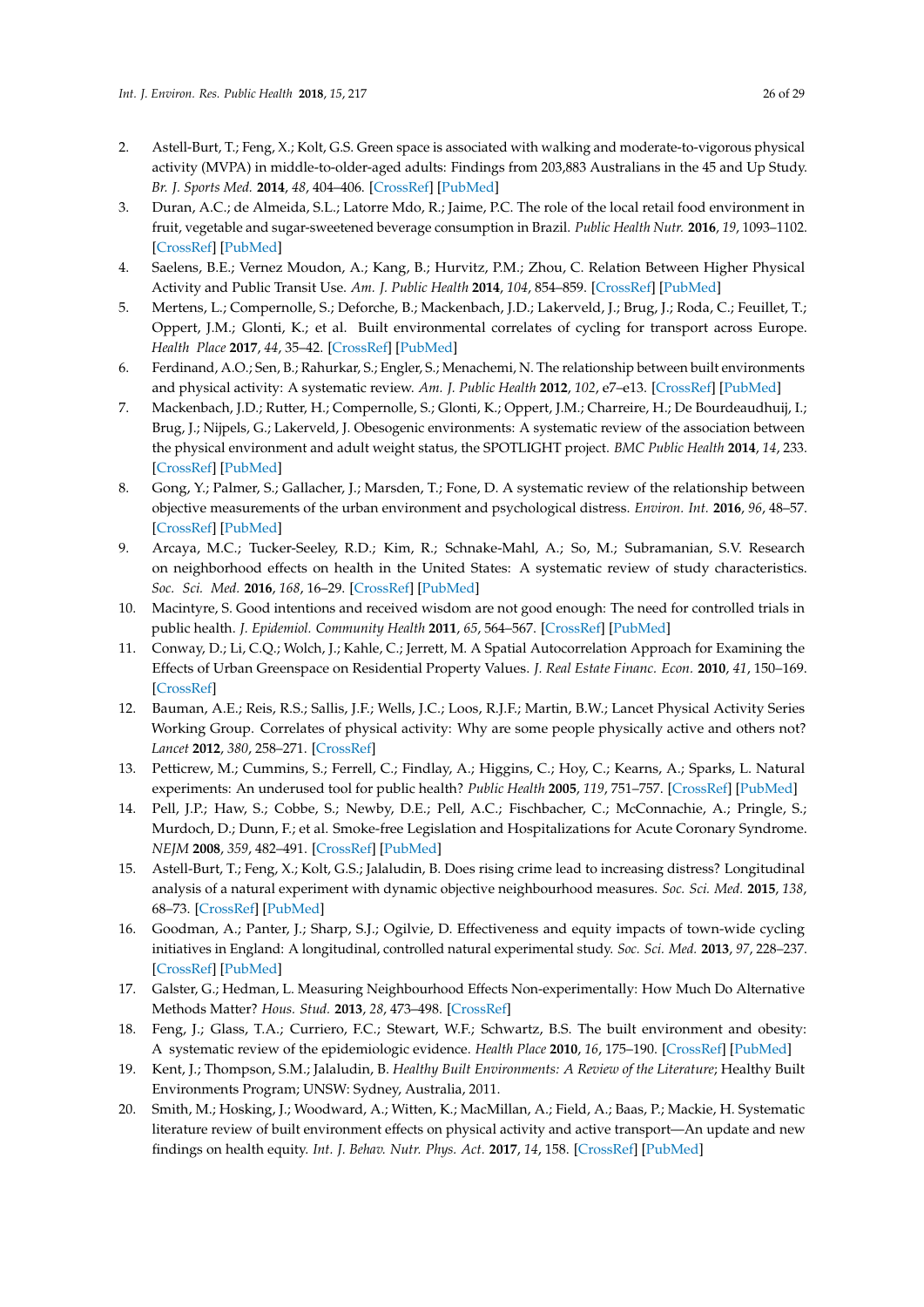- <span id="page-28-8"></span><span id="page-28-7"></span><span id="page-28-0"></span>21. Moher, D.; Liberati, A.; Tetzlaff, J.; Altman, D.G.; PRISMA Group. Preferred reporting items for systematic reviews and meta-analyses: The PRISMA statement. *J. Clin. Epidemiol.* **2009**, *62*, 1006–1012. [\[CrossRef\]](http://dx.doi.org/10.1016/j.jclinepi.2009.06.005) [\[PubMed\]](http://www.ncbi.nlm.nih.gov/pubmed/19631508)
- <span id="page-28-9"></span><span id="page-28-1"></span>22. Petticrew, M.; Roberts, H. *Systematic Reviews in the Social Sciences: A Practical Guide*; Wiley-Blackwell: Oxford, UK, 2006.
- <span id="page-28-2"></span>23. Benton, J.S.; Anderson, J.; Hunter, R.F.; French, D.P. The effect of changing the built environment on physical activity: A quantitative review of the risk of bias in natural experiments. *Int. J. Behav. Nutr. Phys. Act.* **2016**, *13*, 107. [\[CrossRef\]](http://dx.doi.org/10.1186/s12966-016-0433-3) [\[PubMed\]](http://www.ncbi.nlm.nih.gov/pubmed/27717360)
- <span id="page-28-11"></span><span id="page-28-10"></span><span id="page-28-3"></span>24. Humphreys, D.K.; Panter, J.; Sahlqvist, S.; Goodman, A.; Ogilvie, D. Changing the environment to improve population health: A framework for considering exposure in natural experimental studies. *J. Epidemiol. Community Health* **2016**, *70*, 941–946. [\[CrossRef\]](http://dx.doi.org/10.1136/jech-2015-206381) [\[PubMed\]](http://www.ncbi.nlm.nih.gov/pubmed/27056683)
- <span id="page-28-12"></span><span id="page-28-4"></span>25. Higgins, J.P.T.; Green, S. *Cochrane Handbook for Systematic Reviews of Interventions Version 5.1.0*; The Cochrance Collaboration: London, UK, 2011.
- <span id="page-28-13"></span><span id="page-28-5"></span>26. Craig, P.; Cooper, C.; Gunnell, D.; Haw, S.; Lawson, K.; Macintyre, S.; Ogilvie, D.; Petticrew, M.; Reeves, B.; Sutton, M.; et al. Using natural experiments to evaluate population health interventions: New Medical Research Council guidance. *J. Epidemiol. Community Health* **2012**, *66*, 1182–1186. [\[CrossRef\]](http://dx.doi.org/10.1136/jech-2011-200375) [\[PubMed\]](http://www.ncbi.nlm.nih.gov/pubmed/22577181)
- <span id="page-28-14"></span><span id="page-28-6"></span>27. Craig, P.; Cooper, C.; Gunnell, D.; Haw, S.; Lawson, K.; Macintyre, S.; Ogilvie, D.; Petticrew, M.; Reeves, B.; Sutton, M.; et al. *Using Natural Experiments to Evaluate Population Health Interventions: Guidance for Producers and Users of Evidence*; M.R. Council: London, UK, 2010.
- <span id="page-28-27"></span><span id="page-28-16"></span><span id="page-28-15"></span>28. Quigg, R.; Reeder, A.I.; Gray, A.; Holt, A.; Waters, D. The Effectiveness of a Community Playground Intervention. *J. Urban Health-Bull. N. Y. Acad. Med.* **2012**, *89*, 171–184. [\[CrossRef\]](http://dx.doi.org/10.1007/s11524-011-9622-1) [\[PubMed\]](http://www.ncbi.nlm.nih.gov/pubmed/21959697)
- <span id="page-28-20"></span><span id="page-28-17"></span>29. Dill, J.; McNeil, N.; Broach, J.; Ma, L. Bicycle boulevards and changes in physical activity and active transportation: Findings from a natural experiment. *Prev. Med.* **2014**, *69*, S74–S78. [\[CrossRef\]](http://dx.doi.org/10.1016/j.ypmed.2014.10.006) [\[PubMed\]](http://www.ncbi.nlm.nih.gov/pubmed/25456802)
- <span id="page-28-28"></span><span id="page-28-18"></span>30. Cummins, S.; Findlay, A.; Petticrew, C.H.M.; Sparks, L.; Thomson, H. Reducing inequalities in health and diet: Findings from a study on the impact of a food retail development. *Environ. Plan. A* **2008**, *40*, 402–422. [\[CrossRef\]](http://dx.doi.org/10.1068/a38371)
- <span id="page-28-30"></span><span id="page-28-19"></span>31. Cummins, S.; Petticrew, M.; Higgins, C.; Findlay, A.; Sparks, L. Large scale food retailing as an intervention for diet and health: Quasi-experimental evaluation of a natural experiment. *J. Epidemiol. Community Health* **2005**, *59*, 1035–1040. [\[CrossRef\]](http://dx.doi.org/10.1136/jech.2004.029843) [\[PubMed\]](http://www.ncbi.nlm.nih.gov/pubmed/16286490)
- <span id="page-28-29"></span>32. Cummins, S.; Flint, E.; Matthews, S.A. New neighborhood grocery store increased awareness of food access but did not alter dietary habits or obesity. *Health Aff.* **2014**, *33*, 283–291. [\[CrossRef\]](http://dx.doi.org/10.1377/hlthaff.2013.0512) [\[PubMed\]](http://www.ncbi.nlm.nih.gov/pubmed/24493772)
- <span id="page-28-24"></span>33. Brown, B.B.; Werner, C.M. A new rail stop: Tracking moderate physical activity bouts and ridership. *Am. J. Prev. Med.* **2007**, *33*, 306–309. [\[CrossRef\]](http://dx.doi.org/10.1016/j.amepre.2007.06.002) [\[PubMed\]](http://www.ncbi.nlm.nih.gov/pubmed/17888857)
- <span id="page-28-25"></span>34. Hong, A.; Boarnet, M.G.; Houston, D. New light rail transit and active travel: A longitudinal study. *Transp. Res. Part A Policy Pract.* **2016**, *92*, 131–144. [\[CrossRef\]](http://dx.doi.org/10.1016/j.tra.2016.07.005)
- <span id="page-28-21"></span>35. Burbidge, S.K.; Goulias, K.G. Evaluating the Impact of Neighborhood Trail Development on Active Travel Behavior and Overall Physical Activity of Suburban Residents. *Trans. Res. Rec.* **2009**, 78–86. [\[CrossRef\]](http://dx.doi.org/10.3141/2135-10)
- <span id="page-28-32"></span>36. Evenson, K.R.; Herring, A.H.; Huston, S.L. Evaluating change in physical activity with the building of a multi-use trail. *Am. J. Prev. Med.* **2005**, *28*, 177–185. [\[CrossRef\]](http://dx.doi.org/10.1016/j.amepre.2004.10.020) [\[PubMed\]](http://www.ncbi.nlm.nih.gov/pubmed/15694526)
- <span id="page-28-31"></span>37. Goodman, A.; Sahlqvist, S.; Ogilvie, D. Who uses new walking and cycling infrastructure and how? Longitudinal results from the UK iConnect study. Prev. Med. **2013**, *57*, 518–524. [\[PubMed\]](http://www.ncbi.nlm.nih.gov/pubmed/23859933)
- <span id="page-28-22"></span>38. Goodman, A.; Sahlqvist, S.; Ogilvie, D.; iConnect Consortium. New walking and cycling routes and increased physical activity: One- and 2-year findings from the UK iConnect Study. *Am. J. Public Health* **2014**, *104*, e38–e46. [\[CrossRef\]](http://dx.doi.org/10.2105/AJPH.2014.302059) [\[PubMed\]](http://www.ncbi.nlm.nih.gov/pubmed/25033133)
- <span id="page-28-26"></span>39. MacDonald, J.M.; Stokes, R.J.; Cohen, D.A.; Kofner, A.; Ridgeway, G.K. The effect of light rail transit on body mass index and physical activity. *Am. J. Prev. Med.* **2010**, *39*, 105–112. [\[CrossRef\]](http://dx.doi.org/10.1016/j.amepre.2010.03.016) [\[PubMed\]](http://www.ncbi.nlm.nih.gov/pubmed/20621257)
- <span id="page-28-23"></span>40. Pazin, J.; Garcia, L.M.; Florindo, A.A.; Peres, M.A.; Guimarães, A.C.; Borgatto, A.F.; Duarte Mde, F. Effects of a new walking and cycling route on leisure-time physical activity of Brazilian adults: A longitudinal quasi-experiment. *Health Place* **2016**, *39*, 18–25. [\[CrossRef\]](http://dx.doi.org/10.1016/j.healthplace.2016.02.005) [\[PubMed\]](http://www.ncbi.nlm.nih.gov/pubmed/26922514)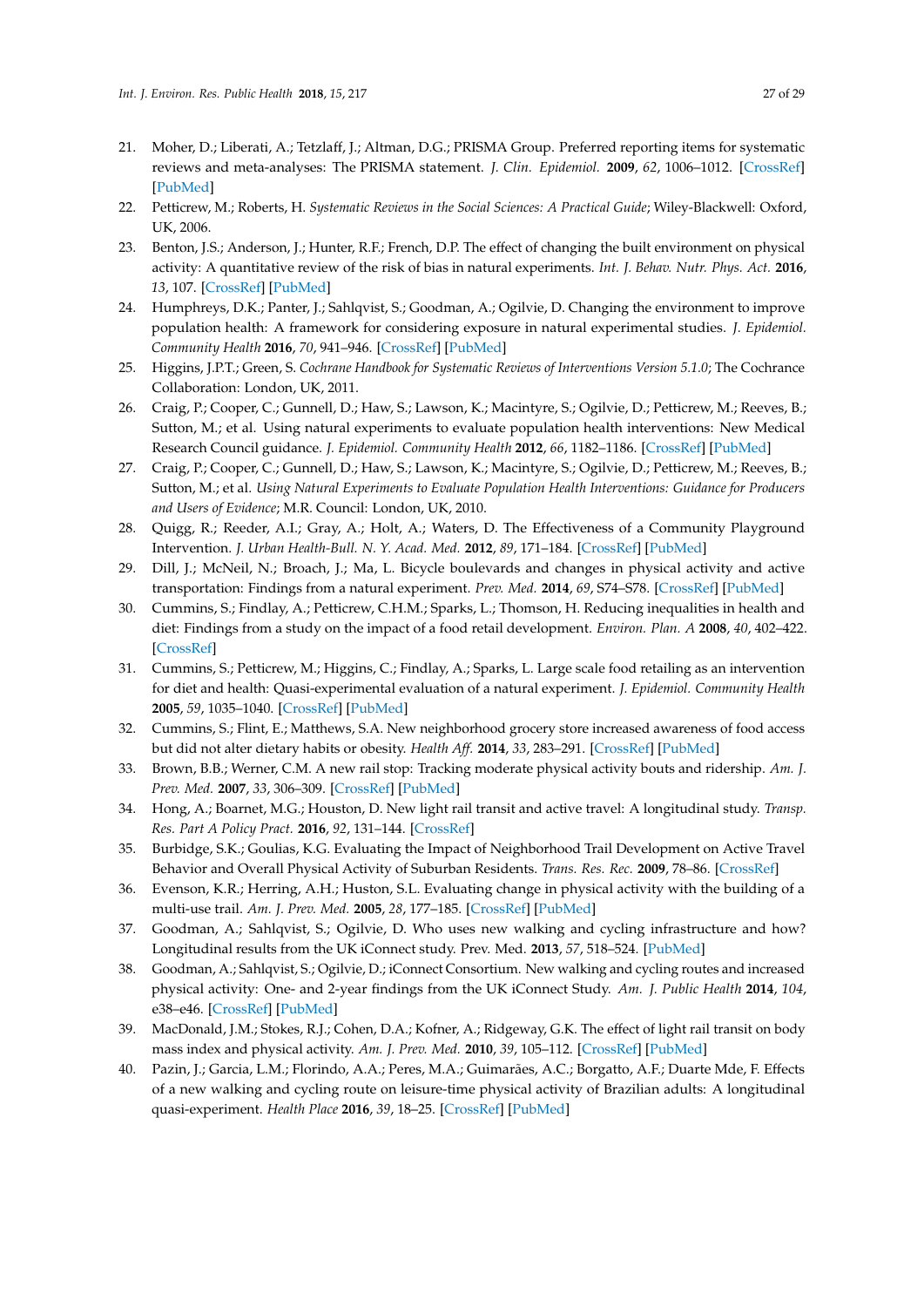- <span id="page-29-6"></span><span id="page-29-5"></span><span id="page-29-4"></span><span id="page-29-3"></span><span id="page-29-2"></span><span id="page-29-1"></span><span id="page-29-0"></span>41. Miller, H.J.; Tribby, C.P.; Brown, B.B.; Smith, K.R.; Werner, C.M.; Wolf, J.; Wilson, L.; Oliveira, M.G. Public transit generates new physical activity: Evidence from individual GPS and accelerometer data before and after light rail construction in a neighborhood of Salt Lake City, Utah, USA. *Health Place* **2015**, *36*, 8–17. [\[CrossRef\]](http://dx.doi.org/10.1016/j.healthplace.2015.08.005) [\[PubMed\]](http://www.ncbi.nlm.nih.gov/pubmed/26340643)
- <span id="page-29-7"></span>42. Brown, B.B.; Werner, C.M.; Tribby, C.P.; Miller, H.J.; Smith, K.R. Transit Use, Physical Activity, and Body Mass Index Changes: Objective Measures Associated with Complete Street Light-Rail Construction. *Am. J. Public Health* **2015**, *105*, 1468–1474. [\[CrossRef\]](http://dx.doi.org/10.2105/AJPH.2015.302561) [\[PubMed\]](http://www.ncbi.nlm.nih.gov/pubmed/25973829)
- <span id="page-29-8"></span>43. West, S.T.; Shores, K.A. The impacts of building a greenway on proximate residents' physical activity. *J. Phys. Act. Health* **2011**, *8*, 1092–1107. [\[CrossRef\]](http://dx.doi.org/10.1123/jpah.8.8.1092) [\[PubMed\]](http://www.ncbi.nlm.nih.gov/pubmed/22039127)
- <span id="page-29-11"></span>44. Evans, A.E.; Jennings, R.; Smiley, A.W.; Medina, J.L.; Sharma, S.V.; Rutledge, R.; Stigler, M.H.; Hoelscher, D.M. Introduction of farm stands in low-income communities increases fruit and vegetable among community residents. *Health Place* **2012**, *18*, 1137–1143. [\[CrossRef\]](http://dx.doi.org/10.1016/j.healthplace.2012.04.007) [\[PubMed\]](http://www.ncbi.nlm.nih.gov/pubmed/22608130)
- <span id="page-29-9"></span>45. Wrigley, N.; Warm, D.; Margetts, B.; Whelan, A. Assessing the impact of improved retail access on diet in a food desert: A preliminary report. *Urban Stud.* **2002**, *39*, 2061–2082. [\[CrossRef\]](http://dx.doi.org/10.1080/0042098022000011362)
- <span id="page-29-10"></span>46. Wrigley, N.; Warm, D.; Margetts, B. Deprivation, diet, and food-retail access: Findings from the Leeds food deserts study. *Environ. Plan. A* **2003**, *35*, 151–188. [\[CrossRef\]](http://dx.doi.org/10.1068/a35150)
- <span id="page-29-12"></span>47. Australian Institute of Health and Welfare. *Health Behaviours and Their Role in the Prevention of Chronic Disease*; Australian Institute of Health and Welfare: Canberra, Australia, 2016.
- <span id="page-29-13"></span>48. Bonevski, B.; Randell, M.; Paul, C.; Chapman, K.; Twyman, L.; Bryant, J.; Brozek, I.; Hughes, C. Reaching the hard-to-reach: A systematic review of strategies for improving health and medical research with socially disadvantaged groups. *BMC Med. Res. Methodol.* **2014**, *14*, 42. [\[CrossRef\]](http://dx.doi.org/10.1186/1471-2288-14-42) [\[PubMed\]](http://www.ncbi.nlm.nih.gov/pubmed/24669751)
- <span id="page-29-14"></span>49. Booker, C.L.; Harding, S.; Benzeval, M. A systematic review of the effect of retention methods in population-based cohort studies. *BMC Public Health* **2011**, *11*, 249. [\[CrossRef\]](http://dx.doi.org/10.1186/1471-2458-11-249) [\[PubMed\]](http://www.ncbi.nlm.nih.gov/pubmed/21504610)
- <span id="page-29-15"></span>50. Brueton, V.C.; Tierney, J.F.; Stenning, S.; Meredith, S.; Harding, S.; Nazareth, I.; Rait, G. Strategies to improve retention in randomised trials: A Cochrane systematic review and meta-analysis. *BMJ Open* **2014**, *4*, e003821. [\[CrossRef\]](http://dx.doi.org/10.1136/bmjopen-2013-003821) [\[PubMed\]](http://www.ncbi.nlm.nih.gov/pubmed/24496696)
- <span id="page-29-16"></span>51. Hunter, R.F.; Christian, H.; Veitch, J.; Astell-Burt, T.; Hipp, J.A.; Schipperijn, J. The impact of interventions to promote physical activity in urban green space: A systematic review and recommendations for future research. *Soc. Sci. Med.* **2015**, *124*, 246–256. [\[CrossRef\]](http://dx.doi.org/10.1016/j.socscimed.2014.11.051) [\[PubMed\]](http://www.ncbi.nlm.nih.gov/pubmed/25462429)
- <span id="page-29-17"></span>52. Green, J.; Steinbach, R.; Jones, A.; Edwards, P.; Kelly, C.; Nellthorp, J.; Goodman, A.; Roberts, H.; Petticrew, M.; Wilkinson, P. *On the Buses: A Mixed-Method Evaluation of the Impact of Free Bus Travel for Young People on the Public Health*; NIHR Journals Library: Southampton, UK, 2014.
- <span id="page-29-18"></span>53. Brownson, R.C.; Baker, E.A.; Boyd, R.L.; Caito, N.M.; Duggan, K.; Housemann, R.A.; Kreuter, M.W.; Mitchell, T.; Motton, F.; Pulley, C.; et al. A community-based approach to promoting walking in rural areas. *Am. J. Prev. Med.* **2004**, *27*, 28–34. [\[CrossRef\]](http://dx.doi.org/10.1016/j.amepre.2004.03.015) [\[PubMed\]](http://www.ncbi.nlm.nih.gov/pubmed/15212772)
- <span id="page-29-19"></span>54. Merom, D.; Bauman, A.; Vita, P.; Close, G. An environmental intervention to promote walking and cycling—The impact of a newly constructed Rail Trail in Western Sydney. *Prev. Med.* **2003**, *36*, 235–242. [\[CrossRef\]](http://dx.doi.org/10.1016/S0091-7435(02)00025-7)
- <span id="page-29-20"></span>55. Wiehe, S.E.; Carroll, A.E.; Liu, G.C.; Haberkorn, K.L.; Hoch, S.C.; Wilson, J.S.; Fortenberry, J.D. Using GPS-enabled cell phones to track the travel patterns of adolescents. *Int. J. Health Geogr.* **2008**, *7*. [\[CrossRef\]](http://dx.doi.org/10.1186/1476-072X-7-22) [\[PubMed\]](http://www.ncbi.nlm.nih.gov/pubmed/18495025)
- <span id="page-29-21"></span>56. Farrukh, M.; Farooq, T.A.; Saeed, A.; Sultan, F.; Inam, A.; Afzal, M.; Nadeem, U.; Khan, S.A. *Working Paper: Using Smart Phones to Monitor Attendance in Public Facilities*; Lahore University of Management Sciences: Lahore, Pakistan, 2014.
- <span id="page-29-22"></span>57. Ogilvie, D.; Bull, F.; Cooper, A.; Rutter, H.; Adams, E.; Brand, C.; Ghali, K.; Jones, T.; Mutrie, N.; Powell, J.; et al. Evaluating the travel, physical activity and carbon impacts of a 'natural experiment' in the provision of new walking and cycling infrastructure: Methods for the core module of the iConnect study. *BMJ Open* **2012**, *2*. [\[CrossRef\]](http://dx.doi.org/10.1136/bmjopen-2011-000694) [\[PubMed\]](http://www.ncbi.nlm.nih.gov/pubmed/22307104)
- <span id="page-29-23"></span>58. Zhang, Y.T.; Laraia, B.A.; Mujahid, M.S.; Blanchard, S.D.; Warton, E.M.; Moffet, H.H.; Karter, A.J. Is a reduction in distance to nearest supermarket associated with BMI change among type 2 diabetes patients? *Health Place* **2016**, *40*, 15–20. [\[CrossRef\]](http://dx.doi.org/10.1016/j.healthplace.2016.04.008) [\[PubMed\]](http://www.ncbi.nlm.nih.gov/pubmed/27160530)
- <span id="page-29-24"></span>59. Schröer, S.; Haupt, J.; Pieper, C. Evidence-based lifestyle interventions in the workplace: An overview. *Occup. Med.* **2014**, *64*, 8–12. [\[CrossRef\]](http://dx.doi.org/10.1093/occmed/kqt136) [\[PubMed\]](http://www.ncbi.nlm.nih.gov/pubmed/24280187)